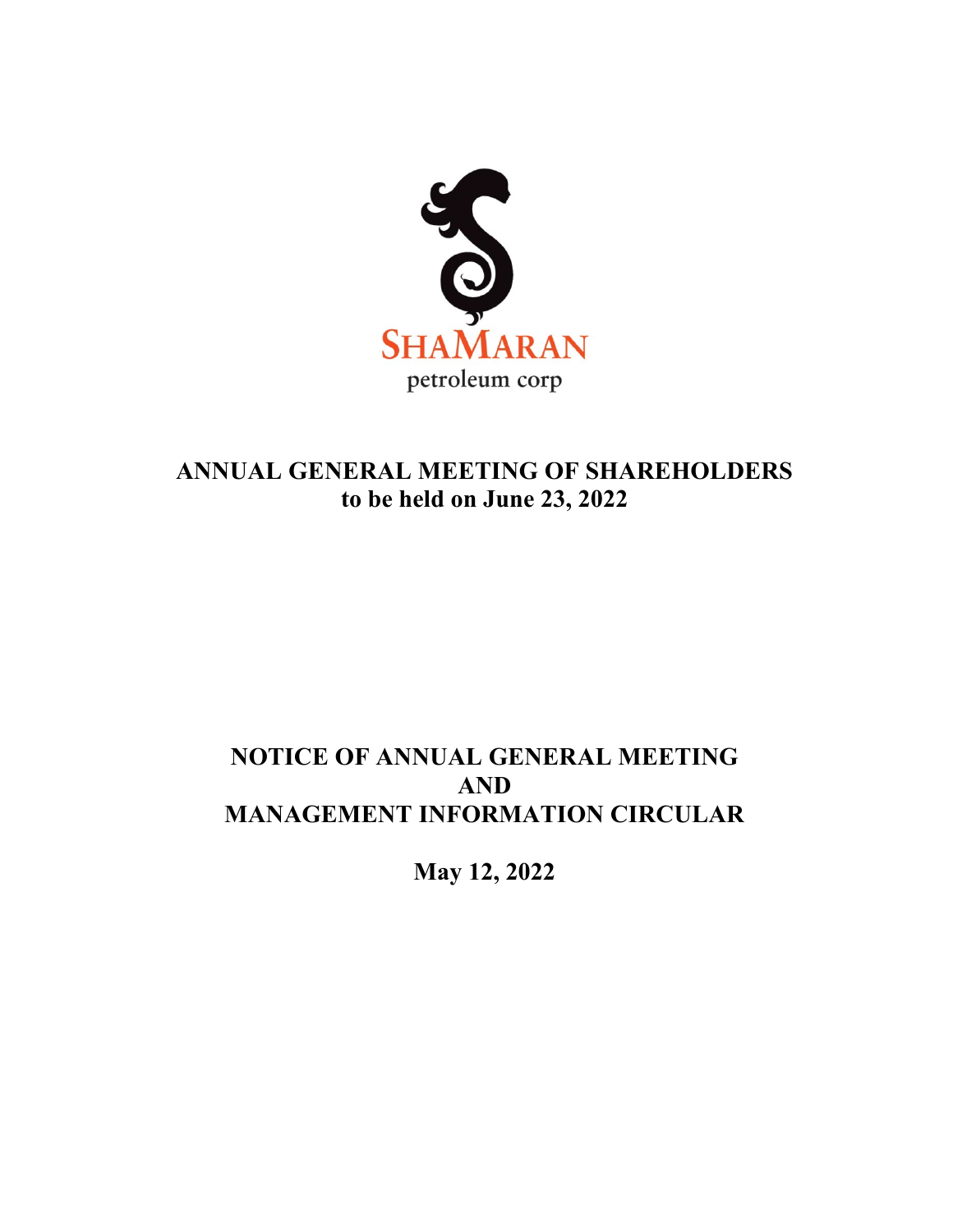

# **NOTICE OF ANNUAL GENERAL MEETING OF SHAREHOLDERS**

**NOTICE IS HEREBY GIVEN** that an Annual General Meeting (the "**Meeting**") of the holders (the "**Shareholders**") of common shares in the capital of ShaMaran Petroleum Corp. (the **"Corporation"**) will be held at **2000, 885 West Georgia Street, Vancouver, British Columbia, V6C 3E8 on Thursday, June 23, 2022, at 8:00 a.m. PDT**, for the following purposes:

- 1. to receive the consolidated financial statements of the Corporation for the years ended December 31, 2021 and 2020, together with the report of the auditors thereon;
- 2. to increase the number of directors to six (6);
- 3. to elect directors for the ensuing year;
- 4. to appoint PricewaterhouseCoopers SA, as auditors of the Corporation for the ensuing year and to authorize the directors to fix their remuneration;
- 5. to consider and, if thought fit, to pass an ordinary resolution providing the required annual approval of the Corporation's Incentive Stock Option Plan, as more particularly described in the accompanying Management Information Circular;
- 6. to transact such further or other business as may properly come before the Meeting or any adjournment or postponement thereof.

Accompanying this Notice of Meeting is a Management Information Circular of the Corporation dated May 12, 2022 (the "**Information Circular**"). Reference is made to the Information Circular for details of the matters to be considered at the Meeting.

**Due to the possibility of public health restrictions related to Covid-19 and taking into account the health and safety of our employees, shareholders, service providers and other stakeholders, the Meeting will only be open to registered Shareholders and duly appointed proxy holders. Further restrictions with regard to the Meeting may be implemented by the Corporation as required or appropriate in accordance with applicable law and public health recommendations. Shareholders are encouraged to vote by proxy, whether by mail, by telephone or through the Internet, in advance of the deadline set forth in the Information Circular. See "***Proxies and Voting Rights – How to Vote***".** 

The Corporation is not aware of any items of business to be brought before the Meeting other than those described in the Information Circular and there will be no management presentation on the business and operations of the Corporation at the Meeting**.**

The directors of the Corporation have fixed May 6, 2022 as the record date for the Meeting (the "**Record Date**"). Only Shareholders of record at the close of business on the Record Date are entitled to vote at the Meeting or any adjournment or postponement thereof.

As described in the "notice and access" notification mailed to Shareholders of the Corporation, the Corporation has opted to deliver its Meeting materials to Shareholders by posting them on its website at [www.shamaranpetroleum.com](http://www.shamaranpetroleum.com/) and under the Corporation's issuer profile on SEDAR at [www.sedar.com](http://www.sedar.com/) on May 16, 2022. The use of this alternative means of delivery is more environmentally friendly and more economical as it reduces the Corporation's paper and printing use and thus reduces the Corporation's printing and mailing costs. The Meeting materials will be available on the Corporation's website for one full year.

Shareholders who wish to receive paper copies of the Meeting materials prior to the meeting may request copies from the Corporation by calling 1-855-887-2243 no later than June 10, 2022.

If you are a registered Shareholder and not able to attend the Meeting, please vote by using the proxy form or voting instruction form included with the "notice and access" notification and return it according to the instructions provided before 8:00 a.m. PDT on Tuesday, June 21, 2022.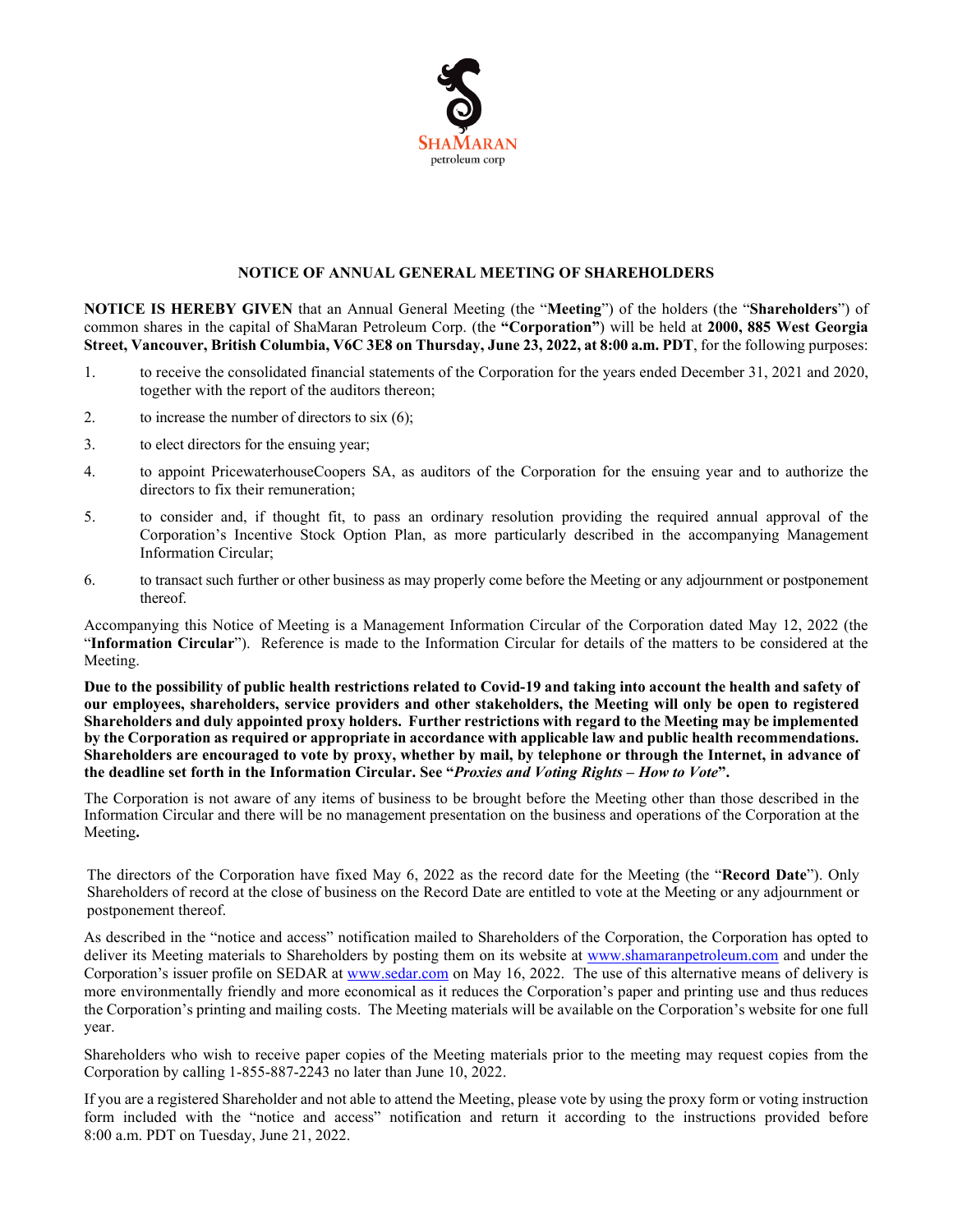If you are a non-registered Shareholder and received this Notice of Meeting and accompanying materials through an intermediary, such as an investment dealer, brokerage firm, bank, trust company, trustee, custodian, administrator or other nominee, or a clearing agency in which the intermediary participates (each, an "**Intermediary**"), please complete and return the materials in accordance with the instructions provided to you by your Intermediary.

If you have any questions about the procedures required to qualify to vote at the Meeting or about obtaining and depositing the required form of proxy, you should contact the Corporation's transfer agent, Computershare Investor Services Inc., by telephone (toll free in North America) at 1-800-564-6253, by fax at 1-866-249-7775 or by e-mail at [service@computershare.com.](mailto:service@computershare.com)

**DATED** at Vésenaz, Switzerland, the 12<sup>th</sup> day of May, 2022.

# **ON BEHALF OF THE BOARD**

*(signed) "Adel Chaouch"* Adel Chaouch, Ph.D., P.E. President, Chief Executive Officer and Director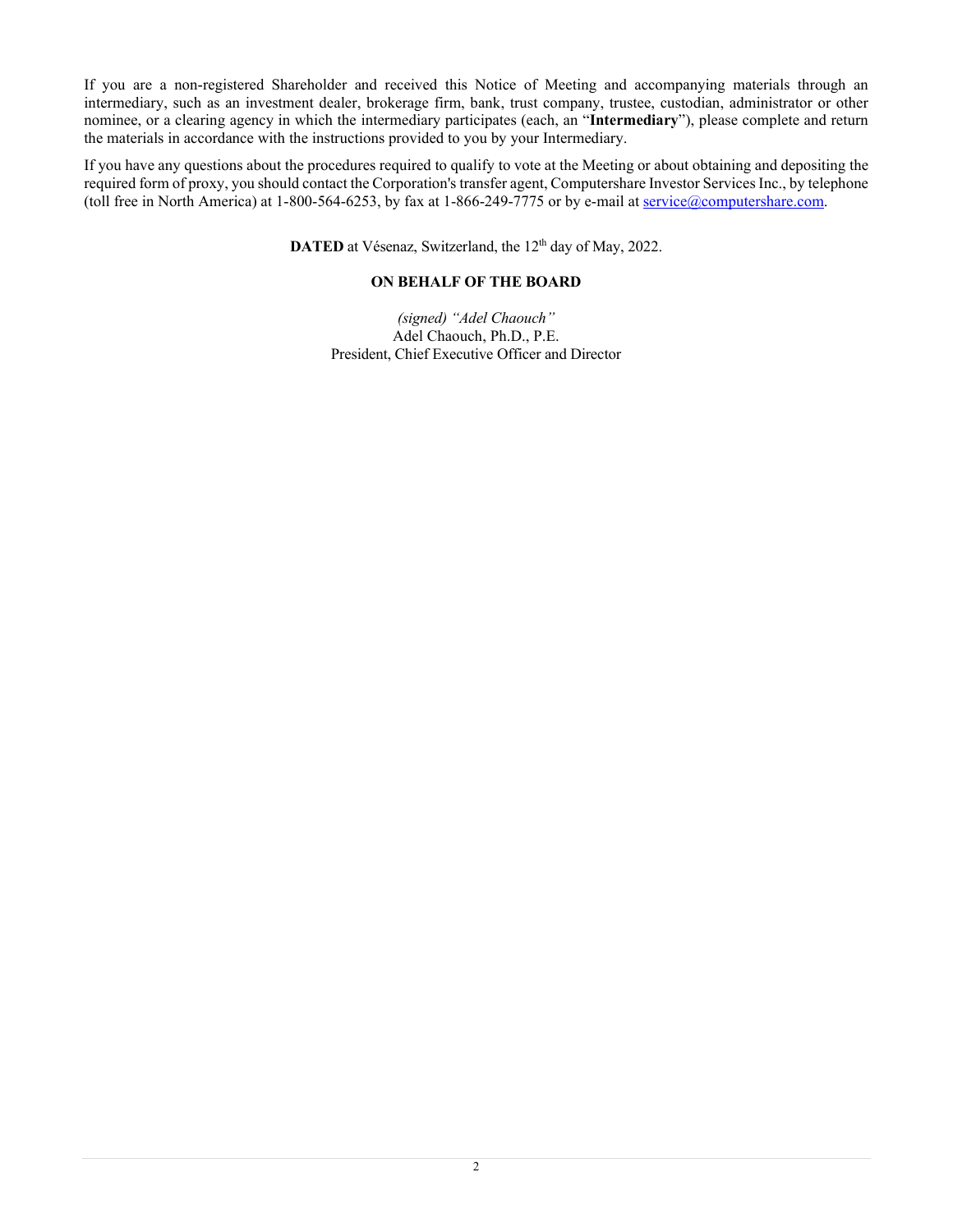

## **MANAGEMENT INFORMATION CIRCULAR**

#### **(Containing information as at May 12, 2022, unless indicated otherwise)**

#### **PERSONS MAKING THE SOLICITATION**

**This Management Information Circular (the "Information Circular") is furnished in connection with the solicitation of proxies being made by the management ("Management") of ShaMaran Petroleum Corp. (the "Corporation") for use at the Annual General Meeting (the "Meeting") of holders (the "Shareholders") of common shares in the capital of the Corporation (the "Common Shares") to be held on Thursday, June 23, 2022 at 8:00 a.m. PDT at 2000, 885 West Georgia Street, Vancouver, British Columbia, V6C 3E8 and for the purposes set forth in the accompanying Notice of Meeting.** While it is expected that the solicitation will be made primarily by mail, proxies may be solicited personally or by telephone by directors, officers and employees of the Corporation at nominal cost. All costs of this solicitation will be borne by the Corporation.

The contents and the sending of this Information Circular have been approved by the directors of the Corporation.

Unless otherwise stated herein, all currency amounts indicated as "\$" in this Information Circular are expressed in United States dollars, the Corporation's reporting currency.

#### **HOW TO VOTE**

**Due to the possibility of public health restrictions related to Covid-19 and taking into account the health and safety of our employees, shareholders, service providers and other stakeholders, the Meeting will only be open to registered Shareholders and duly appointed proxy holders. Further restrictions with regard to the Meeting may be implemented by the Corporation as required or appropriate in accordance with applicable law and public health recommendations. Shareholders are encouraged to vote by proxy, by mail, by telephone or on the Internet, in advance of the deadline set forth below.** 

The Corporation is not aware of any items of business to be brought before the Meeting other than those described in the Information Circular and there will be no management presentation on the business and operations of the Corporation at the Meeting.

#### **APPOINTMENT OF PROXYHOLDER AND VOTING BY PROXY**

The individuals named in the accompanying form of proxy (the "**Proxy**") is an officer or legal counsel of the Corporation (the "**Management Proxyholders**"). **A Shareholder may appoint a person other than the Management Proxyholders to attend and act for and on behalf of the Shareholder at the Meeting, by striking out the names of the Management Proxyholders in the accompanying Proxy form, inserting the desired appointee's name in the blank space provided and executing and delivering that form, or by executing and delivering another acceptable form of proxy. In either case, the completed form of proxy must be received by Computershare Investor Services Inc. prior to the Meeting or any adjournment or postponement thereof. A proxyholder need not be a Shareholder.** 

You can choose to vote your Common Shares by proxy, whether by mail, by telephone or through the Internet. If you vote your Common Shares by proxy by mail, completed forms of proxies **must be received by the Corporation's transfer agent, Computershare Investor Services Inc. ("Computershare"), at Proxy Department, at 100 University Avenue, 8th Floor, Toronto, Ontario, Canada M5J 2Y1**. Telephone and Internet voting can also be completed 24 hours a day, 7 days a week which is noted on your proxy form. If you vote by telephone, you cannot appoint anyone other than the appointees named on the proxy form as your proxyholder. For internet voting, go to [www.investorvote.com](http://www.investorvote.com/) and follow the instructions on the screen. For either telephone or internet voting, you will need your 15 digit control number which is noted on your proxy form. **Duly completed forms of proxy or a vote using the telephone or over the Internet must be completed no later than forty-eight (48) hours (excluding Saturdays, Sundays and holidays) before the time of the Meeting, or any adjournment or postponement thereof.** 

If you are a beneficial shareholder and receive these materials through your broker or through another intermediary please complete and return the form of proxy in accordance with the instructions provided by your broker or other intermediary.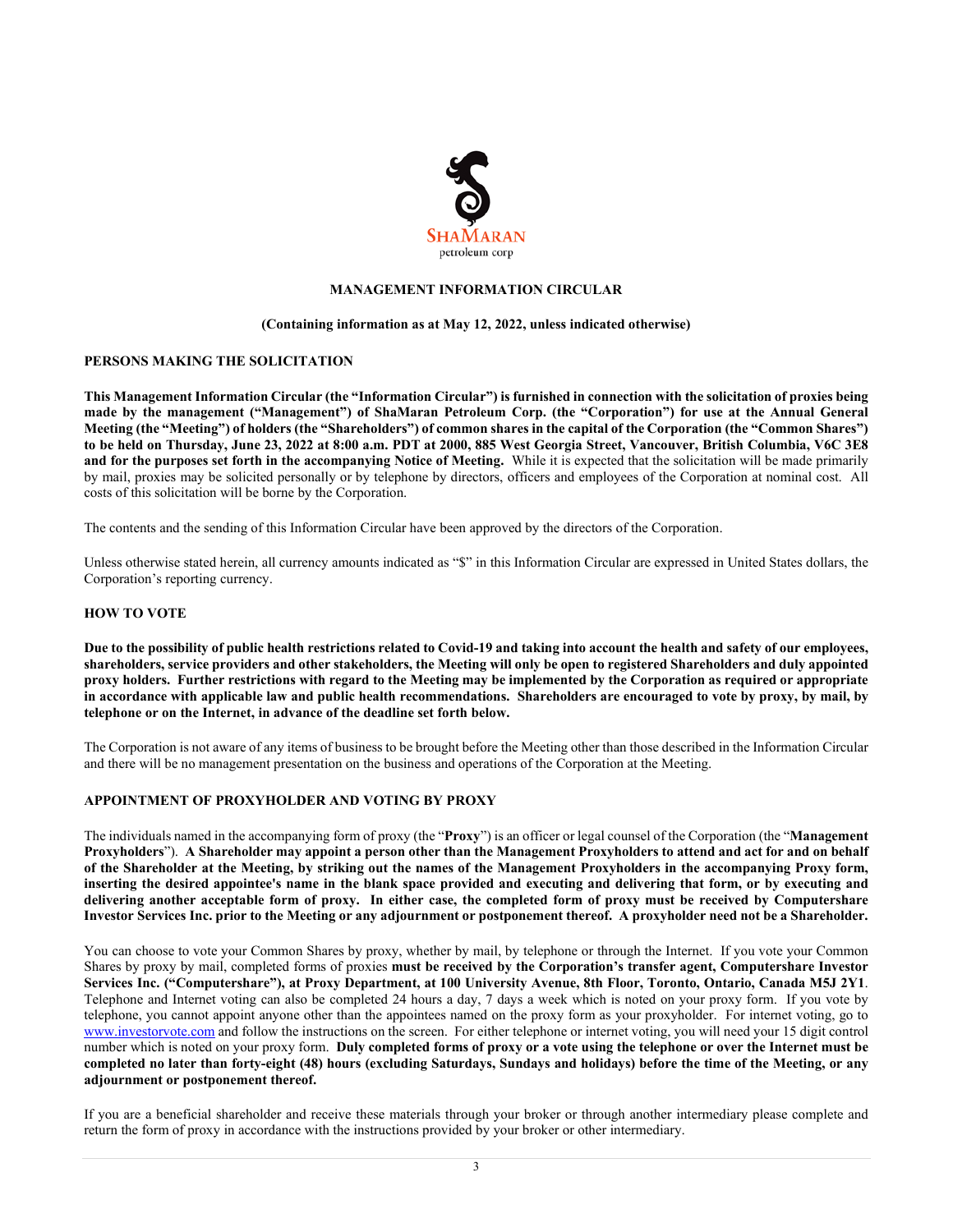## **ADVICE TO NON-REGISTERED HOLDERS OF COMMON SHARES**

**The information set forth in this section is of significant importance to Shareholders that do not hold their Common Shares in their own name.** Shareholders who hold their Common Shares through their banks, brokers, trustees or other persons ("**Intermediaries**"), or who otherwise do not hold their Common Shares in their own name (referred to in this Information Circular as **"Beneficial Shareholders**") should note that only proxies deposited by Shareholders who appear on the records maintained by the Corporation's registrar and transfer agent as registered holders of Common Shares ("**Registered Shareholders**") will be recognized and acted upon at the Meeting. If Common Shares are listed in an account statement provided to a Beneficial Shareholder by an Intermediary, those Common Shares are likely not registered in the Shareholder's name but instead registered under the name of the Shareholder's Intermediary. In Canada, the vast majority of such Common Shares are registered under the name of CDS & Co. (the registration name of the Canadian Depositary for Securities, which acts as nominee for many Canadian brokerage firms). Common Shares held by Intermediaries on behalf of an Intermediary's client can only be voted (for or against resolutions) at the direction of the Beneficial Shareholder. Without specific instructions, Intermediaries are prohibited from voting shares for their broker's clients. **Therefore, each Beneficial Shareholder should ensure that voting instructions are communicated to the appropriate person well in advance of the Meeting.**

Existing regulatory policy requires Intermediaries to seek voting instructions from Beneficial Shareholders in advance of shareholders' meetings. The Intermediaries have their own mailing procedures and provide their own return instructions to clients, which should be carefully followed by Beneficial Shareholders in order to ensure that their Common Shares are voted at the Meeting. The form of proxy supplied to a Beneficial Shareholder by its broker (or the agent of the broker) is substantially similar to the instrument of proxy provided directly to Registered Shareholders by the Corporation and is commonly referred to as a **"voting instruction form**". However, its purpose is limited to instructing the Registered Shareholder (i.e., the Intermediary) how to vote on behalf of the Beneficial Shareholder. The vast majority of Intermediaries now delegate responsibility for obtaining instructions from clients to Broadridge Financial Solutions, Inc. ("**Broadridge**"). Broadridge typically prepares a machine-readable voting instruction form, mails such forms to Beneficial Shareholders and asks Beneficial Shareholders to return the forms to Broadridge or otherwise communicate voting instructions to Broadridge (by way of the Internet or telephone, for example). Broadridge then tabulates the results of all instructions received and provides appropriate instructions respecting the voting of Common Shares to be represented at the Meeting. **A Beneficial Shareholder who receives a Broadridge voting instruction form cannot use that form to vote their Common Shares directly at the Meeting. Such voting instruction forms must be returned to Broadridge (or instructions respecting the voting of Common Shares must otherwise be communicated to Broadridge) well in advance of the Meeting in order to have the Common Shares voted. If you have any questions respecting the voting of Common Shares held through an Intermediary, please contact that Intermediary promptly for assistance.** Although a Beneficial Shareholder may not be recognized directly at the Meeting for the purposes of Common Shares registered in the name of his broker, a Beneficial Shareholder may attend the Meeting as proxyholder for the Registered Shareholder and vote the Common Shares in that capacity. **Beneficial Shareholders who wish to attend the Meeting and indirectly vote their securities as proxyholder for the Registered Shareholder should enter their own names in the blank space on the form of proxy provided to them and return the same to their broker (or the broker's agent) in accordance with the instructions provided by such broker.**

These security holder materials are being sent to both Registered Shareholders and Beneficial Shareholders who have not objected to the Intermediary through which their Common Shares are held disclosing ownership information about themselves to the Corporation ("**NOBO**'s"). If you are a NOBO, and the Corporation or its agent has sent these materials directly to you. Your name and address and information about your holdings of Common Shares have been obtained in accordance with applicable securities regulatory requirements from the Intermediary holding on your behalf. By choosing to send these materials to you directly, the Corporation (and not the Intermediary holding Common Shares on your behalf) has assumed responsibility for (i) delivering these materials to you, and (ii) executing your proper voting instructions. Please return your voting instructions as specified in the request for voting instructions.

If you are a Beneficial Shareholder who has objected to the intermediary through which your common shares are held disclosing ownership information about you to the Corporation (an "**OBO**"), please note that the Corporation does not intend to pay for an intermediary to deliver the proxy-related materials with respect to the Meeting and related forms to you and, therefore, you will not receive the materials with respect to the Meeting unless your intermediary assumes the cost of delivery.

# **ADVICE TO HOLDERS OF EUROCLEAR SWEDEN REGISTERED SHARES**

**The information set forth in this section is of significance to Shareholders who hold their Common Shares ("Euroclear Registered Shares") through Euroclear Sweden AB, which Common Shares trade on the NASDAQ First North Growth Market Exchange (Sweden).** Shareholders who hold Euroclear Registered Shares Securities are not registered holders of voting securities for the purposes of voting at the Meeting. Instead, Euroclear Registered Shares are registered under CDS & Co., the registration name of the Canadian Depositary for Securities holders of Euroclear Registered Shares. Such holders will receive a voting instruction form (the "**VIF**") by mail directly from Computershare AB ("**Computershare Sweden**"). Additional copies of the VIF, together with the Information Circular, can also be obtained from Computershare Sweden and are available on the Corporation's website (www.shamaranpetroleum.com). **The VIF cannot be used to vote securities directly at the Meeting. Instead, the VIF must be completed and returned to Computershare Sweden, strictly in accordance with the instructions and deadlines that will be described in the instructions provided with the VIF.**

# **REVOCATION OF PROXIES**

A Registered Shareholder who has given a Proxy may revoke it by an instrument in writing executed by the Registered Shareholder or by the Registered Shareholder's attorney authorized in writing or, if the Registered Shareholder is a company, by a duly authorized officer or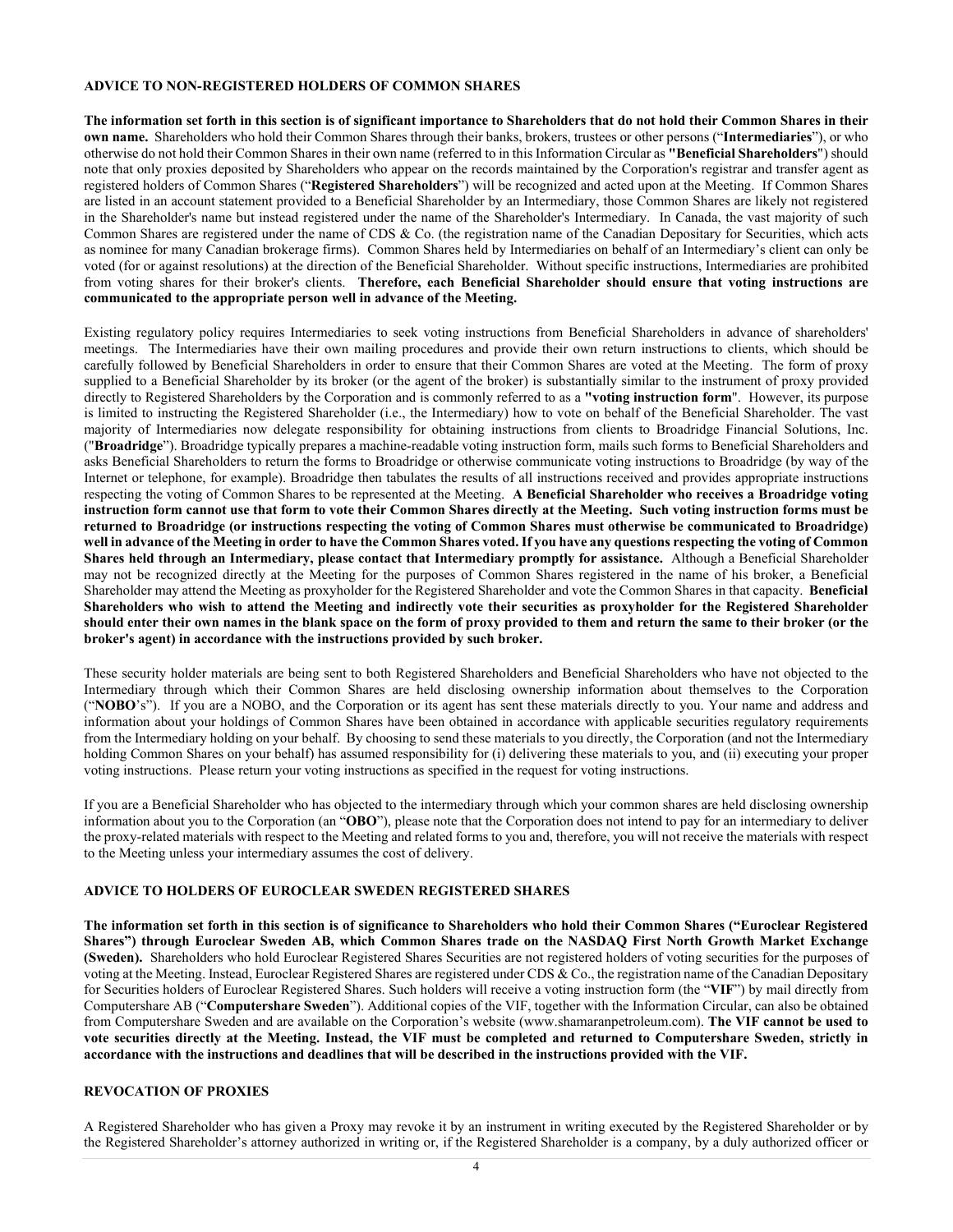attorney of the company, and delivered: (i) at the registered office of the Corporation at any time up to and including the last business day before the day set for the holding of the Meeting or any adjournment or postponement of it at which the Proxy is to be used; (ii) either to Computershare Investor Services Inc. not less than 48 hours (excluding Saturdays, Sundays and holidays) before the Meeting or any adjournment or postponement of it; or (iii) to the chair of the Meeting on the day of the Meeting or any adjournment or postponement of it. **Only Registered Shareholders have the right to revoke a Proxy. Beneficial Shareholders who wish to change their vote must, in accordance with the instructions provided by the Intermediaries, arrange for their respective Intermediaries to revoke the Proxy on their behalf. A revocation of a Proxy does not affect any matter on which a vote has been taken prior to the revocation.**

# **VOTING OF PROXIES**

The Common Shares represented by a properly executed proxy in favor of Management Proxyholders will:

- (a) be voted or withheld from voting in accordance with the instructions of the person appointing the Management Proxyholder on any ballot that may be called for; and
- (b) where a choice with respect to any matter to be acted upon has been specified in the form of proxy, be voted in accordance with the specification made in such proxy.

**ON A POLL SUCH COMMON SHARES WILL BE VOTED IN FAVOUR OF EACH MATTER FOR WHICH NO CHOICE HAS BEEN SPECIFIED OR WHERE BOTH CHOICES HAVE BEEN SPECIFIED BY THE SHAREHOLDER**. The enclosed form of proxy, when properly completed and delivered and not revoked, confers discretionary authority upon the person appointed proxy thereunder to vote with respect to amendments or variations of matters identified in the Notice of Meeting, and with respect to other matters which may properly come before the Meeting. If any amendments or variations to matters identified in the Notice of Meeting are properly brought before the Meeting or any further or other business is properly brought before the Meeting, it is the intention of the Management Proxyholders to vote in accordance with their best judgment on such matters or business. At the time of the printing of this Information Circular, the Management knows of no such amendment, variation or other matter that may be presented to the Meeting.

# **ELECTRONIC DELIVERY OF DOCUMENTS**

Every year the Corporation delivers various documentation to Shareholders. In order to make this process more convenient, Shareholders may choose to be notified by email when the Corporation's documentation, including the Meeting materials, is posted on the Corporation's website www.shamaranpetroleum.com and accordingly, such documentation will not be sent in paper form by mail other than as required by applicable laws.

Delivery in an electronic format, rather than paper, reduces costs to the Corporation and benefits the environment. Shareholders who do not consent to receive documentation through email notification will continue to receive such documentation by mail or otherwise, in accordance with securities laws.

By consenting to electronic delivery, Shareholders: (i) agree to receive all documents to which they are entitled electronically, rather than by mail; and (ii) understand that access to the Internet is required to receive a document electronically and certain system requirements must be installed (currently Adobe Acrobat Reader to view Adobe's portable document format ("**PDF**"). Such documents may include the interim consolidated financial reports, the annual report (including audited annual consolidated financial statements and management's discussion and analysis ("**MD&A**"), the notice of annual and/or special meeting and related management information circular and materials, and other corporate information about the Corporation.

At any time, the Corporation may elect to not send a document electronically, or a document may not be available electronically. In either such case, a paper copy will be mailed to Shareholders.

Registered Shareholders can consent to electronic delivery by completing and returning the form of consent included with the form of proxy. Non-registered Shareholders can consent to electronic delivery by completing and returning the appropriate form received from the applicable intermediary.

Shareholders are not required to consent to electronic delivery. The Corporation will notify consenting Shareholders at the email address provided by the Shareholder on the form of proxy when the documents that the Shareholder is entitled to receive are posted on the Corporation's website, with a link to the specific pages of the website containing the PDF document.

# **NOTICE AND ACCESS**

In 2012, the Canadian Securities Administrators announced the adoption of regulatory amendments to securities laws governing the delivery of proxy-related materials by public companies. As a result, public companies are now permitted to advise their shareholders of the availability of all proxy-related materials on an easily accessible website, rather than mailing physical copies of the materials.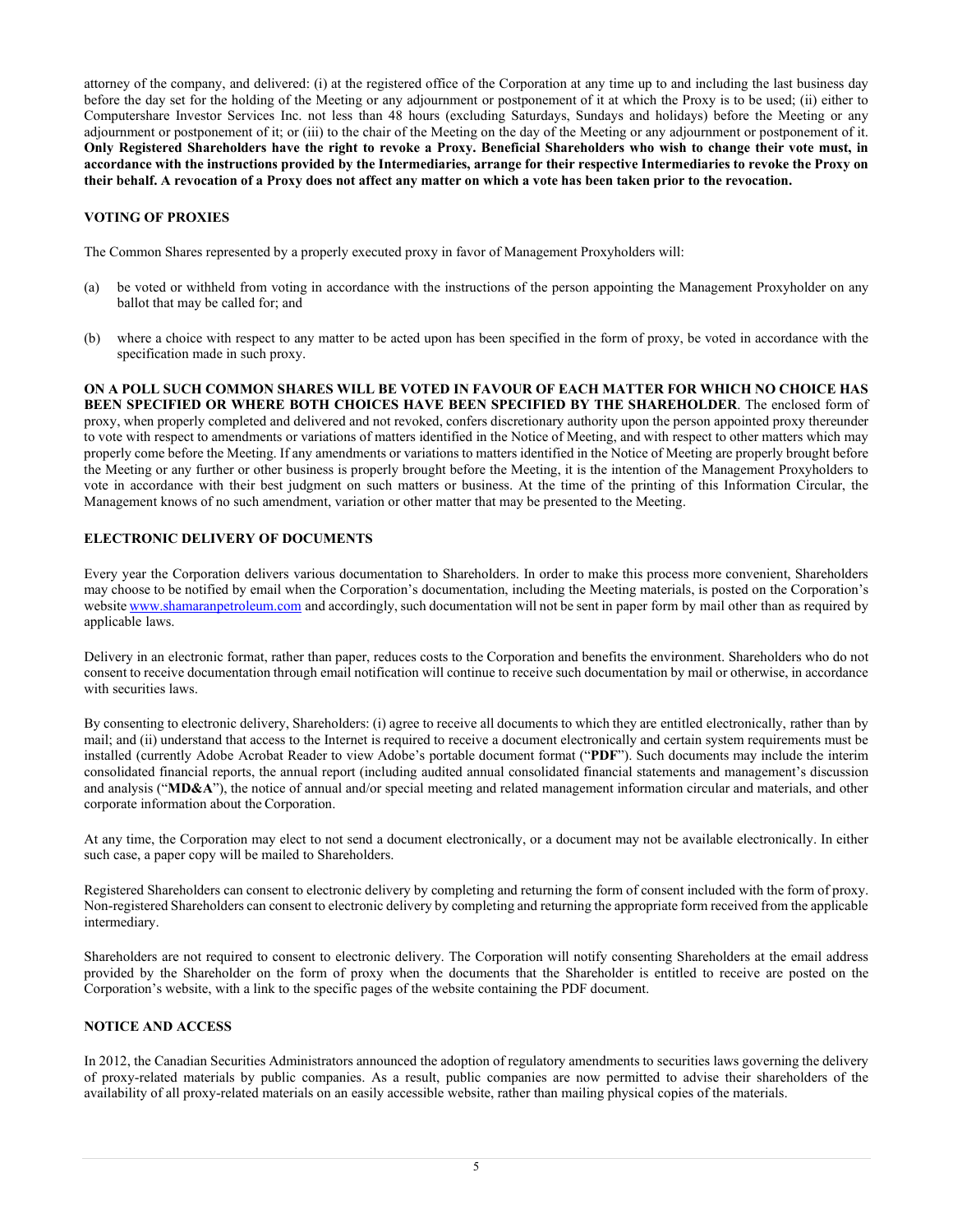As described in the "notice and access" notification mailed to Shareholders of the Corporation, the Corporation has opted to deliver its Meeting materials to Shareholders by posting them on its website a[t www.shamaranpetroleum.com](http://www.shamaranpetroleum.com./) and under the Corporation's issuer profile on SEDAR at [www.sedar.com](http://www.sedar.com/) on May 16, 2022. The Meeting materials will be available on the Corporation's website for one full year.

The Corporation has decided to mail paper copies of the Information Circular to those registered and non-registered Shareholders who had previously elected to receive paper copies of the Corporation's Meeting materials. All other Shareholders will receive a "notice and access" notification which will contain information on how to obtain electronic and paper copies of the Information Circular in advance of the Meeting and for a full year following the Meeting.

# **INTEREST OF CERTAIN PERSONS OR COMPANIES IN MATTERS TO BE ACTED UPON**

Except as may be disclosed herein, no director or executive officer of the Corporation, or any person who has held such a position since the beginning of the last completed financial year end of the Corporation, nor any nominee for election as a director of the Corporation, nor any associate or affiliate of the foregoing persons, has any substantial or material interest, direct or indirect, by way of beneficial ownership of securities or otherwise, in any matter to be acted upon at the Meeting. Directors and executive officers may, however, be interested in the annual approval of the Corporation's 10% rolling Incentive Stock Option Plan (the "**Stock Option Plan**") as detailed in "*Particulars of Other Matters to be Acted Upon – Annual Approval of Stock Option Plan*".

# **VOTING SECURITIES AND PRINCIPAL HOLDERS OF VOTING SECURITIES**

The Corporation is authorized to issue an unlimited number of Common Shares, of which 2,235,249,658 Common Shares are issued and outstanding as at May 6, 2022. Each Common Share is entitled to one vote.

In accordance with applicable laws, the board of directors of the Corporation (the **"Board"**) has fixed May 6, 2022 (the "**Record Date**") as the record date for the purposes of determining Shareholders entitled to receive notice of and vote at the Meeting. Shareholders who wish to be represented by proxy at the Meeting must, to entitle the person appointed by the form of proxy to attend and vote, deliver their form of proxies at the place and within the time set forth in the notes to the form of proxy.

To the knowledge of the directors and executive officers of the Corporation as at the date of this Information Circular, only the following persons beneficially own or control or direct, directly or indirectly, Common Shares carrying 10% or more of the voting rights attached to all outstanding Common Shares:

| Name                                                                                                                | Number of<br><b>Common Shares</b> <sup>(2)</sup> | Percentage of<br><b>Total Issued</b><br><b>Common Shares</b> $^{(3)}$ |
|---------------------------------------------------------------------------------------------------------------------|--------------------------------------------------|-----------------------------------------------------------------------|
| Zebra Holdings and Investments S.à.r.l. ("Zebra") <sup>(1)</sup> and Nemesia<br>S.à.r.l. ("Nemesia") <sup>(1)</sup> | 572,097,651                                      | 25.59%                                                                |

(1) Zebra and Nemesia, who report their security holdings as joint actors, are private companies ultimately controlled by a trust whose settlor is the Estate of the late Adolf H. Lundin.

<sup>(2)</sup> The information above has been obtained by the Corporation from filings on the System for Electronic Disclosure by Insiders (SEDI) as of the date of this Information Circular.

<sup>(3)</sup> The percentage shown has been calculated based on the number of issued and outstanding Common Shares of the Corporation as at May 6, 2022.

# **BUSINESS OF THE ANNUAL GENERAL MEETING**

# **FINANCIAL STATEMENTS AND AUDITORS' REPORT**

The Corporation's consolidated financial statements for the years ended December 31, 2021 and 2020 and the report of the auditors thereon will be placed before the Meeting. Copies of the consolidated financial statements and auditors' report, together with the related management's discussion and analysis, have been mailed to all registered shareholders and non-registered shareholder (or beneficial shareholders) who have opted to receive such materials. These documents can also be found on the Corporation's website at [www.shamaranpetroleum.com](http://www.shamaranpetroleum.com/) and are also available under the Corporation's issuer profile on SEDAR a[t www.sedar.com.](http://www.sedar.com/) No vote by the Shareholders is required to be taken with respect to the consolidated financial statements.

# **ELECTION OF DIRECTORS**

The size of the Board is proposed to be increased to six (6) directors, nominees for which have been determined by the Corporate Governance and Nominating Committee.

The term of office of each current director expires at the Meeting. At the Meeting, Shareholders will be asked to pass an ordinary resolution to set the number of directors at six, and the six persons named below will be proposed for election as directors of the Corporation for the ensuing year. Unless authority to vote is withheld, the Common Shares represented by the proxies hereby solicited will be voted by the persons named therein **FOR** the election of the nominees whose names are set forth below. Five of the six nominees are presently members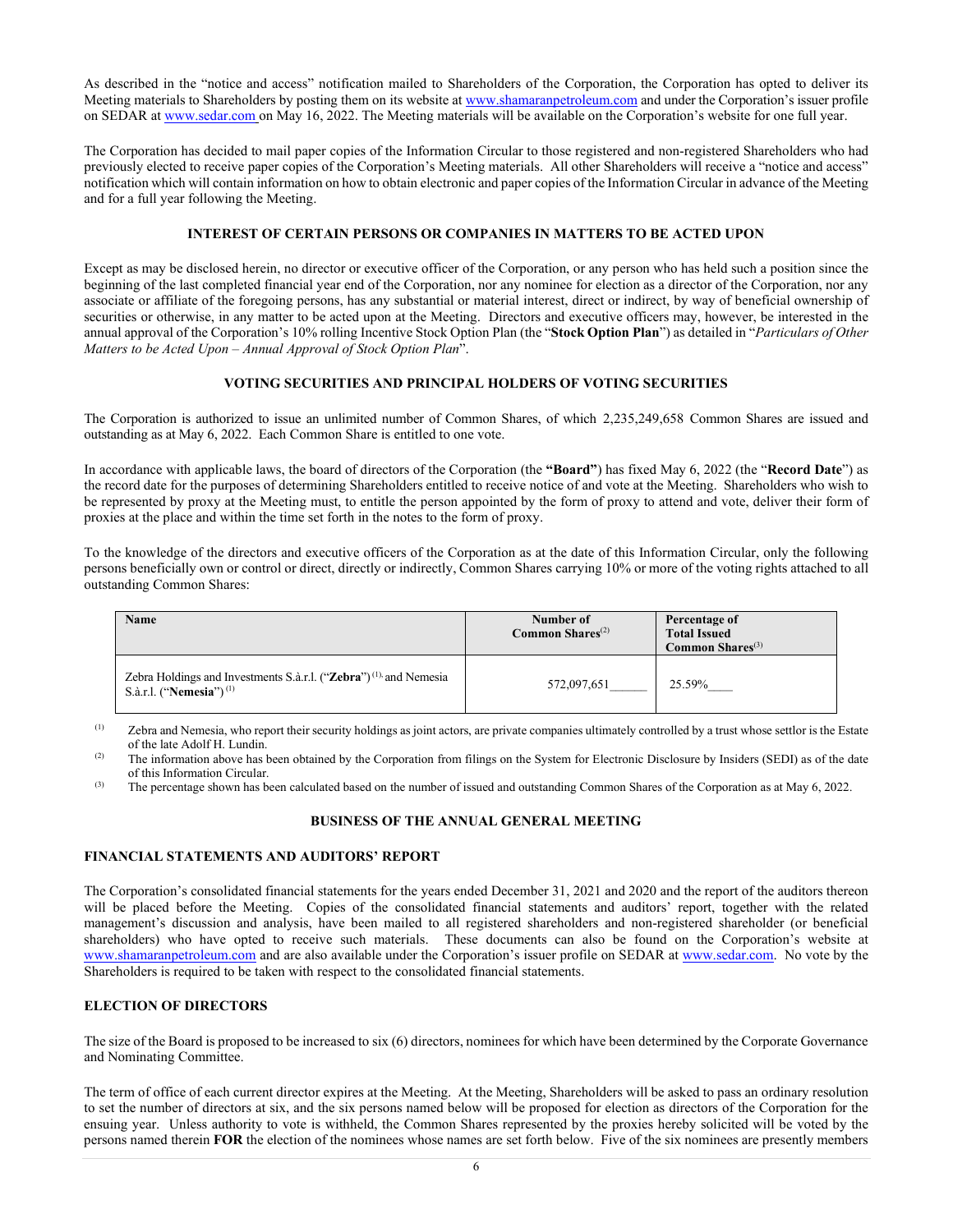of the Board and the dates on which they were first elected or appointed are indicated below. Management does not contemplate that any nominee will be unable or unwilling to serve as a director, but if that should occur for any reason prior to the Meeting, Management Proxyholders reserve the right to vote **FOR** another nominee in their discretion, unless the shareholder has specified in the accompanying form of proxy that such Shareholder's Common Shares are to be withheld from voting on the election of directors.

Pursuant to the advance notice provisions contained in Part 28 of the Corporation's Articles (the "**Advance Notice Provisions**") any additional director nominations for the Meeting must be received by the Corporation in compliance with the Advance Notice Provisions no later than 40 days prior to the date of the Meeting. No such nominations have been received by the Corporation prior to the date hereof.

The following table states the name of each person proposed to be nominated by management for election as a director (a "**proposed**  director"), the jurisdiction in which he is ordinarily resident, all other positions and offices with the Corporation and any significant affiliate now held by each such person, if any, his principal occupation or employment, the period or periods of service as a director of the Corporation and the approximate number of Common Shares of the Corporation beneficially owned directly or indirectly, by each such person, or over which he or she exercises control or direction.

| Name and jurisdiction of<br>residence | Offices held and<br>date of<br>appointment as a<br><b>Director</b>           | <b>Number of Common Shares</b><br>beneficially owned or controlled<br>or directed, directly or<br>indirectly <sup>(2)</sup> | <b>Principal Occupation within the</b><br>Preceding Five Years <sup>(1)</sup>                                                                                                          |
|---------------------------------------|------------------------------------------------------------------------------|-----------------------------------------------------------------------------------------------------------------------------|----------------------------------------------------------------------------------------------------------------------------------------------------------------------------------------|
| Chris Bruijnzeels<br>The Netherlands  | Director<br>(January 19, 2015)<br>Chairman of the<br>Board<br>(May 15, 2019) | 2,063,690                                                                                                                   | Corporate Director; previously President & CEO of the<br>Corporation and previously Director of Norwegian<br>Energy Company ASA.                                                       |
| Adel Chaouch<br>Switzerland           | President, CEO and<br>Director<br>(May 15, 2019)                             | 8,092,972                                                                                                                   | President, CEO & Director of the Corporation since<br>May 2019; previously chairman of Waha operating<br>company in Libya and previously head of Marathon<br>Oil's Kurdistan business. |
| Michael Ebsary<br>Switzerland         | Director<br>(January 1, 2019)                                                | 118,000                                                                                                                     | Corporate Director; previously CEO & Director of<br>Oryx Petroleum Limited.                                                                                                            |
| Keith C. Hill<br>U.S.A.               | Director<br>(February 19, 2007)                                              | 1,343,000                                                                                                                   | Corporate Director; President & CEO of Africa Oil<br>Corp.                                                                                                                             |
| William A.W. Lundin<br>Switzerland    | Director<br>(June 26, 2019)                                                  | 1,968,600                                                                                                                   | Corporate Director; Chairman & Director of Africa<br>Energy, Proposed Director of Filo Mining Corp. and<br>Chief Operating Officer of International Petroleum<br>Corp.                 |
| Nick Walker<br>Switzerland            | Proposed Director                                                            | Nil                                                                                                                         | Proposed Corporate Director; Director of Maha Energy<br>AB, President & Chief Executive Officer of Lundin<br>Energy AB.                                                                |

The information as to the jurisdiction of residence and principal occupation, not being within the knowledge of the Corporation, has been furnished by the respective directors individually.

<sup>(2)</sup> The information as to Common Shares beneficially owned or controlled or directed, directly or indirectly, not being within the knowledge of the Corporation, has been furnished by the respective directors individually.

# *Chris Bruijnzeels, Chairman of the Board and Director*

From January 15, 2015 to May 15, 2019, Mr. Bruijnzeels was President and Chief Executive Officer of the Corporation. Mr. Bruijnzeels is a qualified Professional Engineer with over 35 years of experience in the oil and gas industry. Mr. Bruijnzeels is a Director of International Petroleum Corporation and was Senior Vice President, Development of Lundin Petroleum AB from January 2003 until he joined the Corporation in 2015.

# *Adel Chaouch, President, CEO and Director*

Prior to joining the Corporation, Dr. Chaouch headed Marathon Oil Company's interests in the MENA region. He presided over Marathon Oil Kurdistan, a business that he had overseen since 2011. He was the chairman of the consortium of private owners for the Waha operating company in Libya until early 2018. Dr. Chaouch was instrumental in establishing the mega gas hub in Equatorial Guinea and also directed the opportunity team that successfully re-entered Gabon through operated and non-operated interests in deep water exploration off the Gulf of Guinea. Dr. Chaouch was previously the director of Corporate Social Responsibility for Marathon's worldwide activities and Sustainable Growth Manager for Marathon Central Africa Operations based in Equatorial Guinea. He also served over the years on a number of corporate and non-profit boards, such as Ophir Energy, the Bilateral Chamber of Commerce and the World Bank Global Gas Flaring Reduction Initiative and the International Petroleum Industry Environmental Conservation Association (IPIECA). Dr. Chaouch holds a Ph.D. in Engineering from Texas A&M University.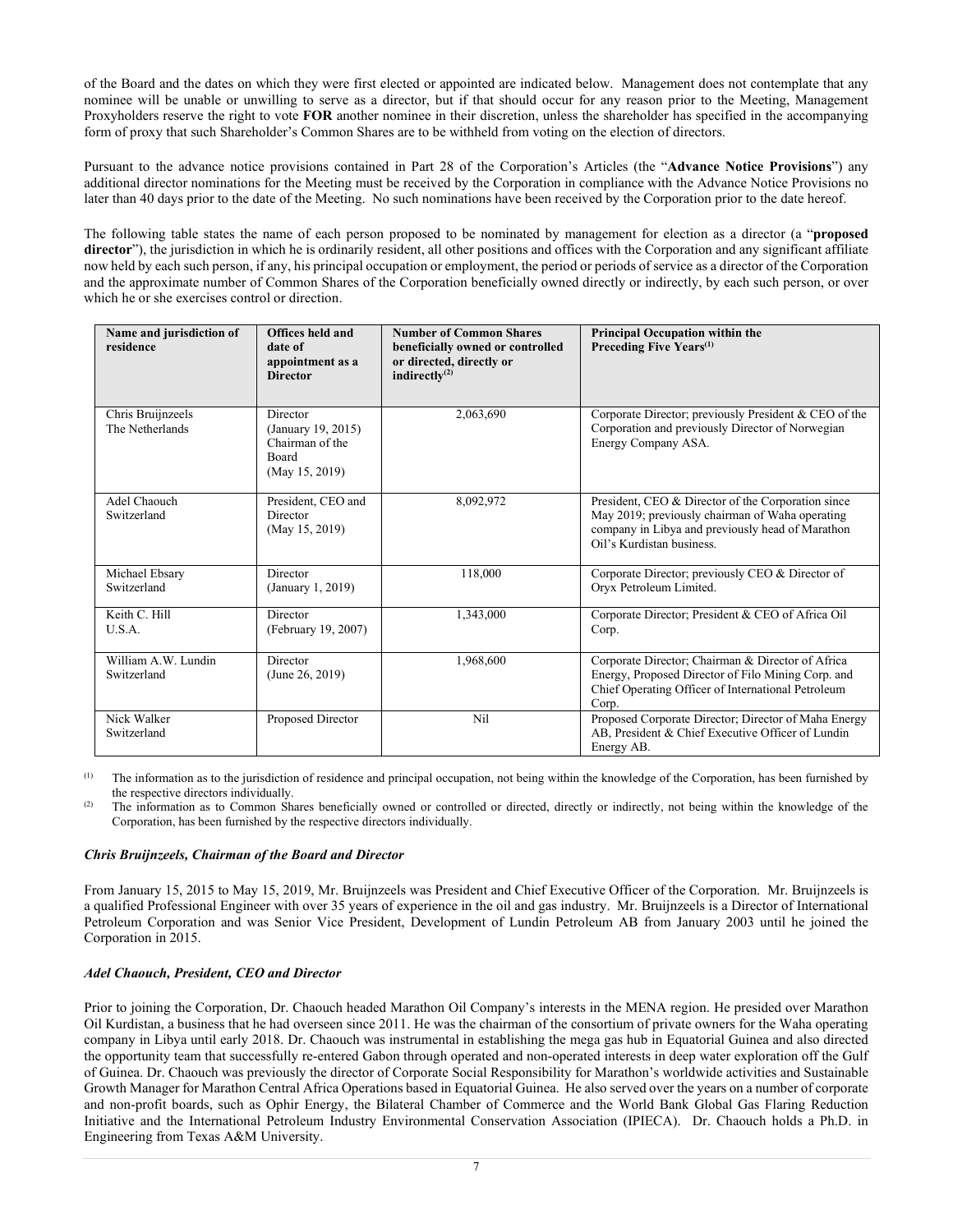#### *Michael Ebsary, Director*

Mr. Ebsary was previously the Chief Executive Officer and a director of Oryx Petroleum Limited from 2010 to 2016. Mr. Ebsary served as the Chief Financial Officer of Addax Petroleum Corporation, an international oil and gas exploration and production company, for 11 years between 1998 and 2009, after having held various positions in project finance and treasury with oil companies Elf Aquitaine and Occidental Petroleum both in France and the United Kingdom. Mr. Ebsary began his career with positions at multinational banking institutions in Canada and the United Kingdom. Mr. Ebsary holds an MBA from Queen's University.

### *Keith C. Hill, Director*

Mr. Hill is currently President and CEO of Africa Oil Corp., a publicly traded oil and gas company focused on Africa. Mr. Hill has over 30 years of experience in the oil industry and has previously served as President of each of: Valkyries Petroleum, Black Pearl Resources and ShaMaran Petroleum. Prior to that, Mr. Hill's experience included international new venture management and senior exploration positions at Occidental Petroleum and Shell Oil Company. His education includes a Master of Science degree in Geology and Bachelor of Science degree in Geophysics from Michigan State University as well as an MBA from the University of St. Thomas in Houston.

## *William A.W. Lundin, Director*

On December 1, 2020 Mr. Lundin became the Chief Operating Officer of International Petroleum Corp. ("**IPC**"), an international oil and gas exploration and production company with a portfolio of assets located in Canada, Europe and South East Asia and has been with IPC since 2018. Preceding IPC, Mr. Lundin was employed by Black Pearl Resources Inc., at its Onion Lake prospect located in Onion Lake, Saskatchewan, Canada. Mr. Lundin has held mining engineering intern and intern positions with Lundin Mining Corporation and Denison Mines Corp., respectively. Mr. Lundin currently serves Chairman and Director of Africa Energy Corp. and has been proposed for election as a director of Filo Mining Corp. and holds a Bachelor of Engineering in Mineral Resource Engineering from Dalhousie University.

### *Nick Walker, Proposed Director*

Mr. Walker is currently President and CEO of Lundin Energy AB, a publicly traded oil and gas company focused on Norway**.** Mr. Walker has over 30 years of experience in the oil and gas industry and previously served as Chief Operating officer of Africa Oil Corp., and between 1994 and 2011 worked with Talisman Energy Inc. where he held various senior roles including Executive Vice President International Operations and country manager positions in the UK and Malaysia/Vietnam. Between 2012 and 2015 he worked as Chief Operating Officer with Africa Oil Corp. and joined Lundin Energy as Senior Vice President Development and Operations in 2015. Later the same year, he was appointed Chief Operating Officer, a position he held until being appointed as President and Chief Executive Officer for Lundin Energy in January 2021. His education includes degrees in Mining Engineering from Imperial College London, Computer Science from University College London as well as an MBA from City University Business School, London.

The Board of Directors does not have an executive committee. There are presently four standing committees of the Board: the Audit Committee, the Compensation Committee, the Reserves Committee and the Corporate Governance and Nominating Committee. The following table sets out the proposed membership of such committees following the Meeting:

| <b>Audit Committee</b> | Compensation<br>Committee | <b>Reserves Committee</b> | <b>Corporate Governance and</b><br><b>Nominating Committee</b> |
|------------------------|---------------------------|---------------------------|----------------------------------------------------------------|
| Michael Ebsary*        | Keith C. Hill*            | William A.W. Lundin*      | Nick Walker*                                                   |
| Chris Bruiinzeels      | Michael Ebsary            | Chris Bruinzeels          | Michael Ebsary                                                 |
| Keith C. Hill          | Chris Bruiinzeels         | Nick Walker               | William A.W. Lundin                                            |

\*Chair of the Committee

For further information on the standing Board committees, see "*Disclosure of Corporate Governance Practices*" below.

Other than as disclosed below, none of the proposed directors (or any of their personal holding companies):

- (a) is, as at the date of this Information Circular, or has been, within ten years before the date of this Information Circular, a director, chief executive officer or chief financial officer of any company that:
	- (i) was the subject of a cease trade order or similar order or an order that denied the relevant company access to any exemption under securities legislation, that was in effect for a period of more than 30 consecutive days (an "order") that was issued while that person was acting in the capacity as director, chief executive officer or chief financial officer; or
	- (ii) was the subject of an order that was issued after the person ceased to be a director, chief executive officer or chief financial officer and which resulted from an event that occurred while that person was acting in the capacity as director, chief executive officer or chief financial officer;
- (b) is, as at the date of this Information Circular, or has been within the 10 years before the date of this Information Circular, a director or executive officer of any company that, while that person was acting in that capacity, or within a year of that person ceasing to act in that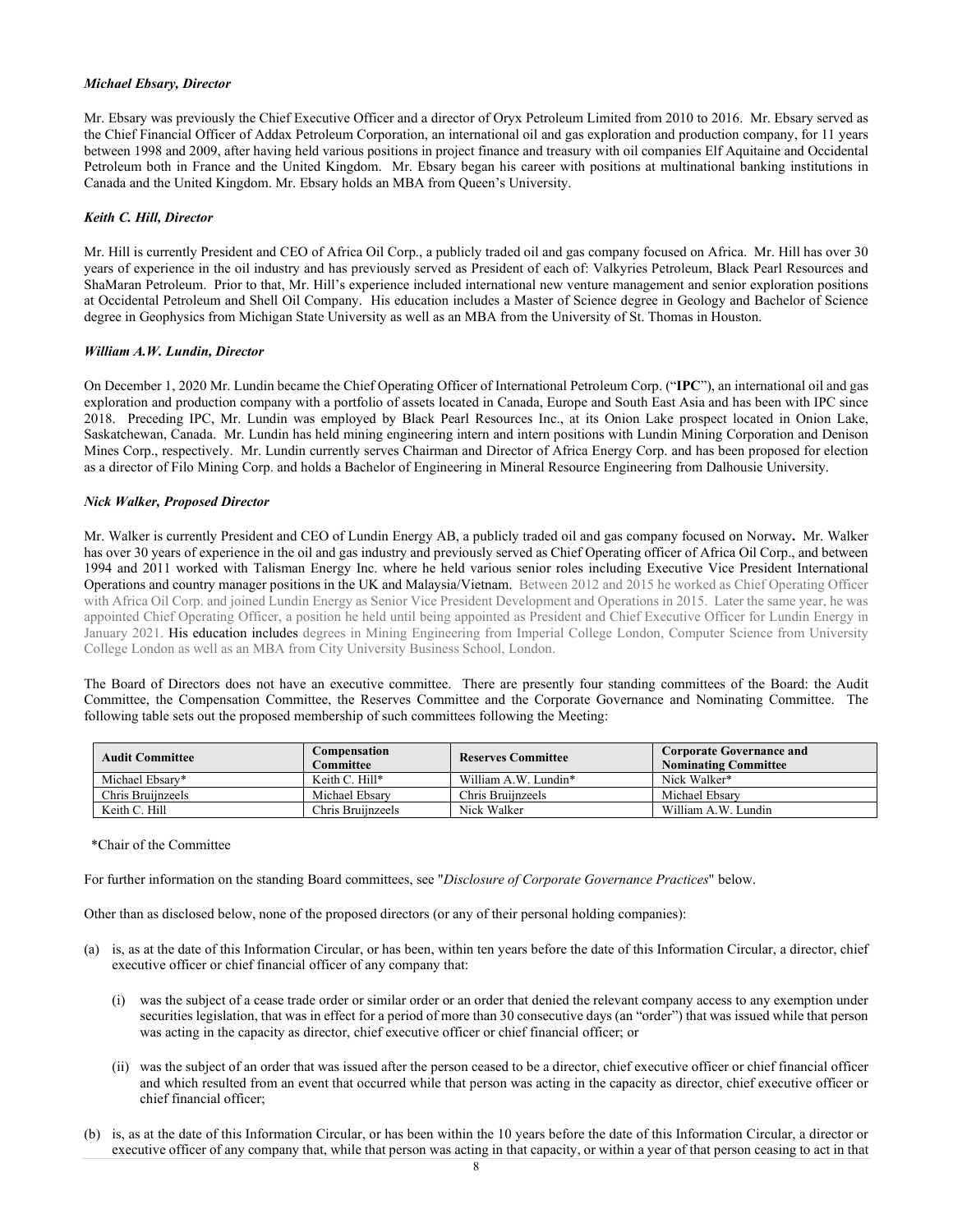capacity, became bankrupt, made a proposal under any legislation relating to bankruptcy or insolvency or was subject to or instituted any proceedings, arrangement or compromise with creditors or had a receiver, receiver manager or trustee appointed to hold its assets; or

(c) has, within the 10 years before the date of this Information Circular, become bankrupt, made a proposal under any legislation relating to bankruptcy or insolvency, or become subject to or instituted any proceedings, arrangements or compromise with creditors, or had a receiver, receiver manager or trustee appointed to hold the assets of that individual.

None of the proposed directors (or any of their personal holding companies) has been subject to:

- (a) any penalties or sanctions imposed by a court relating to securities legislation or by a securities regulatory authority or has entered into a settlement agreement with a securities regulatory authority; or
- (b) any other penalties or sanctions imposed by a court or regulatory body that would likely be considered important to a reasonable security holder in deciding whether to vote for a proposed director.

# **AUDIT COMMITTEE AND NATIONAL INSTRUMENT 52-110, AUDIT COMMITTEES ("NI 52-110") DISCLOSURE**

The Audit Committee of the Corporation oversees the accounting and financial reporting processes of the Corporation and its subsidiaries and all audits and external reviews of the financial statements of the Corporation on behalf of the Board, and has general responsibility for oversight of internal controls, accounting and auditing activities of the Corporation and its subsidiaries. All auditing services and non-audit services to be provided to the Corporation by the Corporation's auditors are pre-approved by the Audit Committee. The Audit Committee is responsible for examining all financial information, including annual and quarterly financial statements, prepared for securities commissions and similar regulatory bodies prior to filing or delivery of the same. The Audit Committee also oversees the annual audit process, the Corporation's internal accounting controls, the Code of Business Conduct and Ethics, as amended (the **"Code**"), any complaints and concerns regarding accounting, internal controls or auditing matters and the resolution of issues identified by the Corporation's external auditors. The Audit Committee recommends to the Board the firm of independent auditors to be nominated for appointment by the Shareholders and the compensation of the auditors. The Audit Committee meets a minimum of four times per year. The Audit Committee's Charter is attached as Schedule "A" to this Information Circular.

# *Composition of the Audit Committee and Relevant Education and Experience*

Below are the details of each proposed Audit Committee member, including their name, whether they are independent of the Corporation and financially literate within the meaning of NI 52-110, and a summary of their education and experience which is relevant to the performance of their responsibilities as an Audit Committee member.

| <b>Audit Committee Member Name</b> | Independent <sup>(1)</sup> | Financially Literate <sup>(2)</sup> |
|------------------------------------|----------------------------|-------------------------------------|
| Michael Ebsary                     | Yes                        | Yes                                 |
| Chris Bruijnzeels                  | N <sub>o</sub>             | Yes                                 |
| Keith C. Hill                      | Yes                        | Yes                                 |

(1) To be considered independent, a member of the audit committee must not have any direct or indirect "material relationship" with the Corporation. A material relationship is a relationship which could, in the view of the Board of Directors of the Corporation, reasonably interfere with the exercise of a member's independent judgement. Mr. Chris Bruijnzeels is not considered "independent" within the meaning of NI 52-110, as he was a paid advisor to the Corporation compensated in excess of CAD 75,000 annually until May 2021.

(2) To be considered financially literate, a member of the audit committee must have the ability to read and understand a set of financial statements that present a breadth and level of complexity of accounting issues that are generally comparable to the breadth and complexity of the issues that can reasonably be expected to be raised by the Corporation's financial statements.

#### *Education and experience relevant to performance of Audit Committee duties*

#### *Michael Ebsary, Audit Committee Chair and member*

Mr. Ebsary was previously the Chief Executive Officer and a director of Oryx Petroleum Limited from 2010 to 2016. Mr. Ebsary served as the Chief Financial Officer of Addax Petroleum Corporation, an international oil and gas exploration and production company, for 11 years between 1998 and 2009, after having held various positions in project finance and treasury with oil companies Elf Aquitaine and Occidental Petroleum both in France and the United Kingdom. Mr. Ebsary began his career with positions at multinational banking institutions in Canada and the United Kingdom. Mr. Ebsary holds an MBA from Queen's University. It is proposed that Mr. Ebsary be re-appointed Chair of the Audit Committee following the Meeting.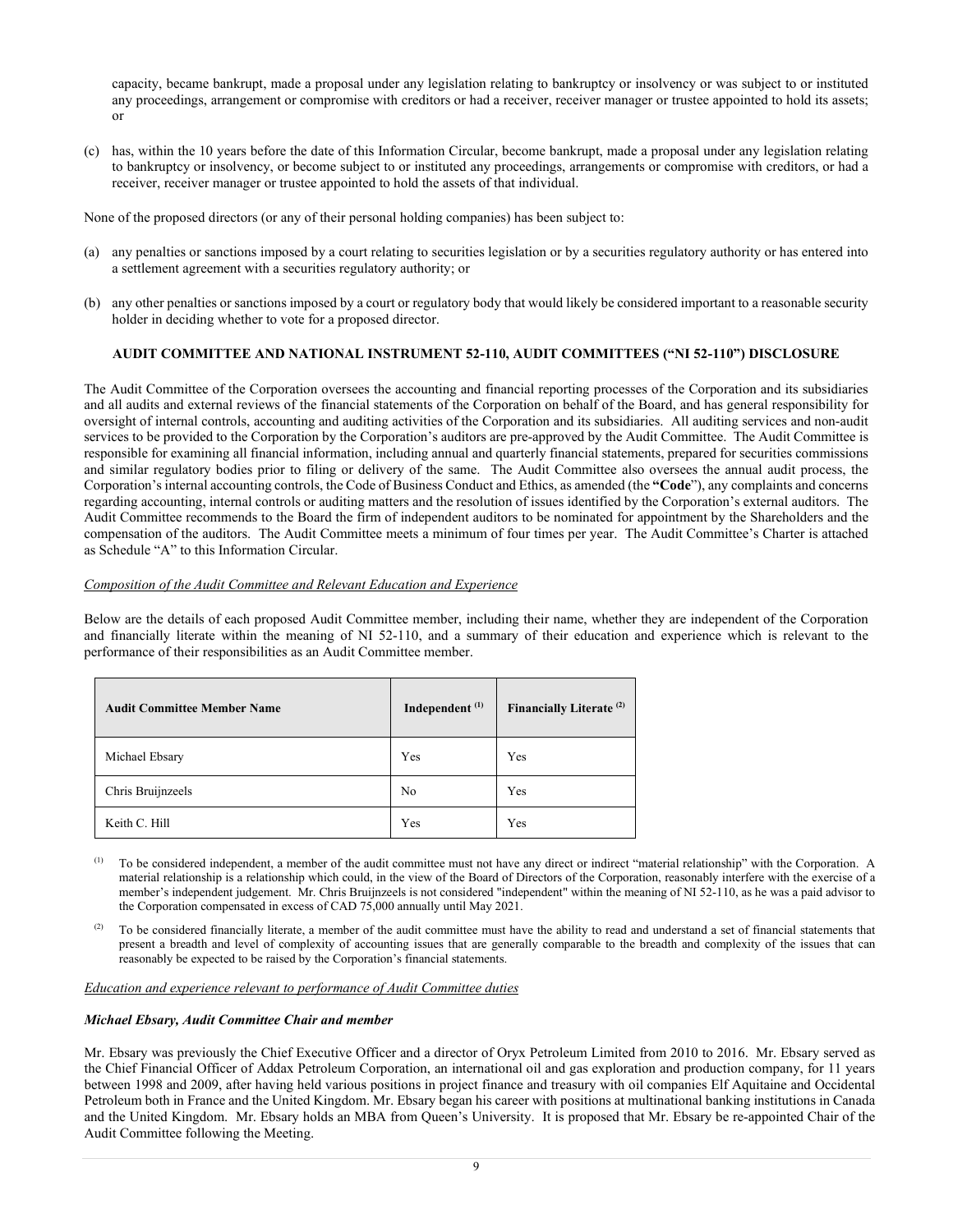#### *Chris Bruijnzeels, Audit Committee member*

Mr. Bruijnzeels was previously the President and Chief Executive Officer of the Corporation from January 2015 to May 2019 and a director of the Corporation from 2015 to the present and became the Chairman of the Board of the Corporation in May 2019. He is a graduate of Delft University where he obtained a degree in Mining Engineering and has obtained financial experience and exposure to accounting and financial issues through his roles in the Corporation as President and Chief Executive Officer, Director and Chairman of the Board. It is proposed that Mr. Bruijnzeels be re-appointed as a member of the Audit Committee following the Meeting.

### *Keith C. Hill, Audit Committee member*

Mr. Hill has been a Director of the Corporation since February 2007 and served as Chairman of the Board from February 2007 to May 15, 2019. Mr. Hill is President, Chief Executive Officer and a director of Africa Oil Corp.; a director of Africa Energy Corp., Eco (Atlantic) Oil & Gas Ltd. and TAG Oil Corp. Prior to his appointment as Chief Executive Officer of Africa Oil Corp., Mr. Hill was President and CEO of Black Pearl Resources Inc. and of Valkyries Petroleum Corp. Mr. Hill holds a Master of Science degree in Geology and Bachelor of Science degree in Geophysics from Michigan State University, as well as an MBA in Finance from the University of St. Thomas in Houston. It is proposed that Mr. Hill be re-appointed as a member of the Audit Committee following the Meeting.

### *Audit Committee Oversight*

Since the commencement of the Corporation's most recently completed financial year, there has not been a recommendation of the Audit Committee to nominate or compensate an external auditor that was not adopted by the Board of Directors.

### *Reliance on Certain Exemptions*

Since the commencement of the Corporation's recently completed financial year, the Corporation has not relied on the exemptions contained in section 2.4 (*De Minimis Non-audit Services*), subsection 6.1.1(4) (*Circumstances Affecting the Business or Operations of the Venture Issuer*), subsection 6.1.1(5) (*Events Outside Control of Member*) or subsection 6.1.1(6) (*Death, Incapacity or Resignation*) of NI 52-110, or discretionary exemption from NI 52-110, in whole or in part, granted under Part 8 (*Exemptions*) thereof.

#### *Pre-Approval Policies and Procedures*

The Audit Committee has adopted specific policies and procedures for the engagement of non-audit services as described in the Audit Committee Charter.

#### *External Auditor Service Fees (By Category)*

The following table discloses the fees billed to the Corporation by its external auditor during the last two fiscal years ended December 31, 2021 and December 31, 2020:

| <b>Fiscal Year</b> | Audit Fees <sup>(1)</sup> | Audit Related Fees <sup>(2)</sup> | Tax Fees $(3)$ | All Other Fees <sup>(4)</sup> |
|--------------------|---------------------------|-----------------------------------|----------------|-------------------------------|
| 2021               | 126,399                   | 48,012                            | 118,724        | Nil                           |
| 2020               | \$123,013                 | \$66,790                          | \$71,738       | Nil                           |

(1) The aggregate fees billed for audit services.

(2) The aggregate fees billed for assurance and related services that are reasonably related to the performance of the audit or review of the Corporation's financial statements and are not disclosed in the audit fees column.

(3) The aggregate fees billed for tax compliance, tax advice, and tax planning services.

(4) The aggregate fees billed for professional services other than those listed in the other three columns.

#### *Exemption*

The Corporation is relying upon the exemption in section 6.1 of the NI 52-110 – Audit Committees, which exempts venture issuers (as defined therein) from the requirements of Part 3 (*Composition of the Audit Committee*) and Part 5 (*Reporting Obligations*) of that instrument.

# **STATEMENT OF EXECUTIVE COMPENSATION**

For the purposes of this Information Circular, a Named Executive Officer (a "**NEO**") means each of the following individuals: (a) the Chief Executive Officer of the Corporation, (b) the Chief Financial Officer of the Corporation, (c) the most highly compensated executive officer of the Corporation including any of its subsidiaries, or the most highly compensated individual acting in a similar capacity, other than the Chief Executive Officer and Chief Financial Officer, at the end of the most recently completed financial year whose total compensation was,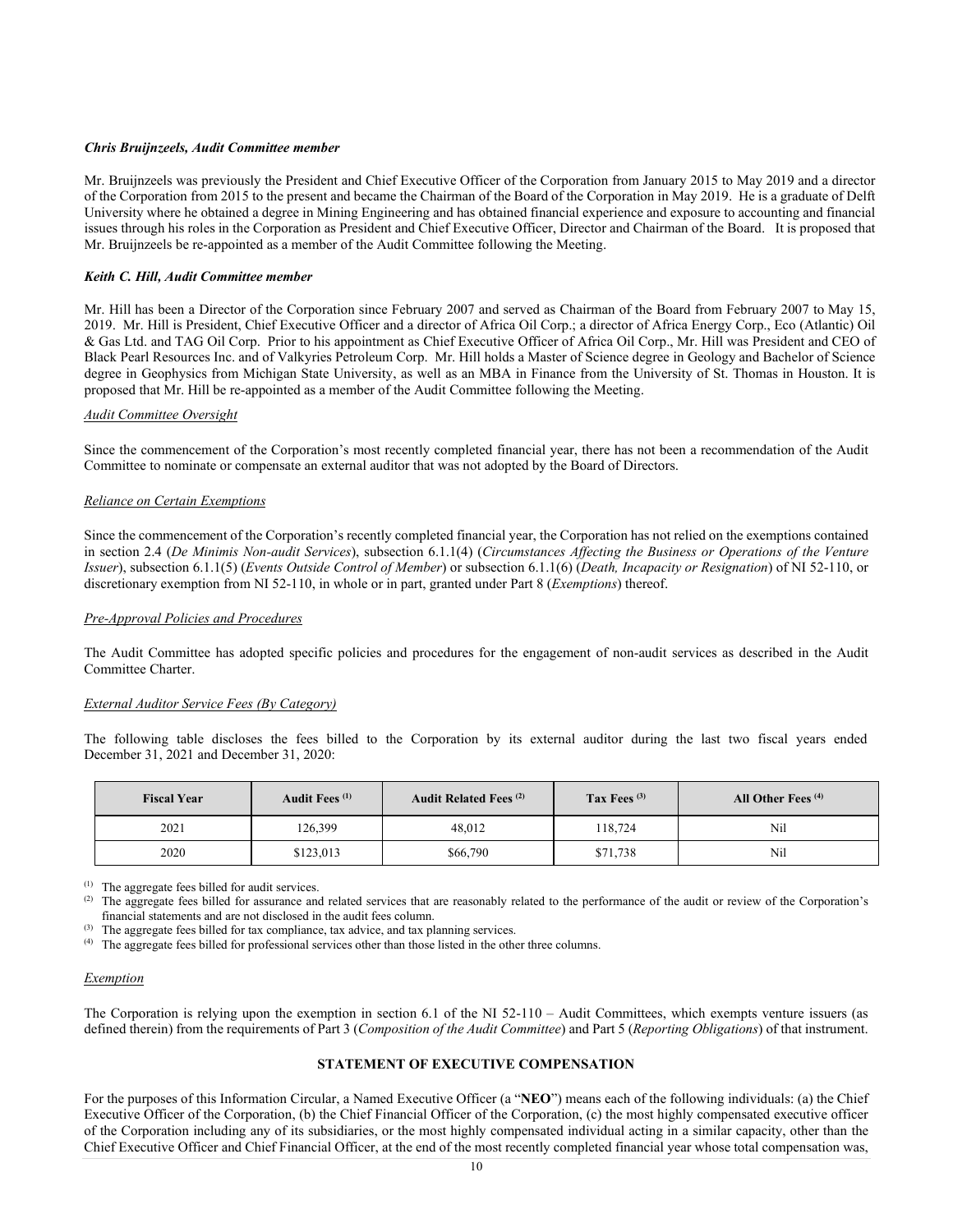individually, more than CAD \$150,000 as determined in accordance with subsection 1.3(5) of Form 51-102F6V for the financial year ended December 31, 2021; and (d) each individual who would be an NEO under paragraph (c) but for the fact that the individual was neither an executive officer of the Corporation or its subsidiaries, nor acting in a similar capacity, as of December 31, 2021.

During the financial year ended December 31, 2021, the Corporation had four NEOs, namely, Dr. Adel Chaouch, President and Chief Executive Officer, Mr. Brenden Johnstone, Chief Financial Officer but his employment with the Corporation terminated on March 16, 2021, Mr. Alex C. Lengyel, Chief Commercial Officer and Corporate Secretary and Mr. Chris Bruijnzeels was a paid advisor to the Corporation, compensated in excess of CAD 75,000 annually until May 2021.

## **COMPENSATION DISCUSSION AND ANALYSIS**

The following compensation discussion and analysis describes the Corporation's practices with respect to the compensation of its NEOs.

#### *Overview of Compensation Philosophy*

The Corporation's compensation philosophy is to structure remuneration packages that are sufficiently attractive to recruit, retain and motivate the kind of executives who will be instrumental in helping the Corporation achieve its short and long-term objectives, to provide executives with compensation that is in accordance with existing market standards generally, to align the interests of executive officers with those of the Corporation's Shareholders and to link individual executive compensation to the performance of both the Corporation and the individual executive.

The Corporation's compensation structure is based on a European model which takes into account inflation (cost of living) and provides for merit increases (only to the extent that an individual's job description or duties have been substantially altered), and cash bonuses which are based on a number of factors, including base salary, length of service and specific performance.

### *Elements of Compensation*

Executive compensation is comprised of three elements:

- base salaries, which are set at levels which are competitive with the base salaries paid by corporations of a comparable size within the oil and gas exploration industry and with operations at approximately the same stage of development, thereby enabling the Corporation to compete for and retain executives critical to the Corporation's long-term success;
- bonuses, which are considered from time to time, based on individual and corporate performance criteria;
- share ownership opportunities through a Stock Option Plan, a Share Unit Plan and Deferred Share Unit Plan providing for the issuance, at the discretion of the directors, of stock options, restricted share units, performance share units and deferred share units, which provides additional incentive and aligns the interests of executive officers with the longer-term interests of shareholders.

Each element of the Corporation's executive compensation program is described in more detail below.

#### *Base Salaries*

An NEO's base salary is intended to remunerate the NEO for discharging job responsibilities and reflects the executive's performance over time. Individual salary adjustments take into account performance contributions in connection with their specific duties. The base salary of each executive officer is determined by the Compensation Committee based on an assessment of his sustained performance and consideration of competitive compensation levels for the markets in which the Corporation operates. In making its recommendations to the Board, the Compensation Committee also considers the particular skills and experience of the individual. The base salaries of executive officers are reviewed annually.

#### *Performance-based Cash Bonuses*

The Corporation may award discretionary cash bonuses to executive officers and employees of the Corporation from time to time. The amount of the bonus that each individual may be eligible for is not set in relation to any formula or specific criteria, but rather is the result of a comprehensive determination of the Corporation's performance, overall industry conditions, as well as the individual's performance and his or her contribution to overall corporate goals. The payment of bonuses is subject to the final approval of the Board and the Board has the discretion to amend or veto bonuses in its sole discretion.

# *Long Term Incentive Compensation*

The Corporation may, in order to align the performance of its executives to strategic goals of the Corporation and its long-term shareholder return, issue stock options ("**Stock Options**"), restricted share units ("**RSUs**") and/or, performance share units ("**PSUs**"). A description of these awards follows and details on each of the plans governing these awards is contained on Page 18 under the heading, "*Securities Authorized For Issuance Under Equity Compensation Plans*".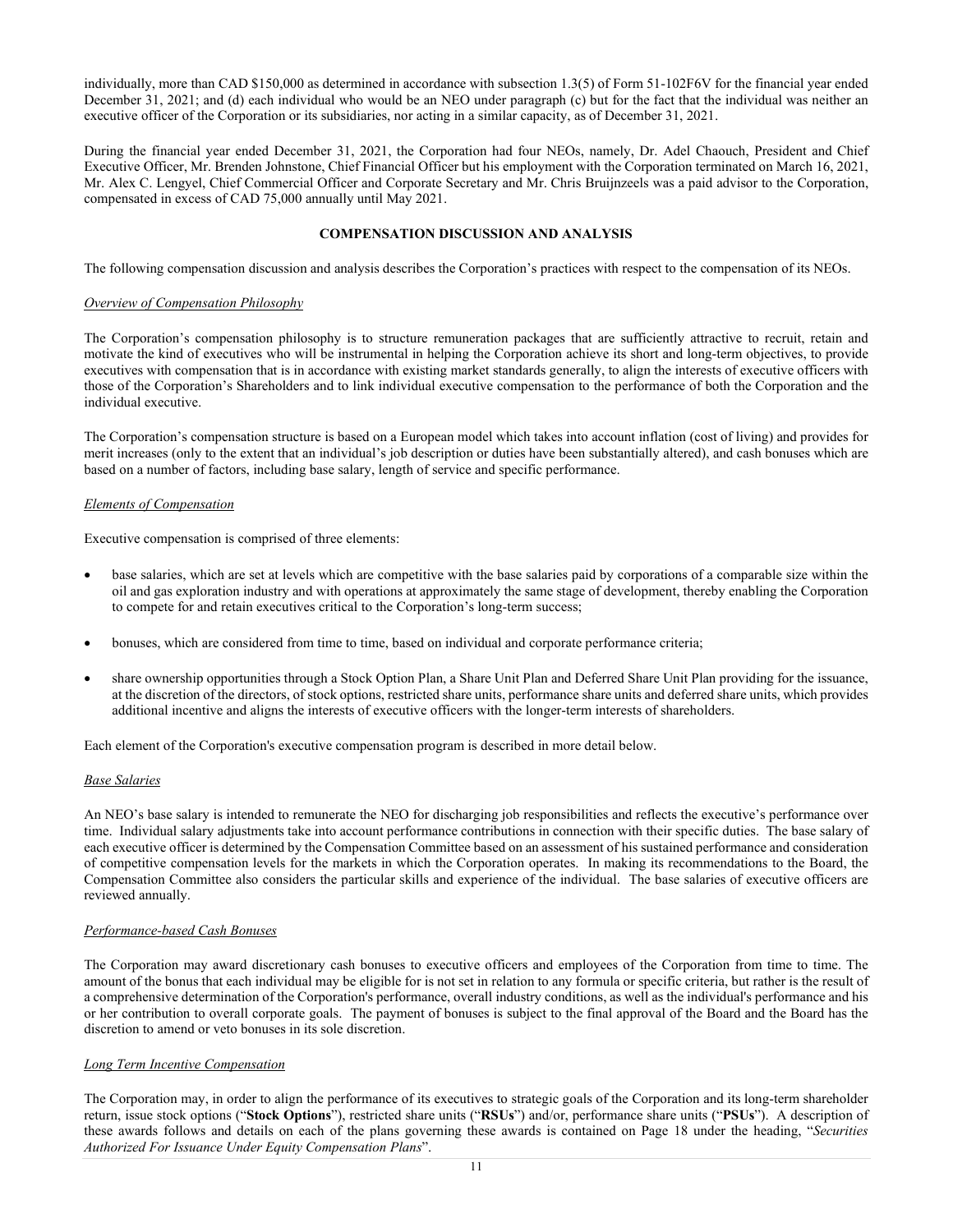# *Stock Options*

The stock option component of a NEO's compensation, which includes a vesting element to ensure retention, serves to both motivate the executive toward increasing share value and to enable the executive to share in the future success of the Corporation. Individual stock options are granted by the Board on the recommendation of senior management, in the case of employees, and by the Compensation Committee, in the case of executive officers, including the NEO's. Options are normally awarded by the Board upon the commencement of an individual's employment with the Corporation based on the level of responsibility within the Corporation. Additional option grants may be made periodically to ensure that the number of stock options granted to any particular individual is commensurate with the individual's level of ongoing responsibility within the Corporation. In considering additional grants, a number of factors are considered, including, the role the individual plays in the Corporation, the number of stock options an individual has been granted, the exercise price and the value of the options and the term remaining on those options. The terms and conditions of the Corporation's stock option grants, including vesting provisions and exercise prices, are governed by the terms of the Stock Option Plan, which are described under "*Securities Authorized for Issuance Under Equity Compensation Plans".*

# *Restricted Share Units ("RSUs")*

The RSU component of a NEO's compensation is an incentive-based method of compensation pursuant to which executives are awarded units in lieu of cash payments that such individuals are entitled to for their service to the Corporation. When RSUs are granted the award is valued based on the market price of the Corporation's shares at the time of grant and the value of a RSU tracks the market value of the Corporation's shares from the date of grant to the date of expiry, which is generally three years from the grant date. When the RSU is paid out, the value of the RSU will be the market value of the Corporation's shares at the payout date. RSU's may be settled in cash or the Corporation's shares issued from treasury.

# *Performance Share Units ("PSUs")*

Similar to RSUs, the performance share unit component of a NEO's compensation is an incentive-based method of compensation pursuant to which executives are awarded units that track the value of the Corporation's common shares. However, PSUs are subject to additional performance conditions that serve to enhance the alignment of executives to key strategic, financial and operational milestones of the Corporation. PSUs will vest when the performance conditions have been met. PSUs may be settled in cash or the Corporation's shares issued from treasury.

# *Benefits and Perquisites*

Benefits form a part of the remuneration package of the named NEOs. Employment benefits, health care, life insurance and, where applicable, state pension plan contributions are provided in a manner which is in keeping with industry standards.

# *Defined Benefit Pension Plan*

During the financial year ended December 31, 2021, each of the NEOs (other than Mr. Bruijnzeels) received either employer contributions to a pension plan or a payment in lieu of a plan and employer contributions to personal medical insurance.

The Corporation's Swiss subsidiary, ShaMaran Services S.A., has a defined benefit pension plan that is managed through a private pension plan. Independent actuaries determine the cost of the defined benefit plan on an annual basis, and ShaMaran Services S.A. pays the annual insurance premium. The pension plan provides benefits coverage to the Swiss-based employees of ShaMaran Services S.A. in the event of retirement, death or disability. ShaMaran Services S.A. and its Swiss-based employees jointly finance retirement and risk benefits. Swissbased employees of ShaMaran Services S.A. pay 40% of the savings contributions, of the risk contributions and of the cost contributions and ShaMaran Services S.A. contributes the difference between the total of all required pension plan contributions and the total of all employees' contributions. A summary of the key terms of the Corporation's defined benefit pension plan is as follows:

*General Information*. ShaMaran Services S.A. is affiliated to the Swiss Life Collective BVG Foundation in Zurich which offers full insurance coverage. The employees are admitted to the risk insurance after age 18 (death and disability) and to full insurance after age 25 (retirement, death and disability). The normal retirement age (**"NRA"**) is 65 years for men and 64 years for women. Early retirement is possible up to 7 years before NRA. Deferred retirement is possible up to age 70.

*Salary Definition*. The insured salary corresponds to the annual base salary (no coordination offset) and is capped at 3,000% of the maximum Swiss social security pension.

*Retirement credits*. Amounts are age related and a percentage of the insured salary (years 18 – 34 = 7%; years 35 – 44 = 10%; years 45 – 54  $= 15\%$ ; years 55 – 65 male/ 64 female = 18%).

*Retirement benefits*. The accrued savings capital is converted into a lifelong retirement pension plus a 60% future spouse pension based upon the conversion rate at the age of retirement. The insured member can choose a lump-sum pay-out upon request.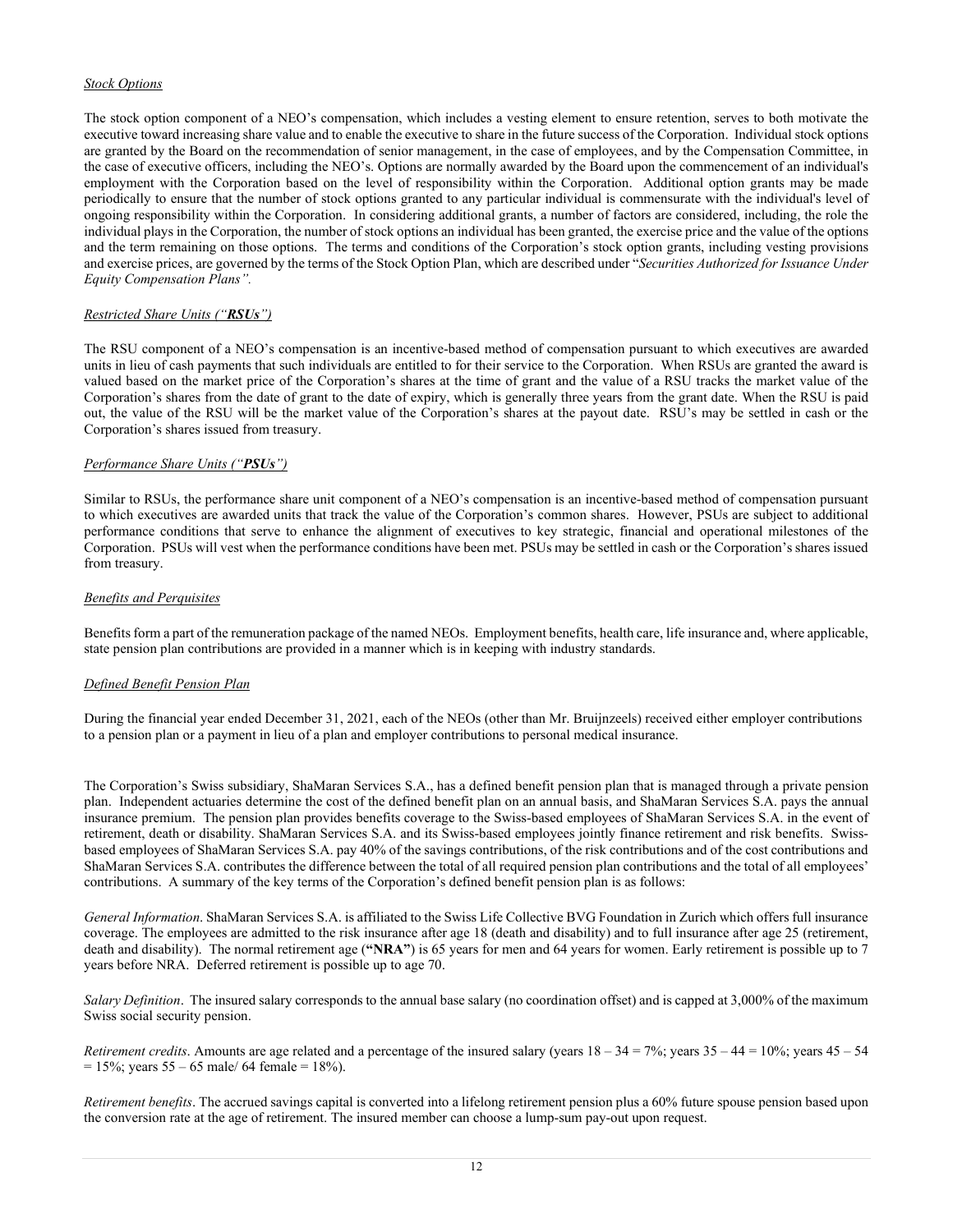*Disability benefits*. The temporary disability pension up to NRA is equal to 50% of the insured salary. It is replaced by a lifelong retirement pension based on the accrued savings capital (premium waiver).

*Death benefits*. The spouse pension amounts to 60% of the projected retirement pension without interest at NRA. A lump sum on death before retirement is equal to the accrued savings capital less the present value of the spouse pension.

*Contributions*. Employees pay 40% of the savings contributions, of the risk contributions and of the cost contributions. The employer contribution corresponds to the difference between the total of all required pension plan contributions and the total of all employees' contributions.

*Vesting*. The accrued savings capital is immediately and fully vested. It is transferred to the new employer's pension fund or to a blocked account upon termination of the employment contract.

*Other*. Pension increases are granted by Swiss pension plan trustees on an ad-hoc basis depending on the financial situation of the pension fund. Employees can pay voluntary contributions up to the legal limit which is based on a defined percentage of an employee's insured salary over the insurable period of employment. Employees can withdraw part of or all accrued savings capital for the encouragement of home ownership for their own use.

## *Composition of the Compensation Committee*

The Compensation Committee, on behalf of the Board, monitors compensation for the executive officers of the Corporation. For the year ended December 31, 2021, the Compensation Committee consisted of three members: namely, Messrs. Keith C. Hill, Michael Ebsary and Chris Bruijnzeels. Messrs. Hill and Ebsary are considered to be "independent" within the meaning of NI 52-110 for 2022, and Mr. Bruijnzeels is not considered "independent" within the meaning of NI 52-110, as he was a paid advisor to the Corporation compensated in excess of CAD 75,000 annually until May 2021. Since April 2008 the Compensation Committee has maintained a mandate and meets as frequently as necessary in order to fulfill its responsibilities and in any event, at least once annually.

The following is a summary description of the mandate and responsibilities of the Compensation Committee as it relates to NEO compensation:

- to review and approve corporate goals and objectives relevant to NEO compensation, including the evaluation and performance of the NEO in light of those corporate goals and objectives, and to make recommendations to the Board with respect to NEO compensation levels (including the award of any cash bonuses or share ownership opportunities);
- to consider the implementation of short and long-term incentive plans, including equity-based plans, proposed by management, to make recommendations to the Board with respect to these plans and to annually review such plans after their implementation; and
- to annually review any other benefit plans proposed by management and to make recommendations to the Board with respect to their implementation.

All members of the Compensation Committee have direct experience which is relevant to their responsibilities as Compensation Committee members. All members are or have held senior executive roles within public companies, and therefore have a good understanding of compensation programs. They also have good financial understanding which allows them to assess the costs versus benefits of compensation plans. The members combined experience in the resource sector provides them with the understanding of the Corporation's success factors and risks, which is very important when determining metrics for measuring success.

#### *Performance Factors*

At this stage of the Corporation's development, no formal criteria have been established to evaluate corporate and individual performance; however, a number of factors are considered by the Compensation Committee in making recommendations for executive compensation including, but not limited to:

- the progression of the Corporation's projects framed around budget forecasts presented to and approved by the Board;
- the Corporation's overall financial and operating performance;
- objective factors such as the NEO's level of responsibilities, experience, and expertise, length of service and the levels of compensation provided by industry competitors;
- subjective factors such as leadership and such NEOs specific performance and contribution to the benefit of the Corporation, including maintaining good government relations;
- compensation data of peer group companies;
- the Corporation's market capitalization; and
- the long-term interests of the Corporation and its shareholders.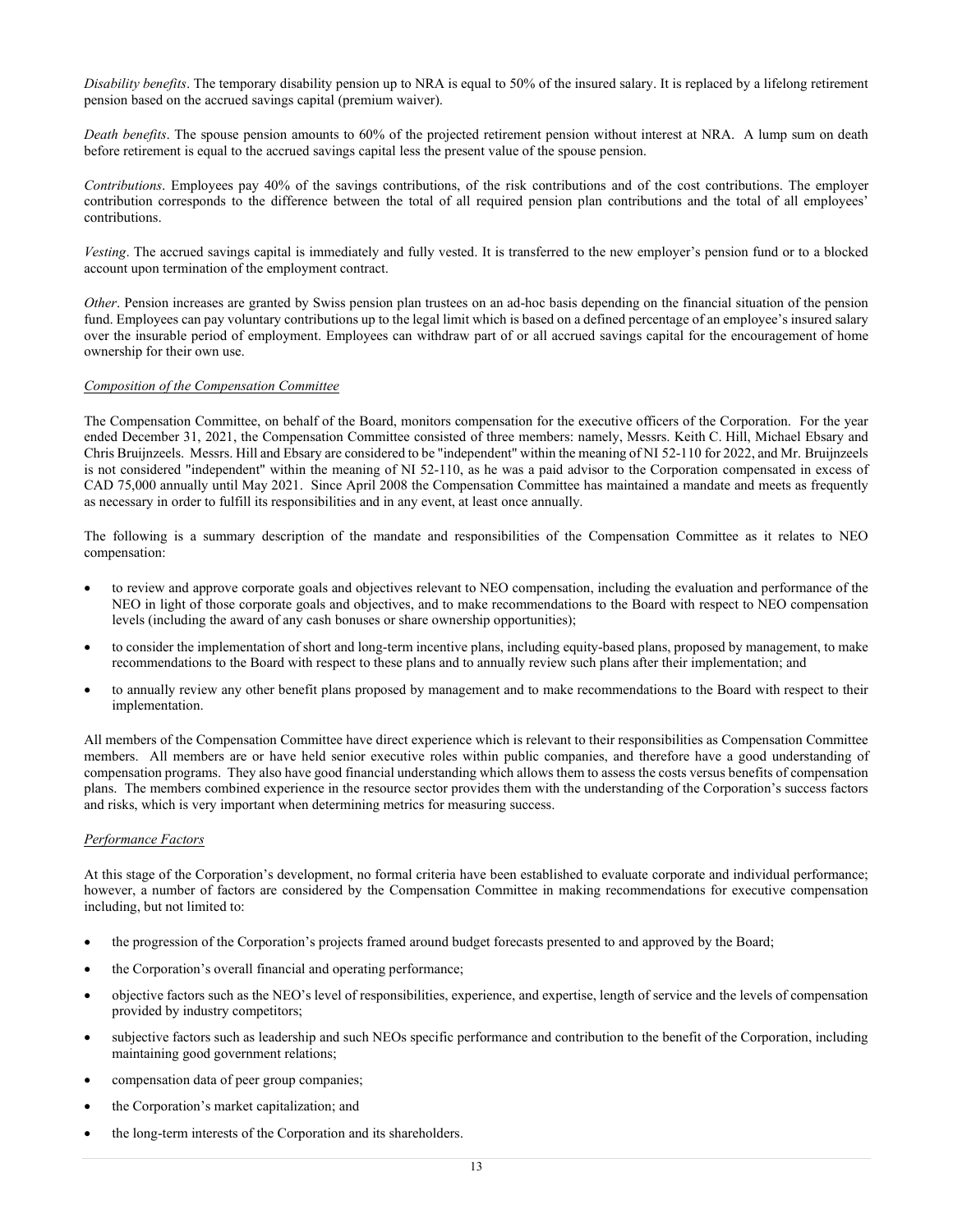# *Role of Management in Determining Compensation*

The accountability for decisions on executive remuneration is within the mandate of the Board with recommendations from the Compensation Committee; however, management has a key role in helping support the Compensation Committee in fulfilling its obligations. For example, the CEO and other senior members of the Corporation's management team provide a source of external data and analysis.

# *Recruiting and Retention*

The Corporation recognizes that its compensation package has to be sufficient to attract and retain the right level of skill, expertise and talent in an increasingly competitive global market.

The structure of the remuneration package must be well-balanced across the short, medium and longer-term elements, so that it is both attractive to the individual and cost effective for the Corporation. This balance is achieved by providing base salary at a reasonable median level as an anchor which makes the Corporation a realistic prospect for talented candidates. However, the short-term incentive (discretionary bonuses) provides recruits with the opportunity to achieve superior total annual reward through their own delivery of excellence at individual

and business levels. Finally, the longer-term reward element (stock option and share unit grants), which provides the opportunity to build ownership and growth in the medium and longer term future in line with the opportunities for success afforded to the shareholders.

# *Fiscal 2021 Compensation Review*

In March 2022, the Compensation Committee conducted its annual review of NEO salaries and to consider bonuses to the NEOs as well as other staff. The Compensation Committee determined that it was appropriate that Messrs. Chaouch and Lengyel each receive cash bonuses which are reflected in the Summary Compensation Table below under the column "*Annual Incentive Plans*". The Board accepted and approved the recommendations of the Compensation Committee on March 24, 2022.

The Compensation Committee was satisfied that the Corporation's compensation appropriately took into account the factors relevant to the industry, the Corporation's performance within that industry, and the individual contributions to the Corporation's performance made by its NEOs.

During the fiscal year ended December 31, 2021 the Corporation made grants to NEOs as well as other staff under both the Stock Option Plan and the Share Unit Plan as further described under the section entitled "*Stock Options and Other Compensation Securities*".

# *Risks Associated with Corporation's Compensation Policies and Practices*

Neither the Board nor the Compensation Committee has proceeded to a formal evaluation of the implications of the risks associated with the Corporation's compensation policies and practices. Risk management is a consideration of the Board when implementing its compensation program, and the Board and the Compensation Committee does not believe that the Corporation's compensation program results in unnecessary or inappropriate risk-taking including risks that are likely to have a material adverse effect on the Corporation.

The Corporation's NEOs and directors are not permitted to purchase financial instruments, including for greater certainty, prepaid variable forward contracts, equity swaps, collars or units of exchange funds that are designed to hedge or offset a decrease in market value of equity securities granted as compensation or held, directly or indirectly, by the NEO or director.

# *Directors' Compensation*

To encourage the directors to align their interests with Shareholders, directors are, from time to time, granted incentive stock options pursuant to the Corporation's Stock Option Plan and Deferred Share Units, pursuant to the Corporation's Deferred Share Unit Plan. A description of these awards follows and full details on the Deferred Share Unit Plan is contained on Page 18 under the heading, "*Securities Authorized For Issuance Under Equity Compensation Plans*".

# *Directors' and Officers' Liability Insurance*

The Corporation maintains insurance for the benefit of its directors and officers and the directors and officers of its subsidiaries, as a group, in respect of the performance of them of the duties of their offices. The total amount of insurance coverage available to the Corporation in 2021 was up to CAD\$20,000,000, depending on the type of claim, with a deductible of up to CAD\$250,000 throughout all of 2021, depending on the type of claim, for each claim for which the Corporation grants indemnification. The Corporation bears the entire cost of the premiums payable pursuant to this coverage.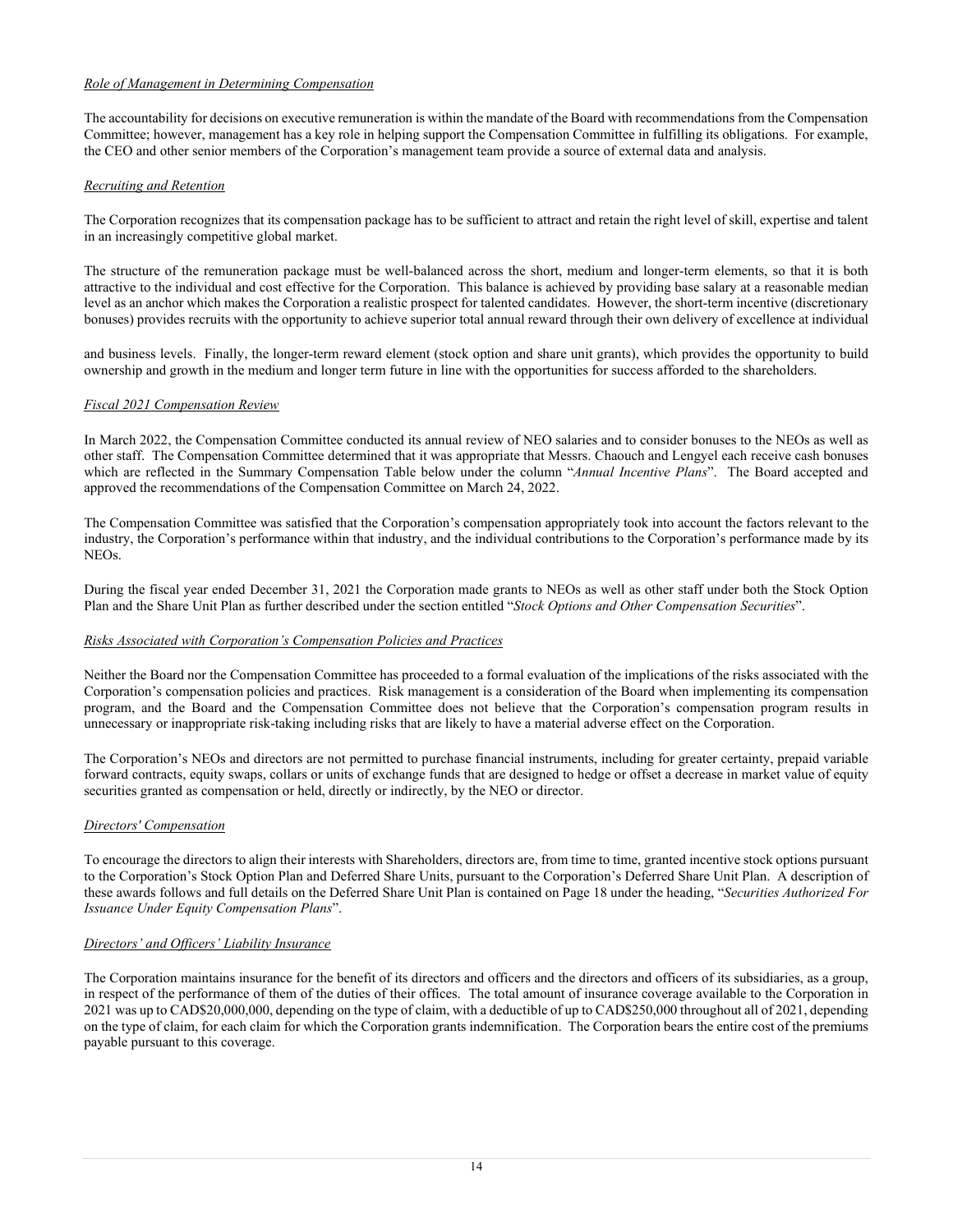# *Director and NEO Compensation, Excluding Compensation Securities*

Set out below is a summary of all compensation paid, payable, awarded, granted, given, or otherwise provided, excluding compensation securities, during the Corporation's two most recently completed financial years to the Corporation's NEOs and directors, in any capacity, for services provided and for services to be provided, directly or indirectly, to the Corporation or any subsidiary thereof. Unless otherwise indicated, all dollar amounts in this section are enumerated in United States dollars, being the Corporation's reporting currency.

| Name and<br>position                                                                                                      | $Year^{(1)}$ | Salary,<br>consulting fee,<br>retainer or<br>commission $(2)$ $(3)$<br>(S) | <b>Bonus</b><br>(S) | <b>Committee or</b><br>meeting fees $(3)$<br>(S) | Value of<br>perquisites<br>(S) | Value of all other<br>compensation <sup>(4)</sup><br>(S) | <b>Total</b><br>compensation<br>(S) |
|---------------------------------------------------------------------------------------------------------------------------|--------------|----------------------------------------------------------------------------|---------------------|--------------------------------------------------|--------------------------------|----------------------------------------------------------|-------------------------------------|
| Adel Chaouch <sup>(5)</sup><br>President,<br>Chief Executive Officer &<br>Director                                        | 2021<br>2020 | 555,860<br>539,607                                                         | 472,481<br>188,942  | N/A<br>N/A                                       | N <sub>il</sub><br>Nil         | 162,022<br>150,735                                       | 1,190,364<br>879,284                |
| <b>Brenden Johnstone</b> <sup>(6)</sup><br>Former Chief Financial<br><i><b>Officer</b></i>                                | 2021<br>2020 | 111,768<br>275,834                                                         | Nil<br>34,692       | N/A<br>N/A                                       | Nil<br>Nil                     | 18,513<br>55,456                                         | 130,281<br>365,982                  |
| Alex C. Lengyel<br>Chief Commercial Officer<br>& Corporate Secretary                                                      | 2021<br>2020 | 257,393<br>249,867                                                         | 218,784<br>87,507   | N/A<br>N/A                                       | Nil<br>Nil                     | 38,082<br>33,960                                         | 514,260<br>371,334                  |
| Chris Bruijnzeels <sup>(7)</sup><br>Former President & Chief<br>Executive Officer,<br>Chairman of the Board &<br>Director | 2021<br>2020 | N <sub>il</sub><br>Nil                                                     | Nil<br>Nil          | 56,493<br>50,000                                 | N <sub>il</sub><br>Nil         | 256,300<br>663,499                                       | 312,793<br>713,499                  |
| Terry L. Allen <sup>(8)</sup><br>Former Director                                                                          | 2021<br>2020 | Nil<br>Nil                                                                 | Nil<br>Nil          | 33,819<br>75,352                                 | Nil<br>Nil                     | Nil<br>Nil                                               | 33,819<br>75,352                    |
| <b>Michael Ebsary</b><br>Director                                                                                         | 2021<br>2020 | Nil<br>N <sub>il</sub>                                                     | Nil<br>Nil          | 61,375<br>59,631                                 | Nil<br>N <sub>il</sub>         | Nil<br>Nil                                               | 61,375<br>59,631                    |
| Keith C. Hill<br>Director                                                                                                 | 2021<br>2020 | Nil<br>Nil                                                                 | Nil<br>Nil          | 59,222<br>64,631                                 | Nil<br>Nil                     | Nil<br>Nil                                               | 59,222<br>64,631                    |
| William A.W. Lundin<br>Director                                                                                           | 2021<br>2020 | N <sub>il</sub><br>Nil                                                     | Nil<br>Nil          | 50,000<br>50,000                                 | N <sub>il</sub><br>Nil         | N <sub>il</sub><br>Nil                                   | 50,000<br>50,000                    |

(1) Financial year ended December 31, 2021.<br>(2) Solaries and other componential period by

Salaries and other compensation earned by NEOs have been paid in United States dollars, British Pounds or Canadian dollars and, as applicable, are translated into United States dollars, British Pounds or Canadian dollars using an average exchange rate for the reporting year for United States dollars of 1.0953 per Swiss franc, 1.3479 for British Pounds per Swiss franc or for Canadian dollars of 0.7977 per United States dollar. The Corporation paid no retainers or commissions in 2021.

 $^{(3)}$  Directors' fees in 2020 and 2021 have been paid in United States dollars.

All other compensation for Dr. Chaouch is comprised of medical insurance reimbursements received during the year, employer pension plan contributions, medical insurance and an allowance for accommodation. All other compensation for Mr. Johnstone is comprised of employer pension plan contributions. All other compensation for Mr. Lengyel is comprised of medical insurance and payments in lieu of pension benefit. All other compensation for Mr. Bruijnzeels is comprised of fees relating to the Consulting Agreement (refer to discussion under *"Relevant Agreements"* below) and medical insurance reimbursements received during the year 2020 and 2021.

<sup>(5)</sup> Dr. Chaouch was appointed President, Chief Executive Officer and a Director of the Corporation on May 15, 2019 and since his appointment has received his compensation for serving as President and Chief Executive Officer but has received no compensation for serving as Director.

(6) Mr. Johnstone's last day of employment as Chief Financial Officer was March 16, 2021.<br>(7) Mr. Bruijnzeels resigned as President and Chief Executive Officer of the Corporation of

(7) Mr. Bruijnzeels resigned as President and Chief Executive Officer of the Corporation effective May 15, 2019 and has served as a director of the Corporation since January 1, 2015.

(8) Ms. Allen resigned from the Board on June 23, 2021.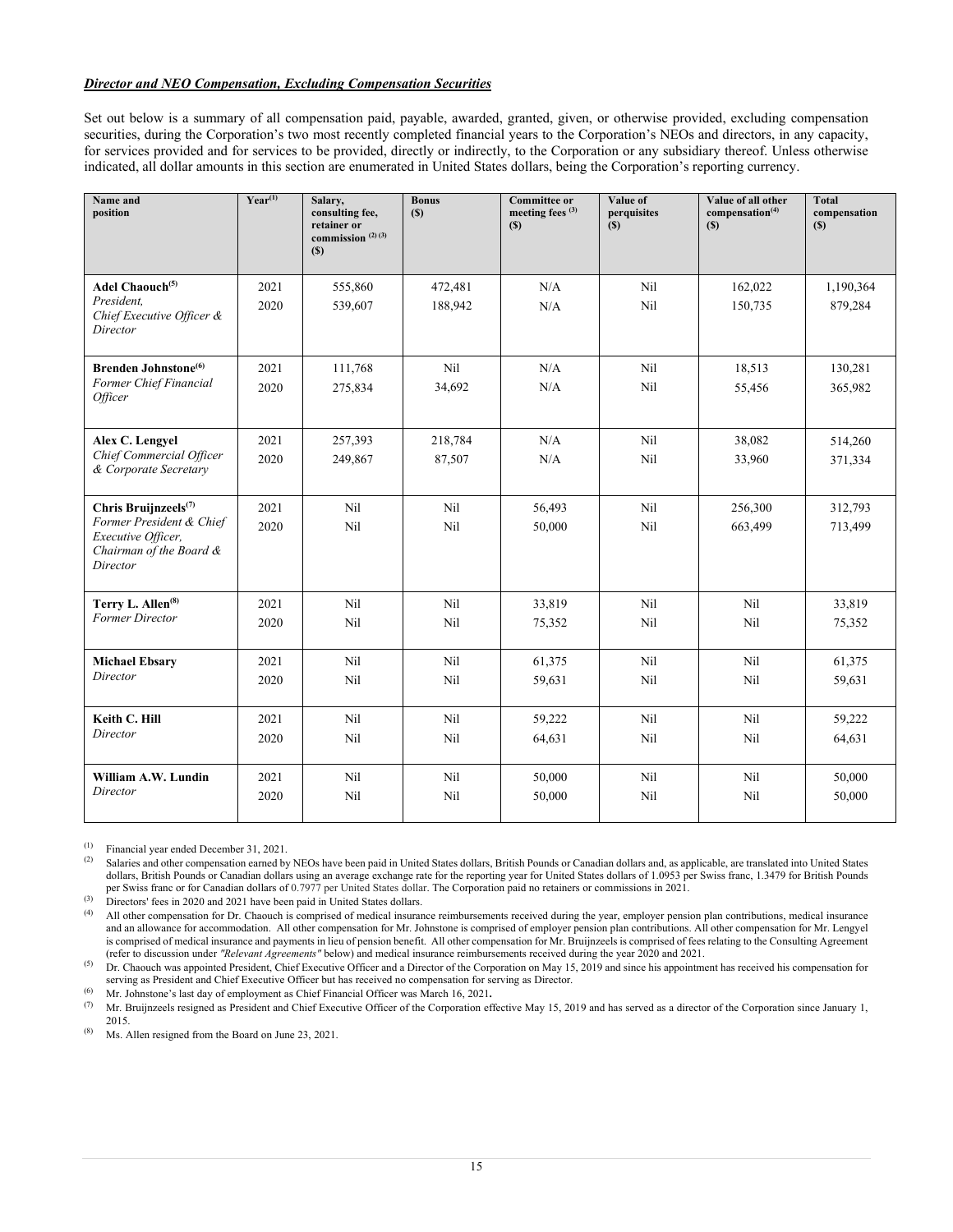## *Stock Options and Other Compensation Securities*

The following table sets forth all compensation securities granted or issued to each NEO and director of the Corporation in 2021 -the most recently completed financial year for services provided or to be provided, directly or indirectly, to the Corporation or any of its subsidiaries:

|                                                                                                                           |                                                           |                                                                                      | <b>Compensation Securities</b> |                                                             |                                                                                              |                                                                                             |                      |
|---------------------------------------------------------------------------------------------------------------------------|-----------------------------------------------------------|--------------------------------------------------------------------------------------|--------------------------------|-------------------------------------------------------------|----------------------------------------------------------------------------------------------|---------------------------------------------------------------------------------------------|----------------------|
| Name and position                                                                                                         | <b>Type of</b><br>compensation<br>security <sup>(1)</sup> | Number of<br>compensation<br>securities, number of<br>underlying securities $^{(2)}$ | Date of issue or<br>grant      | Issue,<br>conversion<br>or exercise<br>price<br>$(S)^{(3)}$ | Closing price of<br>security or<br>underlying<br>security on date<br>of grant<br>$(S)^{(3)}$ | <b>Closing price</b><br>of security or<br>underlying<br>security at<br>year end $(S)^{(3)}$ | Expiry date $(4)$    |
| Adel Chaouch <sup>(5)</sup><br>President, Chief Executive<br>Officer, & Director                                          | <b>RSUs</b><br><b>Stock Options</b>                       | 4,810,000<br>8,790,000                                                               | March 8, 2021<br>March 8, 2021 | Nil<br>0.05                                                 | 0.05<br>0.05                                                                                 | 0.065<br>0.065                                                                              | N/A<br>March 8, 2026 |
| Brenden Johnstone <sup>(6)</sup><br>Former Chief Financial<br><i>Officer</i>                                              | N/A                                                       | N/A                                                                                  | N/A                            | N/A                                                         | N/A                                                                                          | N/A                                                                                         | N/A                  |
| Alex C. Lengyel <sup>(7)</sup><br>Chief Commercial Officer<br>& Corporate Secretary                                       | <b>RSUs</b><br><b>Stock Options</b>                       | 1,650,000<br>3,020,000                                                               | March 8, 2021<br>March 8, 2021 | Nil<br>0.05                                                 | 0.05<br>0.05                                                                                 | 0.065<br>0.065                                                                              | N/A<br>March 8, 2026 |
| Chris Bruijnzeels <sup>(8)</sup><br>Former President & Chief<br>Executive Officer,<br>Chairman of the Board &<br>Director | <b>DSUs</b>                                               | 1,011,920                                                                            | March 8, 2021                  | 0.05                                                        | 0.05                                                                                         | 0.065                                                                                       | N/A                  |
| Terry L. Allen <sup>(9)</sup><br>Former Director                                                                          | <b>DSUs</b>                                               | 1,011,920                                                                            | March 8, 2021                  | 0.05                                                        | 0.05                                                                                         | 0.065                                                                                       | N/A                  |
| Michael Ebsary <sup>(10)</sup><br>Director                                                                                | <b>DSUs</b>                                               | 1,011,920                                                                            | March 8, 2021                  | 0.05                                                        | 0.05                                                                                         | 0.065                                                                                       | N/A                  |
| Keith C. Hill(11)<br>Director                                                                                             | <b>DSUs</b>                                               | 1,011,920                                                                            | March 8, 2021                  | 0.05                                                        | 0.05                                                                                         | 0.065                                                                                       | N/A                  |
| William A.W. Lundin $(12)$<br>Director                                                                                    | <b>DSUs</b>                                               | 1.011.920                                                                            | March 8, 2021                  | 0.05                                                        | 0.05                                                                                         | 0.065                                                                                       | N/A                  |

(1) See "*Securities Authorized for Issuance Under Equity Compensation Plans*" beginning on page 18 for details about vesting provisions and exercise prices.

 $<sup>(2)</sup>$  In accordance with the terms of the plans governing the respective compensation securities, and subject to applicable vesting provisions, each outstanding restricted share unit</sup> (RSU) and deferred share unit (DSU) is redeemable for one Common Share or the cash equivalent, and each outstanding Stock Option is exercisable for one Common Share.

(3) These values are expressed in Canadian dollars.

- (4) In accordance with the terms of the relevant plans: (i) the outstanding Stock Options vest (and thereupon become exercisable) in one-third increments annually over 3 years from the date of grant, and expire 5 years after the date of grant unless exercised; (ii) the outstanding RSUs do not have a fixed expiry date, but vest in one-third increments annually over 3 years and are subject to redemption on vesting (provided that the redemption date cannot be later than December 31 of the calendar year that is three years after the end of the year in which services to which the grant relates were performed by the holder); and (iii) the outstanding DSUs do not have a fixed expiry date, but vest immediately and are subject to redemption only after the holder ceases to be a director or employee. Stock Options and RSUs are also subject to early termination in the event of the holder ceasing to be a qualified service provider.
- (5) On December 31, 2021, Dr. Chaouch held a total of 52,943,333 compensation securities, pursuant to which up to a maximum of 52,943,333 Common Shares were issuable, consisting of (i) 12,033,333 RSUs that remained subject to vesting and redemption in accordance with their terms, (ii) 14,130,000 Stock Options exercisable at a weighted-average exercise price of CAD \$0.05 per share that were not yet vested, and (iii) 26,780,000 Stock Options exercisable at a weighted-average exercise price of CAD \$0.07 per share that were vested and exercisable.

(6) Mr. Johnstone's employment with the Corporation terminated on March 16, 2021 and was not issued RSUs or Stock Options in 2021.

- (7) On December 31, 2021, Mr. Lengyel held a total of 11,010,000 compensation securities, pursuant to which up to a maximum of 11,010,000 Common Shares were issuable, consisting of (i) 3,190,000 RSUs that remained subject to vesting and redemption in accordance with their terms, (ii) 4,120,000 Stock Options exercisable at a weighted-average exercise price of CAD \$0.05 per share that were not yet vested, and (iii) 3,700,000 Stock Options exercisable at a weighted-average exercise price of CAD \$0.07 per share that were vested and exercisable
- $^{(8)}$  On December 31, 2021, Mr. Bruijnzeels held 2,625,306 DSUs, pursuant to which up to a maximum of 2,625,306 Common Shares are issuable upon a future redemption after he ceases to be a director or employee. Mr. Bruijnzeels does not hold any other compensation securities of the Corporation.
- $^{(9)}$  On December 31, 2021, Ms. Allen held 2,625,306 DSUs, pursuant to which up to a maximum of 2,625,306 Common Shares are issuable upon a future redemption after she ceases to be a director or employee. Ms. Allen does not hold any other compensation securities of the Corporation.
- $(10)$ On December 31, 2021, Mr. Ebsary held 2,625,306 DSUs, pursuant to which up to a maximum of 2,625,306 Common Shares are issuable upon a future redemption after he ceases to be a director or employee. Mr. Ebsary does not hold any other compensation securities of the Corporation.
- (11)On December 31, 2021, Mr. Hill held 2,625,306 DSUs, pursuant to which up to a maximum of 2,625,306 Common Shares are issuable upon a future redemption after he ceases to be a director or employee. Mr. Hill does not hold any other compensation securities of the Corporation.
- $^{(12)}$ On December 31, 2021, Mr. Lundin held 1,905,253 DSUs, pursuant to which up to a maximum of 1,905,253 Common Shares upon a future redemption after he ceases to be a director or employee. Mr. Lundin does not hold any other compensation securities of the Corporation.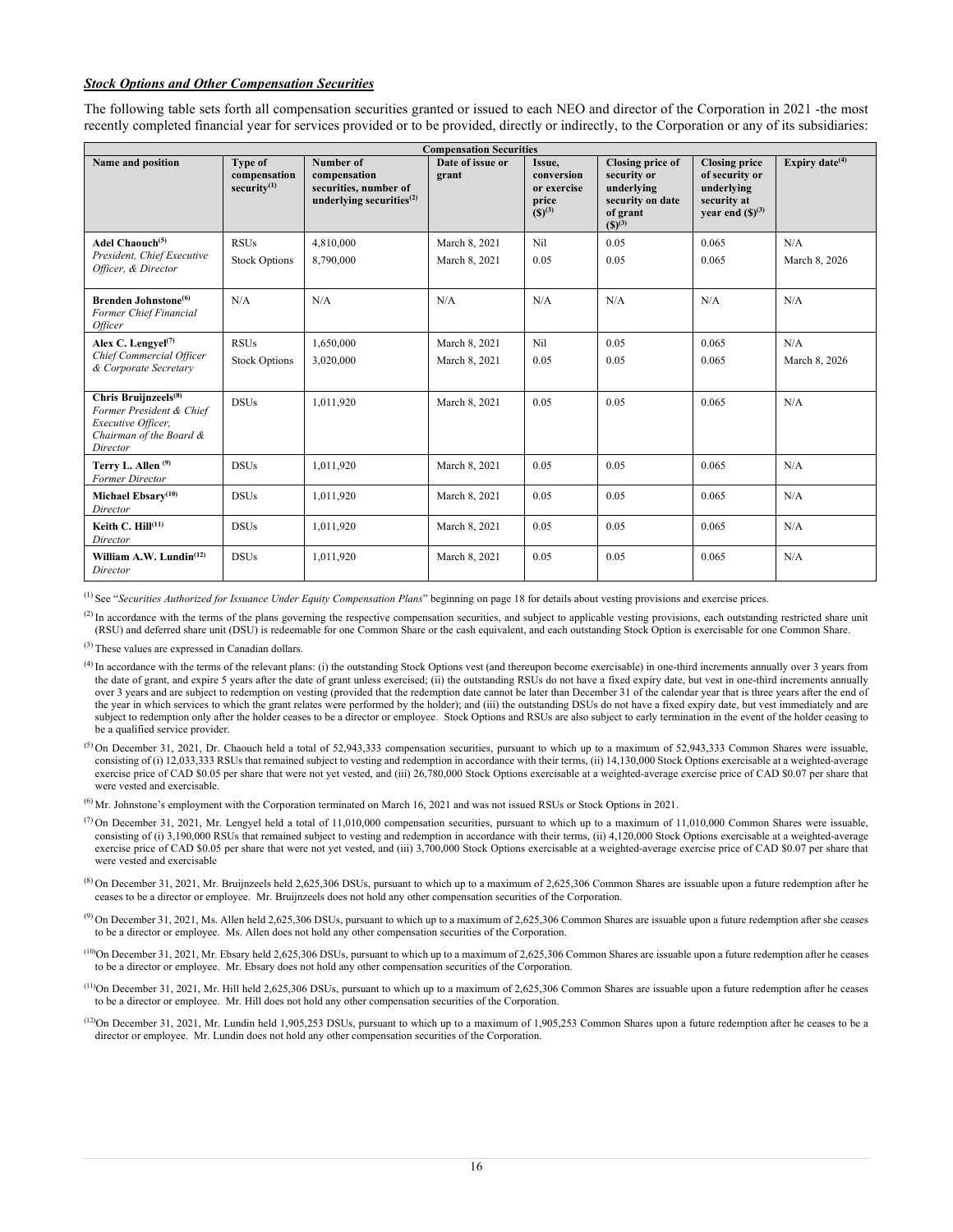# *Exercise of Compensation Securities by Directors and NEOs*

No director or NEO (other than Mr. Johnstone) exercised Stock Options or received settlement of RSUs or DSUs during the 2021 financial year. Following Mr. Johnstone's termination of employment 2,130,280 Common Shares were granted to him as per the terms of his employment contract.

# **TERMINATION AND CHANGE OF CONTROL BENEFITS**

Other than as set forth above, and as set out below under Employment Agreements, the Corporation and its subsidiaries have no other compensatory plan, contract or arrangement where a NEO is entitled to receive more than CAD\$100,000 (including periodic payments or instalments) to compensate such executive officer in the event of resignation, retirement or other termination of the NEO's employment with the Corporation or its subsidiaries, a change of control of the Corporation or its subsidiaries, or a change in responsibilities of the NEO, with or without a change in control.

# *Employment Agreement – Adel Chaouch, President and Chief Executive Officer*

Pursuant to an employment agreement dated May 1, 2019 between Dr. Adel Chaouch and ShaMaran Services S.A., Dr. Chaouch is employed at an annual base salary of CHF 507,500 per annum, exclusive of bonuses, benefits and other compensation. Dr. Chaouch was engaged by the Corporation in the capacity of President and Chief Executive Officer on May 15, 2019. The employment agreement of Dr. Chaouch may be terminated without prior notice only for just cause as defined in the Swiss Code of Obligations. Pursuant to the employment agreement, the Corporation or Dr. Chaouch may terminate the employment agreement for any reason upon the applicable notice period as follows:

| Period of Employment                         | Period of Notice |
|----------------------------------------------|------------------|
| First 3 years                                | 3 months' notice |
| $4th$ to $6th$ year inclusive                | 4 months' notice |
| $7th$ year to 9 <sup>th</sup> year inclusive | 5 months' notice |
| 10 year to $14th$ year                       | 6 months' notice |

In case Dr. Chaouch's employment agreement with ShaMaran Services SA is terminated within one year following a change of control of ShaMaran Services SA or of the Corporation, Dr. Chaouch is entitled to receive within 30 days of termination a lump sum payment of 24 month's base salary then in effect. A change of control in respect of the Corporation shall be deemed to occur if the ultimate parent company of the Corporation is no longer ShaMaran Petroleum Corp. or another person or entity in which one or more members of the Lundin family (including through an investment company or trust) holds the largest shareholding. If Dr. Chaouch's employment agreement is terminated by the Corporation in circumstances other than following a change of control of ShaMaran Services SA or of the Corporation he is entitled to receive within 30 days of termination a lump sum severance payment of 12 months' salary then in effect in addition to any applicable notice period, in accordance with the applicable employment period as described above.

# *Employment Agreement – Alex C. Lengyel, Chief Commercial Officer and Corporate Secretary*

Pursuant to an employment agreement dated January 17, 2020 between Mr. Lengyel and ShaMaran Services S.A., Mr. Lengyel is employed at an annual base salary of CHF 235,000 per annum, exclusive of bonuses, benefits and other compensation. The employment agreement of Mr. Lengyel may be terminated without prior notice only for just cause as defined in the Swiss Code of Obligations. Pursuant to the employment agreement, ShaMaran Services S.A. or Mr. Lengyel may terminate the employment agreement for any reason upon the applicable notice period as follows:

| Period of Employment                                   | Period of Notice |
|--------------------------------------------------------|------------------|
| First 3 months of employments                          | 1 week's notice  |
| 4 <sup>th</sup> month to 1 year inclusive              | 1 months' notice |
| $1st$ year to $3rd$ year inclusive                     | 3 months' notice |
| $4th$ year to $6th$ year                               | 4 months' notice |
| 7 <sup>th</sup> year to 9 <sup>th</sup> year inclusive | 5 months' notice |
| $10th$ year to $14th$ year inclusive                   | 6 months' notice |

Further, upon termination of his employment agreement within the one year following a change of control, or if Mr. Lengyel resigns in accordance with the terms of his employment contract following a change of control, he shall, within 30 days of such written notice, receive a lump sum payment of 24 months' base salary.

# *Relevant Agreements - Chris Bruijnzeels, former President and Chief Executive Officer*

On May 15, 2019 Mr. Bruijnzeels entered into a Consultant Agreement (the **"Consultant Agreement"**) with ShaMaran Petroleum Corp, whereby he received a fixed fee of CHF 52,000 per month for a term of 24 four months in exchange for certain defined consulting services. The Consultant Agreement was terminated effective December 31, 2019 and was replaced with a new agreement between the Corporation and CB Consultants BV, a company owned solely by Mr. Bruijnzeels, effective as of January 1, 2020 for a term of 16 months that ended by its terms in May 2021.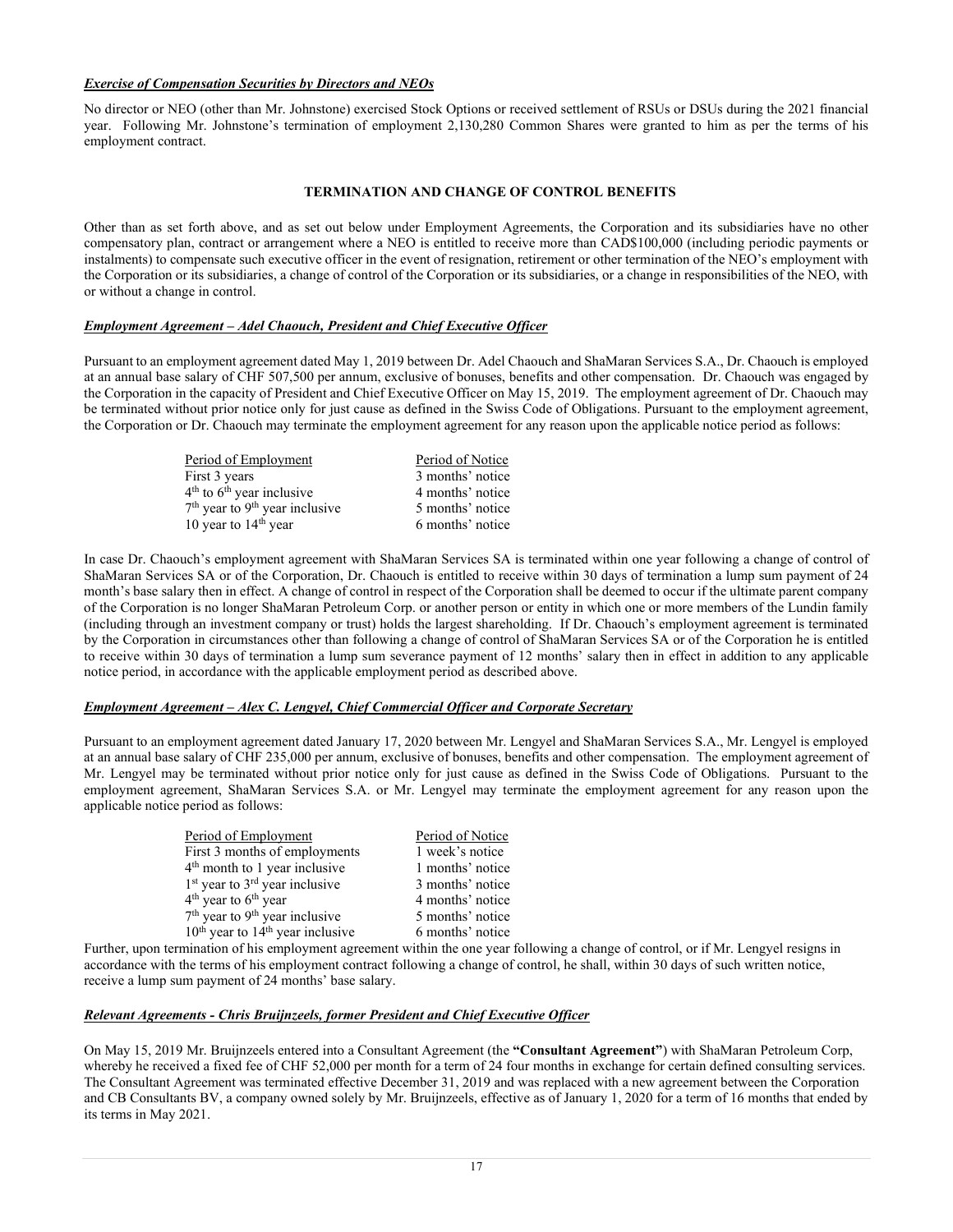If a change of control had occurred on December 31, 2021, the following payments would have been payable to the NEOs:

| <b>Name</b>     | Lump Sum Payment <sup>(1)</sup> | Value of accelerated<br>share-based awards $^{(2)}$ | Total (\$)  |
|-----------------|---------------------------------|-----------------------------------------------------|-------------|
| Adel Chaouch    | \$1,112,817                     | \$615,487                                           | \$1,728,304 |
| Alex C. Lengyel | \$515,295                       | \$163,164                                           | \$678,459   |

 $^{(1)}$  Lump sum payments would be paid in Swiss francs and are translated into United States dollars using the closing exchange rate at December 31, 2021

of 1.0964 per Swiss franc.<br>
<sup>(2)</sup> Share-based award value is calculated based on the closing price of the Corporation's common shares on the TSXV as at December 31, 2021, being CAD\$0.065 and are translated into United States dollars using the closing exchange rate at December 31, 2021 of 0.7869 per Canadian dollar and assumes full satisfaction of all other vesting conditions.

## **SECURITIES AUTHORIZED FOR ISSUANCE UNDER EQUITY COMPENSATION PLANS**

#### *Equity Compensation Plan Information*

The following table provides information regarding compensation plans under which securities of the Corporation are authorized for issuance to directors, officers, employees and consultants in effect as of the end of the Corporation's most recently completed fiscal year:

| <b>Plan Category</b>                                          | Number of securities to be<br>issued upon exercise of<br>outstanding options,<br>warrants and rights | Weighted-average exercise<br>price of outstanding options,<br>warrants and rights | Number of securities remaining<br>available for future issuance under<br>equity compensation plans (excluding<br>securities reflected in column (a)) |  |  |  |
|---------------------------------------------------------------|------------------------------------------------------------------------------------------------------|-----------------------------------------------------------------------------------|------------------------------------------------------------------------------------------------------------------------------------------------------|--|--|--|
|                                                               | (a)                                                                                                  | (b)                                                                               | (c)                                                                                                                                                  |  |  |  |
| <b>Equity Compensation Plans approved by securityholders</b>  |                                                                                                      |                                                                                   |                                                                                                                                                      |  |  |  |
| <b>Stock Option Plan</b>                                      | 61,990,000                                                                                           | CAD\$ 0.064                                                                       | 125,035,155                                                                                                                                          |  |  |  |
| Deferred Share Unit Plan                                      | 12,406,477                                                                                           | CAD\$ 0.059                                                                       | 2,393,523                                                                                                                                            |  |  |  |
| Share Unit Plan                                               | 22, 103, 334                                                                                         | CAD <sub>\$</sub> 0.058                                                           | 125,035,155                                                                                                                                          |  |  |  |
| Equity compensation plans not<br>approved by security holders | None                                                                                                 | None                                                                              | None                                                                                                                                                 |  |  |  |

#### *Percentage of Issued and Outstanding Shares*

#### *Stock Option Plan*

There are a maximum of 221,534,966 shares issuable under the stock option plan, representing 10% of the Corporation's issued and outstanding shares as at December 31, 2021. At the end of December 31, 2021, there were 61,990,000 stock options outstanding, and share units combined representing 3% of shares then issued and outstanding and 125,035,155 stock options remained available for grant, representing 6% of shares then issued and outstanding.

# *Deferred Share Unit Plan*

There are a maximum of 14,800,000 shares issuable under the deferred share unit plan, representing 0.7 % of the Corporation's issued and outstanding shares as at December 31, 2021. At December 31, 2021, there were 12,406,477 DSUs outstanding.

# *Share Unit Plan*

There are a maximum of 175,000,000 shares issuable under the share unit plan, representing 8% of the Corporation's issued and outstanding shares as at December 31, 2021. At December 31, 2021, there were 22,103,334 RSUs outstanding.

#### *The Stock Option Plan*

The following is a description of material terms of the Stock Option Plan and is qualified in its entirety by the full text of the Stock Option Plan.

- 1. In combination with the aggregate number of Common Shares which may be issuable under any and all of the Corporation's equity incentive plans in existence from time to time, including the Corporation's Share Unit Plan, shall not exceed 10% of the issued and outstanding Common Shares of the Corporation at the time of grant, the exercise price of which, as determined by the board of directors in its sole discretion, shall not be less than the closing price of the Corporation's Common Shares traded through the facilities of the Exchange on the date prior to the date of grant, less allowable discounts, in accordance with the policies of the Exchange, provided that the option price shall not be less than CAD \$0.05 per share.
- 2. The board of directors shall not grant options to any one person in any one year which will exceed 5% of the issued and outstanding Common Shares of the Corporation, or to any consultant in any one year which will exceed 2% of the issued and outstanding Common Shares of the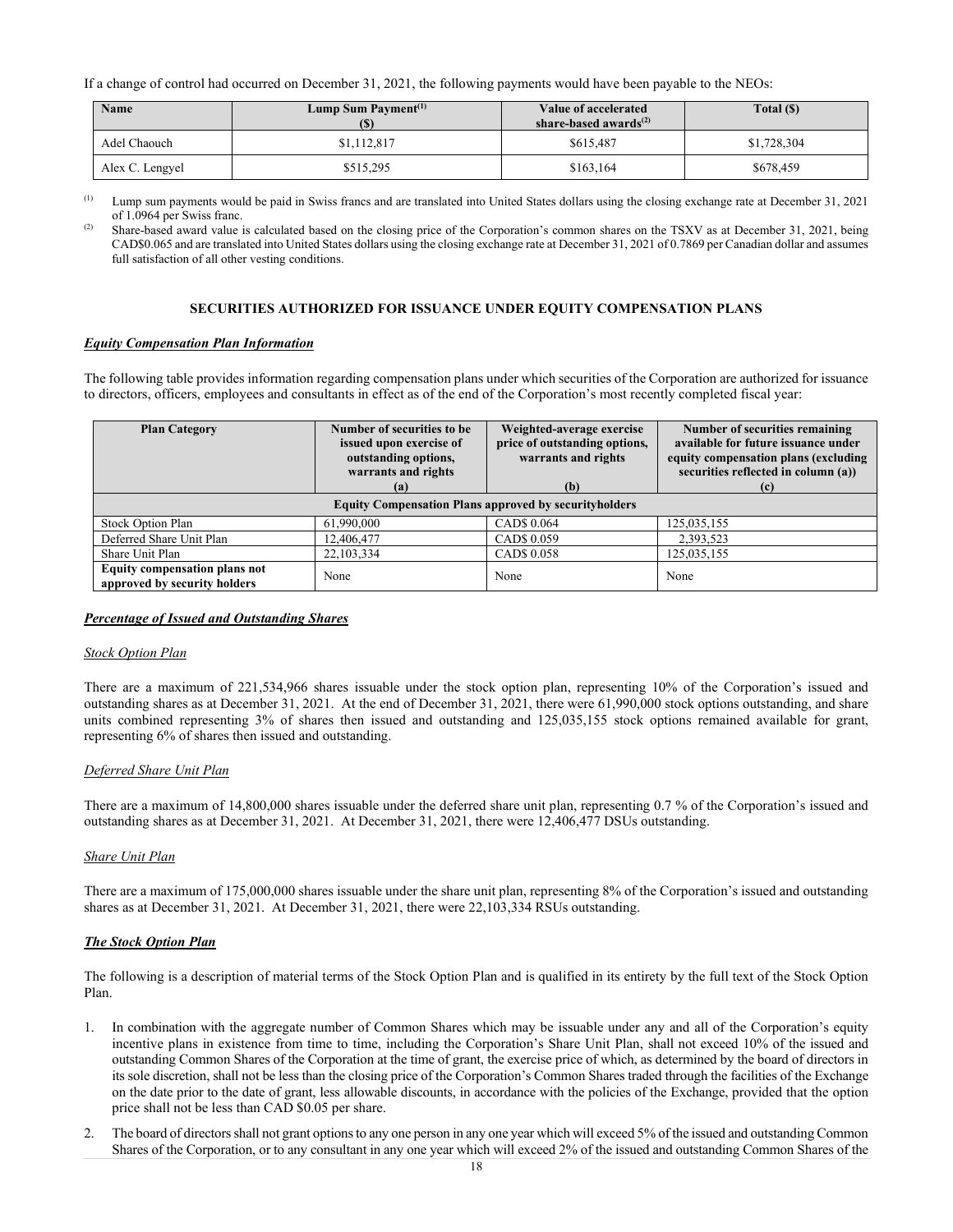Corporation or in any one year period to those persons employed by the Corporation who perform investor relations services which will, in aggregate, exceed 2% of the issued and outstanding Common Shares of the Corporation, as calculated on the date that that option is granted.

- 3. Shares subject to, but not issued or delivered under an option which expires or terminates, shall again be available for option under the Stock Option Plan. The maximum term of any option is five years.
- 4. If the option holder ceases to be an eligible person, being a bona fide consultant, a director, an employee or a management company employee in relation to the Corporation (as those terms are defined in Policy 4.4 of the Exchange) the option shall terminate no longer than 90 days after such person ceases to be in at least one of those categories, or if an optionee dies, within one year after the date of such death. Options granted to an option holder who is engaged in investor relations activities must expire within 30 days after the option holder ceases to be so engaged.
- 5. The options may be subject to such vesting schedule over time as the board of directors may, in their discretion, implement or as may be required by the Exchange. Options granted to consultants engaged to perform investor relations activities must be subject to vesting requirement, whereby such options must vest in stages over a 12-month period, with no more than 25% of the Shares vesting in any threemonth period.
- 6. The options are non-assignable. The Corporation may withhold from the optionee or its agent, as the case may be, any amounts required by applicable legislation to be withheld for any taxes, or otherwise, as a consequence of such participation in the Stock Option Plan.
- 7. The Corporation must obtain disinterested shareholder approval for any grant of stock options to insiders within a 12-month period, of a number of options exceeding 10% of the issued share capital of the Corporation.
- 8. Specific disinterested shareholder approval is required to reduce the exercise price of an option for an optionee who is an insider.
- 9. The exercise price and the number of Common Shares which are subject to an option may be adjusted from time to time for share dividends, and in the event of amalgamation or merger.

The Corporation does not provide any financial assistance to participants in order to facilitate the purchase of Common Shares under the Stock Option Plan.

A copy of the Stock Option Plan may be inspected at the head office of the Corporation, 2000, 885 West Georgia Street, Vancouver, British Columbia, V6C 3E8 during normal business hours and at the Meeting. In addition, a copy of the Stock Option Plan will be mailed, free of charge, to any holder of Common Shares who requests a copy, in writing, from the Assistant Corporate Secretary of the Corporation. Any such requests should be mailed to the Corporation, at its head office, to the attention of the Assistant Corporate Secretary.

#### *Deferred Share Unit Plan (the "DSU Plan")*

Set out below is a summary of the DSU Plan, which is qualified in its entirety by the full text of the DSU Plan. DSUs may be granted for the benefit of any director who is not an employee of the Corporation, including any non-executive chair of the Board (referred to in the following section as "**Participants**").

#### *Administration of Plan*

The Board may, in its discretion, delegate such of its powers, rights and duties under the DSU Plan, in whole or in part, to a committee of the Board or any one or more directors, officers or employees of the Corporation as it may determine from time to time, on terms and conditions as it may determine, except the Board shall not, and shall not be permitted to, delegate any such powers, rights or duties to the extent such delegation is not consistent with Applicable Law. Subject to the foregoing, the Board shall, in its sole and absolute discretion: (i) interpret and administer the Plan; (ii) establish, amend and rescind any rules and regulations relating to the Plan; and (iii) make any other determinations that the Board deems necessary or desirable for the administration of the Plan.

#### *Payment of Annual Cash Remuneration*

"Annual Cash Remuneration" means all amounts ordinarily payable in cash to the Participant by the Corporation in respect of the services provided by the Participant to the Corporation in connection with such Participant's service on the Board in a fiscal year, including without limitation (i) the cash retainer, (ii) the fee for serving as a member of a Board committee; (iii) the fee for chairing a Board committee; and (iv) meeting and per diem fees, which amounts are payable as determined by the Board.

Subject to making a timely election and such conditions as the Board may impose, a Participant may elect to receive his or her Annual Cash Remuneration in the form of DSUs, cash or any combination thereof.

A DSU is a unit credited to a Participant by way of a bookkeeping entry in a notional account in favour of the participant (a "**DSU Account**") in the books of the Corporation, the value of which is equivalent to a Common Share (based on the closing trading price of the common shares on the TSX-V on the immediately preceding trading date, being the **"Fair Market Value"** as defined in the DSU Plan, on the date on which the DSUs are credited).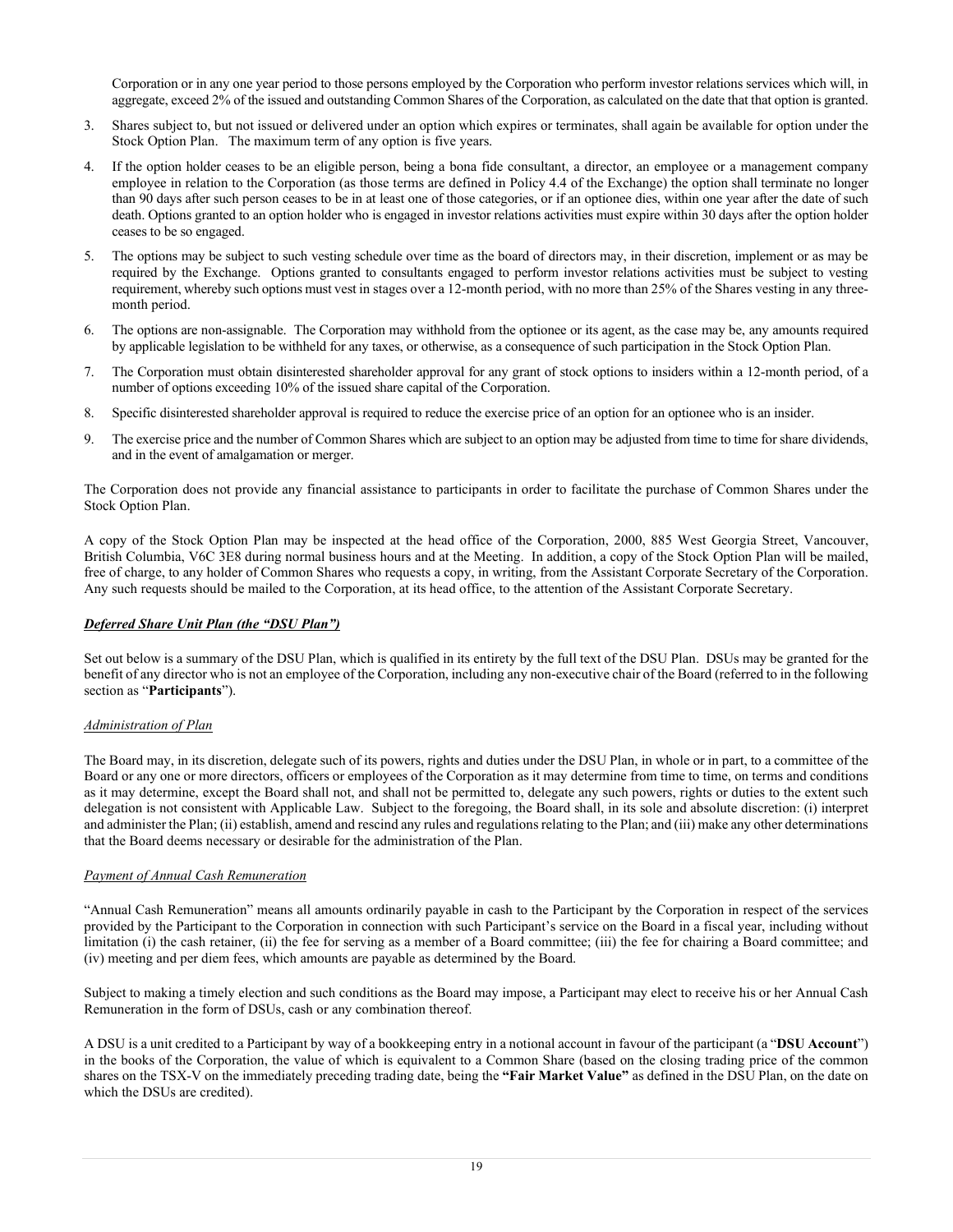# *Deferred Share Units*

In addition to the election above with respect to Annual Cash Remuneration, the Board may award such number of DSUs to a Participant as the Board deems advisable to provide the Participant with appropriate equity-based compensation for the services he or she renders to the Corporation. Subject to Applicable Law, the Board shall determine the date on which such DSUs may be granted and the date as of which such Deferred Share Units shall be credited to a Participant's Deferred Share Unit Account, together with any terms or conditions with respect to the vesting of such Deferred Share Units.

Notwithstanding any other provision hereunder, at the discretion of the Board, a Participant may receive a grant of DSUs under the DSU Plan upon such Participant's first election or appointment to the Board. The aggregate equity award value, based on grant date fair value, of any grants of Deferred Share Units that are eligible to be settled in Shares, in combination with the aggregate equity award value, based on grant date fair value, of any grants under any other Share Compensation Arrangement, that may be made to a Participant for a year shall not exceed \$150,000.

### *Maximum Number of Common Shares Issuable*

DSUs may be granted in accordance with the DSU Plan, provided the aggregate number of DSUs outstanding pursuant to the DSU Plan from time to time that are eligible to be settled through the issuance of common shares does not exceed 5% of the Corporation's outstanding common shares, provided that the number of common shares issued or issuable under all Share Compensation Arrangements shall not exceed 10% of the number of issued and outstanding common shares on a non-diluted basis. The DSU Plan is a "fixed number" plan, therefore, should the Corporation issue additional common shares in the future, the number of common shares issuable pursuant to DSUs will not increase. All common shares subject to DSUs that terminate or are cancelled without being settled shall be available for any subsequent grant.

The DSU Plan provides that the maximum number of common shares issuable under the DSU Plan, together with any common shares issuable pursuant to any other Share Compensation Arrangement (which includes the Share Unit Plan and the Stock Option Plan), in any one-year period: (a) to any one Participant, shall not exceed 5% of the total number of issued and outstanding common shares on the grant date on a non-diluted basis; (b) to insiders (as that term is defined by the TSX-V) as a group shall not exceed 10% of the total number of issued and outstanding common shares on the grant date on a non-diluted basis; and (c) to any one consultant shall not exceed 2% in the aggregate of the total number of issued and outstanding common shares on the grant date on a non-diluted basis.

### *Redemption of DSUs*

Generally, a Participant in the DSU Plan shall be entitled to elect, by filing a notice with the secretary of the Corporation, up to two dates (each, an "**Entitlement Date**") on which either a portion or all of the vested DSUs credited to such Participant's DSU Account will, following the date of a Participant's death or retirement from, or loss of office or employment with the Corporation or a corporation related to the Corporation for purpose of the *Income Tax Act* (Canada) (the "**Termination Date**"), be redeemed.

A Participant's elected Entitlement Date(s) shall not be later than December 15 of the calendar year following the year in which his or her Termination Date occurs, or earlier than three months after such Termination Date. Where a participant is eligible to file one or more election notices to redeem his or her DSUs but fails to do so, such participant's Entitlement Date shall be deemed to be December 15 of the calendar year following the year in which his or her Termination Date occurs.

In no event will any common shares be issued or cash payments made to or in respect of a Participant in the DSU Plan prior to such Participant's Termination Date or after December 31 of the calendar year commencing after such Termination Date.

# *Transferability*

No right to receive payment of deferred compensation or retirement awards shall be transferable or assignable by any Participant except by will or laws of descent and distribution.

#### *Adjustments and Reorganizations*

Notwithstanding any other provision of the DSU Plan, in the event of any change in the common shares by reason of any stock dividend, split, recapitalization, reclassification, amalgamation, arrangement, merger, consolidation, combination or exchange of common shares or distribution of rights to holders of common shares or any other form of corporate reorganization whatsoever, an equitable adjustment permitted under applicable law shall be made to any DSUs then outstanding. Such adjustment shall be made by the Board, subject to applicable law, shall be conclusive and binding for all purposes of the DSU Plan.

#### *Dividends*

On any payment date for dividends paid on the common shares, a Participant shall be credited with dividend equivalents in respect of DSUs credited to the Participant's Account as of the record date for payment of dividends. Such dividend equivalents shall be converted into additional Deferred Share Units (including fractional Deferred Share Units) based on the Fair Market Value as of the date on which the dividends on the Shares are paid.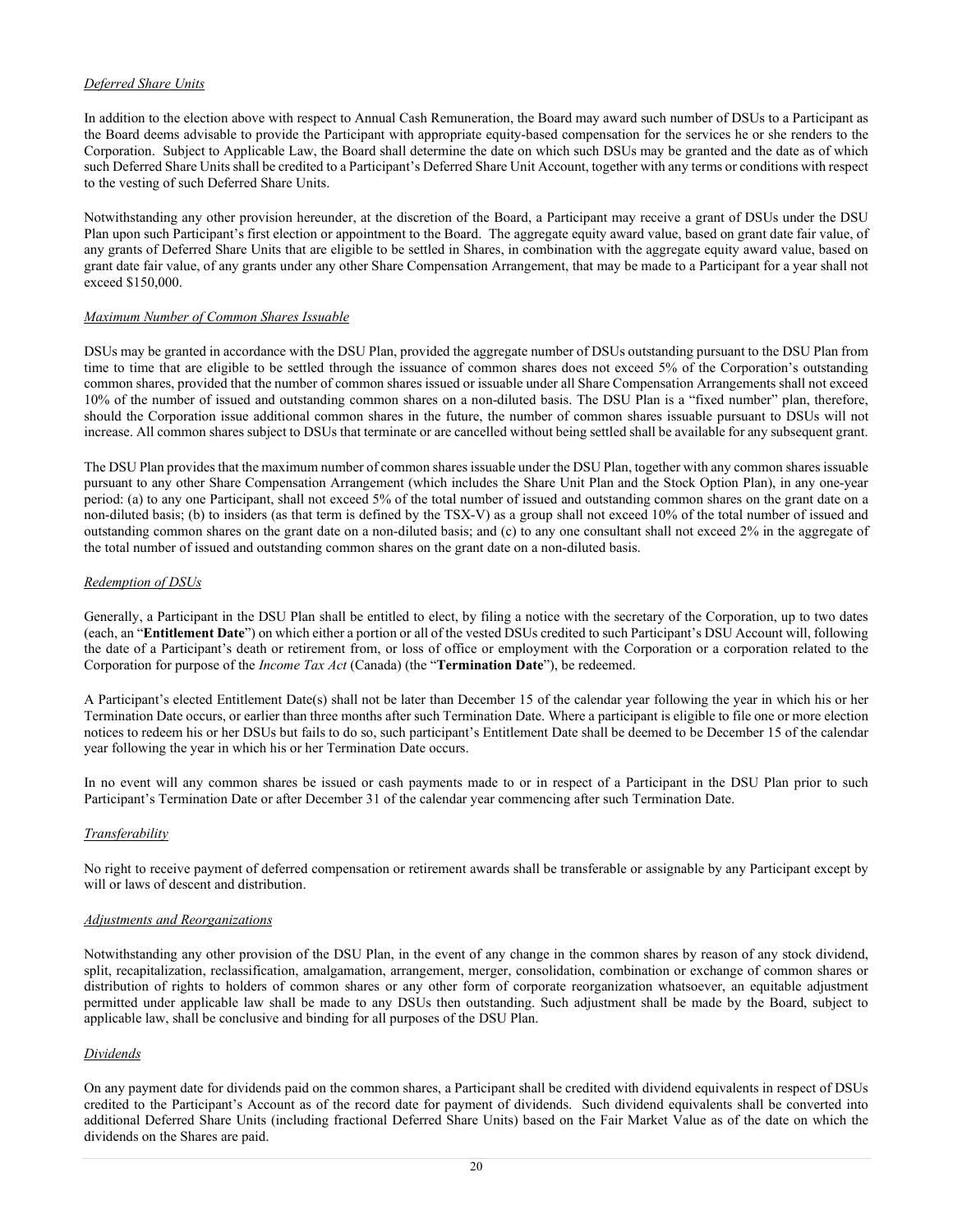# *Amendments to the DSU Plan*

The Board may without Shareholder approval amend, suspend or cancel the DSU Plan or DSUs granted thereunder as it deems necessary or appropriate, provided that: (a) any approvals required under applicable law or the rules and policies of the TSX-V are obtained; (b) Shareholder approval will be sought where the proposed addition or amendment results in: (i) an increase in the maximum number of common shares issuable from treasury under the DSU Plan, other than in accordance with the terms of the DSU Plan that permit the Board to make equitable adjustments in the event of transactions affecting the Corporation or the common shares; (ii) amendments to the DSU Plan that would increase the insider participation limits set out in the DSU Plan; (iii) any amendments to increase the maximum aggregate equity award value, based on grant date fair value, of any grants made to a Participant under any other Share Compensation Arrangement to exceed \$150,000; (iv) amendments permitting awards other than DSUs to be made under the DSU Plan; (v) an amendment that would permit DSUs to be granted to persons other than eligible Participants on a discretionary basis; (vi) an amendment to permit DSUs to be transferred other than for estate settlement purposes or to a beneficiary; and (vii) amendments deleting or reducing the range of amendments which require Shareholder approval.

A copy of the DSU Plan may be inspected at the head office of the Corporation, 2000, 885 West Georgia Street, Vancouver, British Columbia, V6C 3E8 during normal business hours and at the Meeting. In addition, a copy of the DSU Plan will be mailed, free of charge, to any holder of Common Shares who requests a copy, in writing, from the Assistant Corporate Secretary of the Corporation. Any such requests should be mailed to the Corporation, at its head office, to the attention of the Assistant Corporate Secretary.

# *Share Unit Plan (the "Share Unit Plan")*

The Share Unit Plan was established as a vehicle by which equity-based incentives may be awarded to the employees (including officers) and consultants of the Corporation (in this section **"Eligible Participants"**), to recognize and reward their significant contributions to the long-term success of the Corporation including to align employee, and consultant interests more closely with the shareholders of the Corporation.

Set out below is a summary of the Share Unit Plan, which is qualified in its entirety by the full text of the Share Unit Plan.

### *Administration of the Share Unit Plan*

The Board has authorized the Compensation Committee to administer the Share Unit Plan. The Compensation Committee may (a) interpret and administer the Share Unit Plan; (b) establish, amend and rescind any rules and regulations relating to the Share Unit Plan; and (c) make any other determinations that the Board deems necessary or desirable for the administration of the Share Unit Plan.

# *Share Units*

Share Units may be granted as Restricted Share Units (RSUs) or Performance Share Units (PSUs). Generally, RSU are subject to time-based vesting requirements whereas PSUs are subject to performance-based vesting requirements.

#### *Maximum Number of Common Shares Issuable*

Share Units may be granted in accordance with the Share Unit Plan provided the aggregate number of Share Units outstanding under the Share Unit Plan that are eligible to be settled through the issuance of common shares does not exceed 175,000,000 common shares. The Share Unit Plan is a "fixed number" plan, therefore, should the Corporation issue additional common shares in the future, the number of common shares issuable pursuant to Share Units will not increase. All common shares subject to Share Units that terminate or are cancelled without being settled shall be available for any subsequent grant.

The Share Unit Plan provides that the maximum number of common shares issuable under the Share Unit Plan, together with any common shares issuable pursuant to any other Share Compensation Arrangement (which includes the DSU Plan and the Stock Option Plan), in any one-year period: (a) to any one Eligible Participant, shall not exceed 5% of the total number of issued and outstanding common shares on the grant date on a non-diluted basis; (b) to insiders (as that term is defined by the TSX-V) as a group shall not exceed 10% of the total number of issued and outstanding common shares on the grant date on a non-diluted basis; and (c) to any one consultant shall not exceed 2% in the aggregate of the total number of issued and outstanding common shares on the grant date on a non-diluted basis.

#### *Redemption of Share Units*

Share Units may be redeemed by an Eligible Participant on the Redemption Date (being the date on which all of the time-based vesting criteria have been satisfied, in the case of an RSU or the date on which each of the performance based vested criteria have been satisfied, in the case of a PSU). On the Redemption Date, Share Units may be redeemed for cash, common shares or a combination of cash and common shares, at the discretion of the Compensation Committee. In no event will the Redemption Date in respect of any Share Unit be after the end of the calendar year which is three years following the end of the year in which services to which the grant of such Share Unit relates were performed by the employee or consultant to whom such Share Unit was granted (the "**Termination Date**").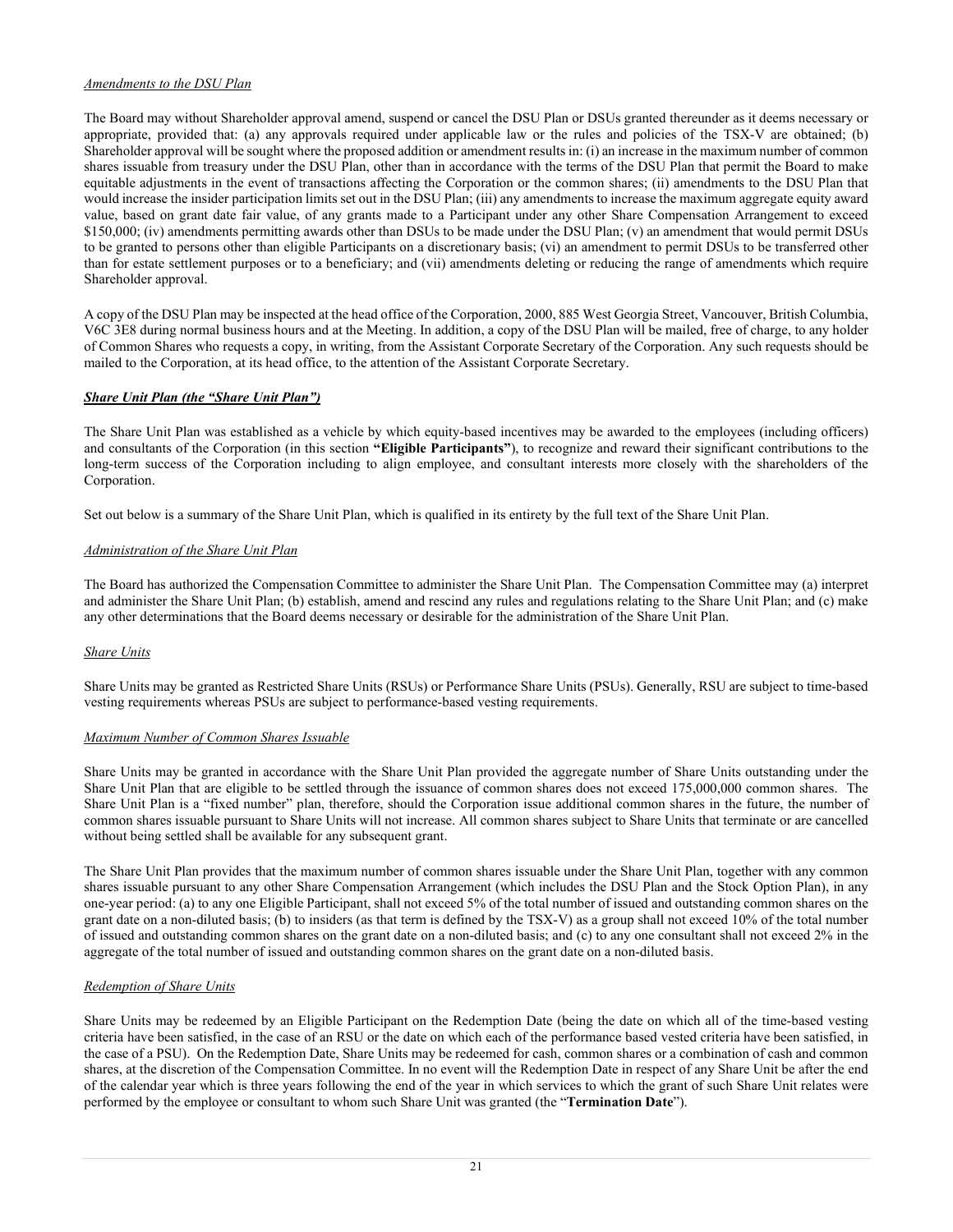# *Transferability*

Rights respecting Share Units are not transferable or assignable by any Eligible Participant except by will or laws of descent and distribution.

### *Adjustments and Reorganizations*

If any change occurs in the outstanding common shares by reason of a Reorganization (as defined in the Share Unit Plan), the Compensation Committee, in its sole discretion, and without liability to any person, shall make such equitable changes or adjustments, if any, as it considers appropriate, in such manner as the Compensation Committee may consider equitable, to reflect such change or event including, without limitation, adjusting the number of Share Units credited to Eligible Participants, provided that any such adjustment will not otherwise extend the Redemption Date otherwise applicable.

# *Dividends*

On any payment date for dividends paid on the common shares an Eligible Participant shall be credited with dividend equivalents in respect of Share Units credited to the Eligible Participant's account as of the record date for payment of dividends. Such dividend equivalents shall be converted into additional Share Units (disregarding fractional Share Units) based on the Fair Market Value as of the date on which the dividends on the common shares are paid.

### *Termination Provisions*

### *(i) Voluntary Resignation*

In the event an Eligible Participant's employment or service is terminated due to his or her voluntary resignation, then (a) all Share Units granted to the Eligible Participant which have not vested on or before the date of termination shall be forfeited and cancelled effective as of the date of termination; and (b) any vested Share Units credited to the Eligible Participation's account as at the date of termination remain payable in accordance with the Share Unit Plan.

### *(ii) Termination without Cause*

In the event an Eligible Person's employment or service is terminated by the Corporation without cause, (a) a portion of the unvested RSUs shall vest in accordance with Section 4.1 of the Share Unit Plan; (b) any unvested PSUs held by such Eligible Participant will remain outstanding for the balance of their term pursuant to the Share Unit Plan and the applicable Grant Agreement and in the event that the applicable performance conditions are met prior to expiry, such PSUs will vest and may be redeemed; and (c) any vested Share Units credited to the Eligible Participant's account as of his or her date of termination will remain payable in accordance with the terms of the Share Unit Plan.

#### *(iii) Termination for Cause*

In the event that an Eligible Participant's employment or service is terminated for cause, the Eligible Participant's Share Units, whether vested or unvested, shall be forfeited and cancelled as of the date of termination.

# *(iv) Retirement, Death or Disability*

Upon the retirement, death or disability of an Eligible Participant, (a) a portion of the unvested RSUs held by the Eligible Participant shall immediately vest on the date of retirement, death or disability (as applicable) in accordance with Section 4.2 of the Share Unit Plan; (b) any unvested PSUs held by such Eligible Participant will remain outstanding for the balance of their term pursuant to the Share Unit Plan and the applicable Grant Agreement and in the event that the applicable performance conditions are met prior to expiry, such PSUs will vest and may be redeemed; and (c) any vested Share Units credited to the Eligible Participant's account as of his or her date of retirement, death or disability (as applicable) will remain payable in accordance with the terms of the Share Unit Plan.

# *Amendments to the Share Unit Plan*

The Board reserves the right, in its sole discretion, to amend, suspend or terminate the Share Unit Plan or any portion thereof at any time, in accordance with applicable legislation, without obtaining the approval of shareholders. Notwithstanding the foregoing, the Corporation will be required to obtain the Disinterested Shareholder approval for any amendment related to (a) the number or percentage of issued and outstanding common shares available for grant under the Share Unit Plan; (b) a change in the method of calculation of redemption of Share Units held by Eligible Participants; or (c) an extension to the term for redemption of Share Units held by Eligible Participants.

A copy of the Share Unit Plan may be inspected at the head office of the Corporation, 2000, 885 West Georgia Street, Vancouver, British Columbia, V6C 3E8 during normal business hours and at the Meeting. In addition, a copy of the Share Unit Plan will be mailed, free of charge, to any holder of Common Shares who requests a copy, in writing, from the Assistant Corporate Secretary of the Corporation. Any such requests should be mailed to the Corporation, at its head office, to the attention of the Assistant Corporate Secretary.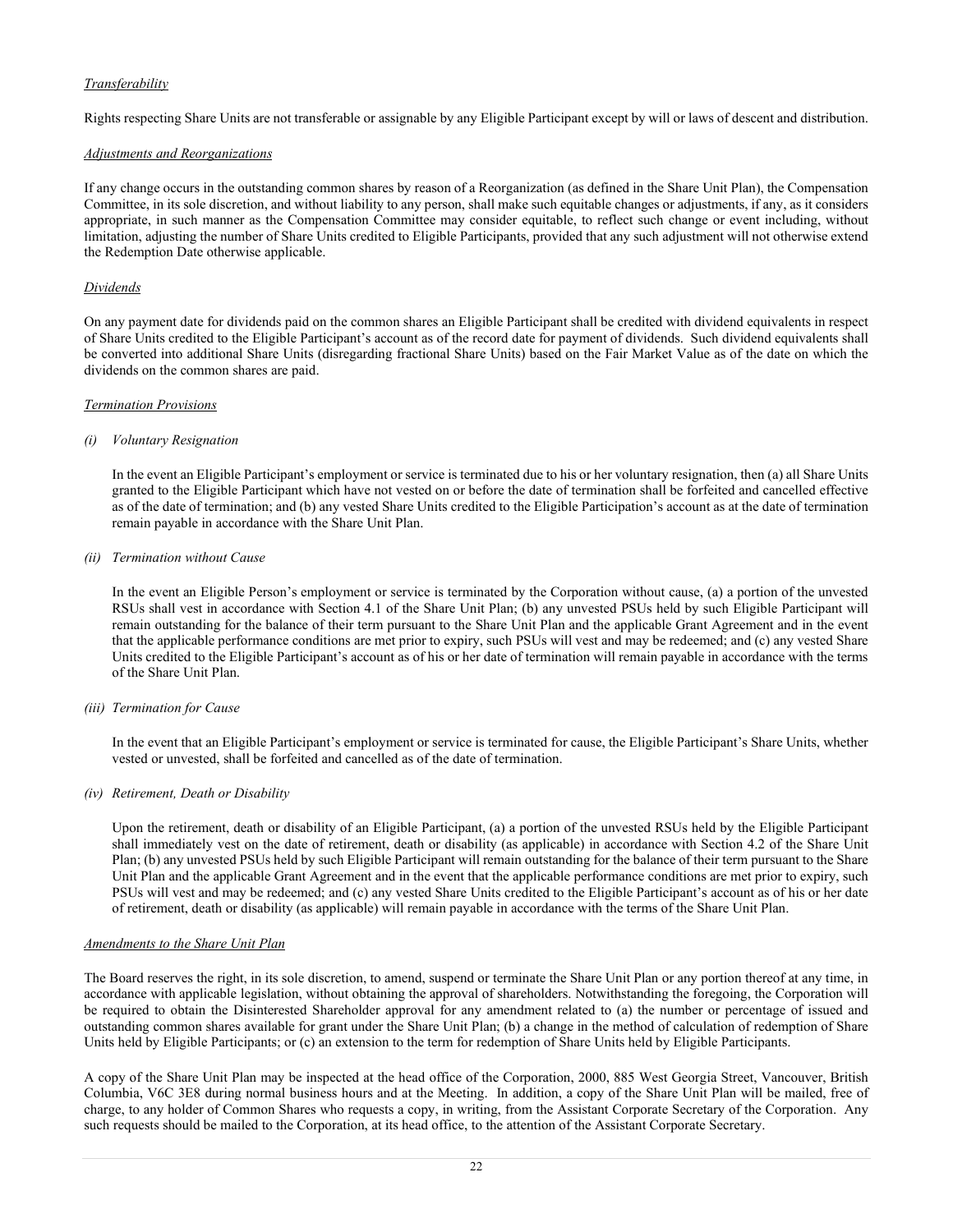### **INDEBTEDNESS OF DIRECTORS AND EXECUTIVE OFFICERS**

None of the directors or executive officers of the Corporation, proposed nominees for directorship, or associates or affiliates of the said person, have been indebted to the Corporation at any time since the beginning of the last completed financial year of the Corporation.

## **INTEREST OF INFORMED PERSONS IN MATERIAL TRANSACTIONS**

Other than as set out below and in this Information Circular, and other than transactions carried out in the ordinary course of business of the Corporation, none of the directors or executive officers of the Corporation, a director or executive officer of a person or company that is itself an informed person or subsidiary of the Corporation, nor any shareholder beneficially owning, directly or indirectly, Common Shares of the Corporation, or exercising control or direction over Common Shares of the Corporation, or a combination of both, carrying more than 10% of the voting rights attached to the outstanding shares of the Corporation nor an associate or affiliate of any of the foregoing persons has since January 1, 2021 (being the commencement of the Corporation's last completed financial year) any material interest, direct or indirect, in any transactions which materially affected or would materially affect the Corporation or any of its subsidiaries.

In connection with the Corporation's \$240 million senior bond issue completed in July 2018 (the **"ShaMaran Bonds"**), Nemesia S.à.r.l. (**"Nemesia"**), a private company controlled by a trust settled by the estate of the late Adolf H. Lundin, agreed to guarantee the Corporation's obligations under the ShaMaran Bonds up to an equivalent of one year of bond interest (the **"Liquidity Guarantee"**). In exchange for the Liquidity Guarantee the Corporation entered into a Debenture in favour of Nemesia dated February 25, 2019 (the **"Debenture"**) and agreed to issue an initial 2,000,000 common shares to Nemesia for providing the Liquidity Guarantee and a further 50,000 common shares of the Corporation for each US\$500,000 drawdown per month until the drawn amount is repaid. As at the date of this Information Circular, the Corporation has issued a total of 50,160,000 common shares to Nemesia pursuant to the terms of the Debenture.

In connection with the US\$30.5 million rights offering of the Corporation announced on July 12, 2021 and launched on April 5, 2022 in Canada and on April 7, 2022 in Sweden (the "**Rights Offering**"), Nemesia entered into a Standby Purchase Commitment Agreement with the Corporation and agreed to acquire all shares in such Rights Offering not taken up by other shareholders of the Corporation up to a maximum of US\$30 million. As at the date of this Information Circular, the subscription period of such Rights Offering is still in process.

#### **APPOINTMENT OF AUDITORS**

Unless such authority is withheld, the persons named in the accompanying proxy intend to vote for the appointment of PricewaterhouseCoopers SA, as auditors of the Corporation, at a remuneration to be determined by the directors. PricewaterhouseCoopers SA were first appointed auditor of the Corporation on October 1, 2014.

#### **MANAGEMENT CONTRACTS**

No management functions of the Corporation are to any substantial degree performed by a person or company other than the directors or executive officers of the Corporation.

# **DISCLOSURE OF CORPORATE GOVERNANCE PRACTICES**

The Corporation's Board of Directors and management have established certain corporate governance practices which, in the opinion of the Board, are consistent with the overall business of the Corporation and its stage of development. The following represents the disclosure required by National Instrument 58-101 - *Disclosure of Corporate Governance Practices* ("**NI 58-101**").

#### *Corporate Governance Practices*

National Policy 58-201 - *Corporate Governance Guidelines* ("**NP 58-201**") sets out guidelines for effective corporate governance. These guidelines deal with matters such as the constitution and independence of corporate boards, their functions, the effectiveness and education of board members and other items dealing with sound corporate governance.

The Board has considered the guidelines set out in NP 58-201 and believes that its approach to corporate governance is appropriate and works effectively for the Corporation and its Shareholders. The following is a description of the Corporation's corporate governance practices which have been approved by the Board.

# *The Board of Directors*

Of the six proposed nominees for election as directors at the Meeting five are current directors of the Corporation.

The Board of Directors is currently comprised of Chris Bruijnzeels, Adel Chaouch, Michael Ebsary, Keith C. Hill and William A.W. Lundin. With the exception of Dr. Chaouch and Mr. Bruijnzeels, all proposed nominees for election as directors are "independent" within the meaning of NI 58-101. Dr. Chaouch is not "independent" as he is the current President and Chief Executive Officer of the Corporation and Mr. Bruijnzeels is not "independent" as he was a paid advisor to the Corporation with compensation in excess of CAD 75,000 annually until May 2021.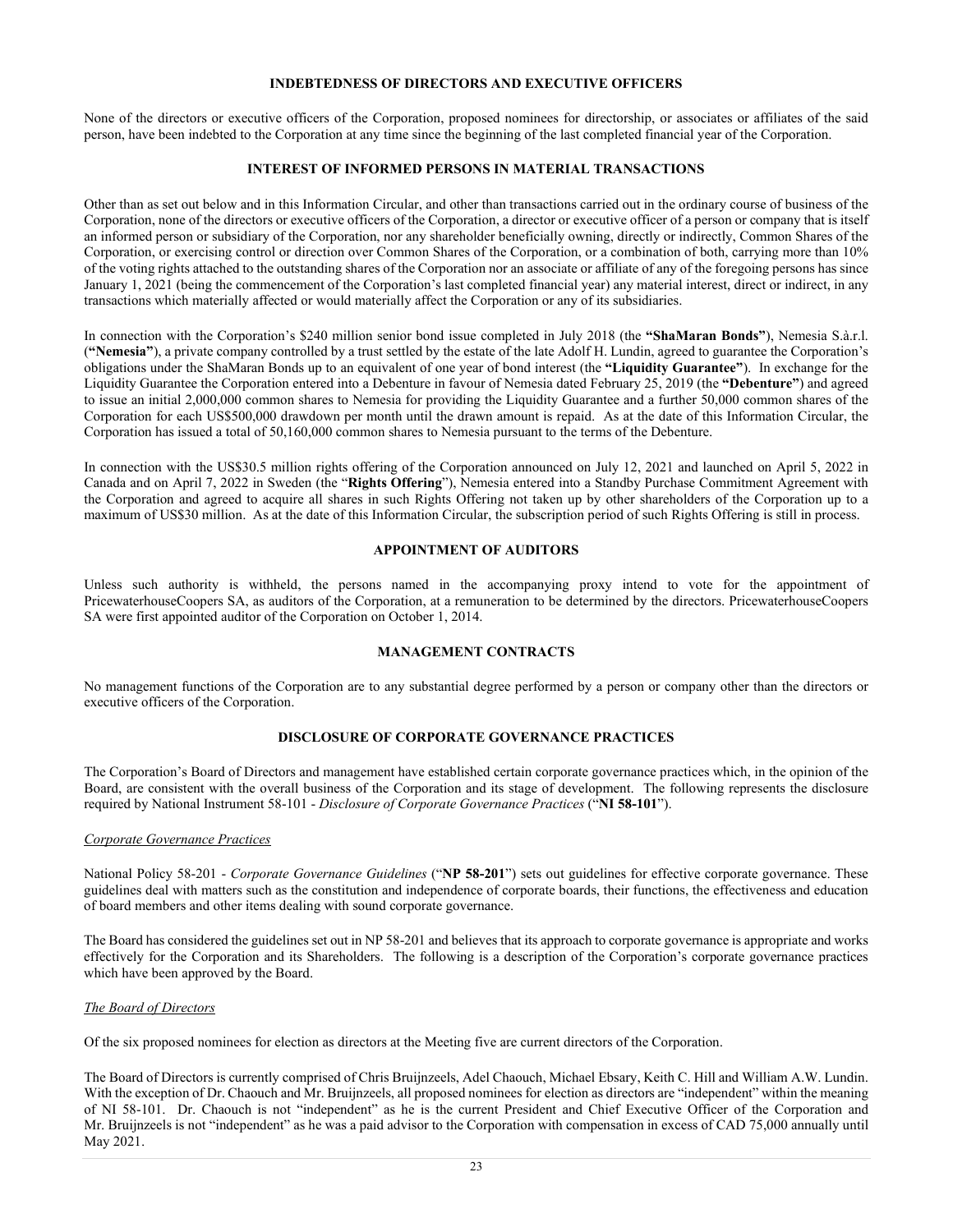The independent directors exercise their responsibilities for independent oversight of management and are provided with leadership through their position on the Board and ability to meet independently of management whenever deemed necessary.

# *Directorships*

The directors of the Corporation may serve as directors of other reporting issuers. The following nominees for re-election or election, as the case may be, as directors of the Corporation serve (or have served in the past five years) on the boards of directors of other reporting issuers or reporting issuer equivalent(s) as follows

| <b>Director/Proposed Director</b> | Reporting Issuer(s) or Equivalent(s)                                         |
|-----------------------------------|------------------------------------------------------------------------------|
| Chris Bruijnzeels                 | International Petroleum Corporation, previously Norwegian Energy Company ASA |
| Adel Chaouch                      | • Previously, Ophir Energy plc                                               |
| Michael Ebsary                    | $\bullet$ None                                                               |
| Keith C. Hill                     | • Africa Oil Corp.                                                           |
|                                   | • Africa Energy Corp.                                                        |
|                                   | • Eco (Atlantic) Oil & Gas Ltd.                                              |
|                                   | • TAG Oil Corp.                                                              |
| William A.W. Lundin               | • Africa Energy Corp.                                                        |
|                                   | • Proposed for Filo Mining Corp.                                             |
| Nick Walker, Proposed Director    | • Maha Energy AB                                                             |

During fiscal year ended December 31, 2021, the Board and its committees held the following number of meetings. The following table does not include decisions made by the Board and the committees of the Board by written resolution during 2021:

|                                | 2021 BOARD / STANDING COMMITTEES |                                               |                                                      |                                                 |                                                                                   |
|--------------------------------|----------------------------------|-----------------------------------------------|------------------------------------------------------|-------------------------------------------------|-----------------------------------------------------------------------------------|
| <b>Director</b>                | <b>Board</b><br>9 meetings $(1)$ | <b>Audit</b><br>Committee<br>4 meetings $(1)$ | Compensation<br><b>Committee</b><br>2 meetings $(1)$ | <b>Reserves</b><br>Committee<br>1 meeting $(1)$ | <b>Corporate Governance and</b><br><b>Nominating Committee</b><br>1 meeting $(1)$ |
| Chris Bruijnzeels <sup>2</sup> | 9 <sub>of</sub> 9                | $2$ of $2$                                    | $2$ of $2$                                           | $1$ of $1$                                      |                                                                                   |
| Adel Chaouch                   | 9 <sub>of</sub> 9                |                                               |                                                      |                                                 |                                                                                   |
| Terry L. Allen <sup>3</sup>    | $3$ of 9                         | $2$ of $2$                                    |                                                      | $1$ of $1$                                      | l of 1                                                                            |
| Michael Ebsary                 | 9 <sub>of</sub> 9                | $4$ of $4$                                    | $2$ of $2$                                           |                                                 | l of 1                                                                            |
| Keith C. Hill                  | 9 <sub>of</sub> 9                | $4$ of $4$                                    | $2$ of $2$                                           |                                                 |                                                                                   |
| William A.W. Lundin            | 9 <sub>of</sub> 9                |                                               |                                                      | $1$ of $1$                                      | l of 1                                                                            |

 $\overline{p}$  The numbers in each row represent the number of meetings the director/committee member attended in 2021 and the second number represents the number that he/she was eligible to attend.

 $^{(2)}$  Mr. Bruijnzeels became a member of the Audit Committee following the 2021 AGM and attended all its meetings in 2021 thereafter.

(3) Ms. Allen resigned from the Board on June 23, 2021.

# *Orientation and Continuing Education*

The measures that the Board of Directors takes in connection with orienting new Board members regarding the role of the Board, its directors, the committees of the Board and the nature and operation of the Corporation's business include providing each new member with information concerning the role and responsibilities of a public company director and discussing with new members the Corporation's operations. New directors also have the opportunity to meet with management, technical experts and consultants of the Corporation. As each director has a different set of skills and professional background, the Board seeks to tailor orientation of new members according to the particular needs and experience of each new director. For example, if the new director is highly sophisticated with regard to the oil and gas industry, orientation on that matter would not be necessary or if a director has a high level of financial expertise, finance orientation may not be included. In addition, all new and existing Board members are provided with a Directors' Manual which contains, among other things, information respecting the functioning of the Board of Directors, committees and copies of the Corporation's corporate governance policies, the Board's mandate, the charters of the Board and its committees, corporate policies and other relevant information. The Directors' Manual is updated regularly.

The Board encourages continued education for its directors and ensures that all directors are kept apprised of changes in the Corporation's operations and business and changes in the regulatory environment affecting the Corporation's day to day business. At every Board meeting, management provides updates and briefings to directors with respect to the business and operations of the Corporation. The Corporation's outside legal counsel also provides directors and senior officers with summary updates of any developments relating to the duties and responsibilities of directors and officers and corporate governance matters. Board members may also attend external education seminars that they determine necessary to keep themselves up-to-date with current issues relevant to their services as directors of the Corporation. In addition, as part of the annual director assessment process, directors are canvassed by the Corporate Governance and Nominating Committee for their input on what additional information would assist them in increasing their effectiveness as directors. The Corporate Governance and Nominating Committee considers directors' responses and makes recommendations.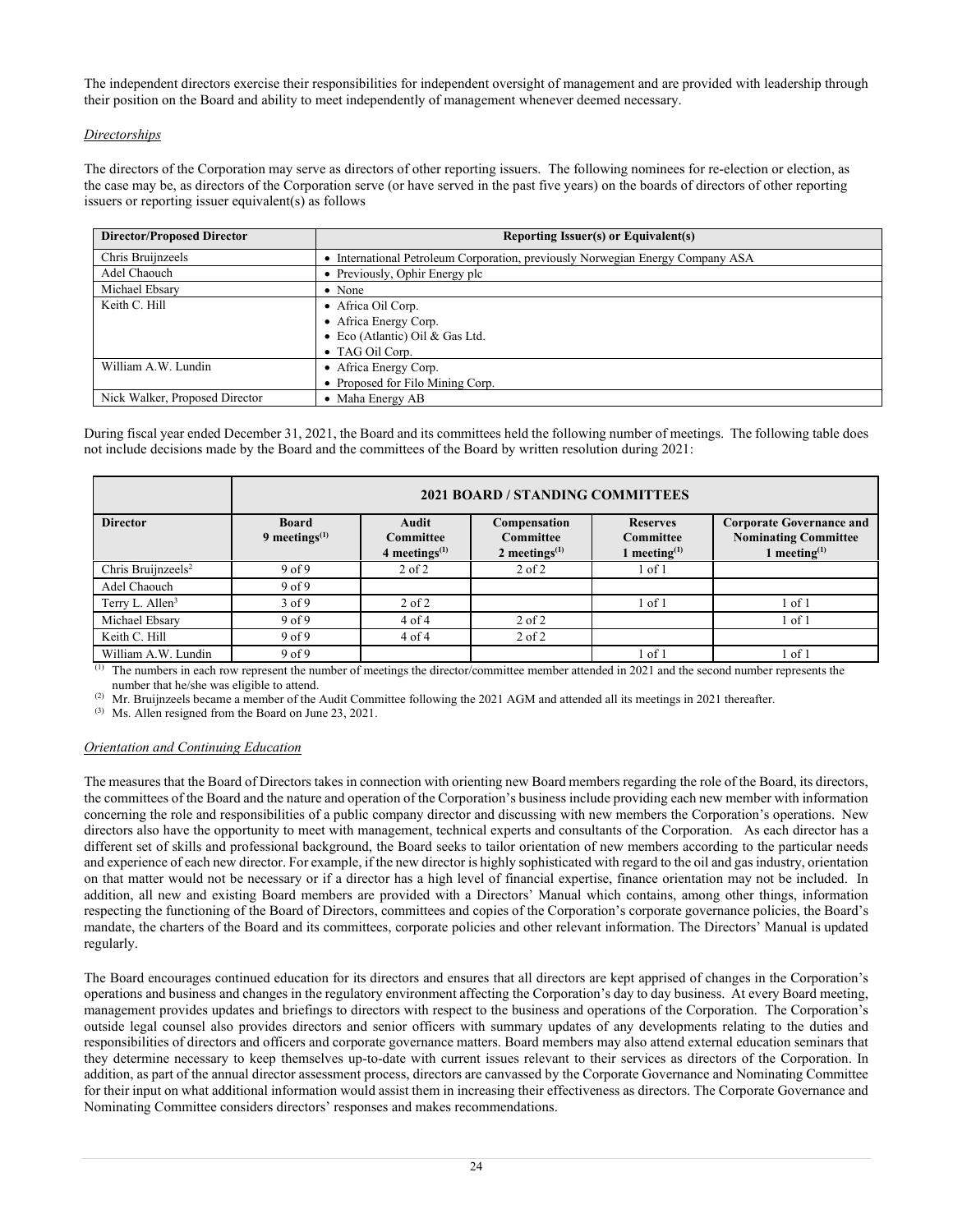# *Ethical Business Conduct*

The Corporation is committed to conducting its business in compliance with the law and the highest ethical standards. Accordingly, the Corporation has adopted a written Code of Business Conduct and Ethics, as amended (the "**Code**") applicable to directors, officers and all employees of the Corporation. Directors, officers or employees who have concerns or questions about violations of laws, rules or regulations, or of the Code, are required to report them to the Corporation's legal counsel. Following the receipt of any complaints submitted hereunder, the Corporation's legal counsel will investigate each matter so reported and report to the Board which will take corrective disciplinary actions, if appropriate, up to and including termination of employment. The Corporation encourages all directors, officers, and employees to report promptly any suspected violation of the Code to the Corporation's legal counsel. The Corporation does not tolerate any retaliation for reports or complaints regarding suspected violations of the Code that were made in good faith. There has been no departure from the Code during the Corporation's most recently completed financial year.

All directors, officers and employees have an obligation to act in the best interest of the Corporation. Any situation that presents an actual or potential conflict between a director, officer or employee's personal interests and the interests of the Corporation are to be reported to the Corporation's legal counsel.

The Code is available on the Corporation's website a[t www.shamaranpetroleum.com,](http://www.shamaranpetroleum.com/) and is available on the Canadian System for Electronic Document Analysis and Retrieval (SEDAR) website which may be accessed a[t www.sedar.com.](http://www.sedar.com/)

In addition to the Code, the Corporation has adopted policies to assist in the conduct of ethical business which include the following:

- an Internal Employee Alert Policy to encourage employees, officers and directors to raise concerns regarding accounting, internal controls or auditing matters, on a confidential basis free from discrimination, retaliation or harassment;
- a Blackout Period Policy for its directors, executive officers and senior management of the Corporation to raise the general level of awareness of the trading and confidential obligations of directors, executive officers and senior management. All directors, executive officers and senior management are expected to comply with the Blackout Period Policy;
- a Corporate Disclosure Policy to ensure effective communication between the Corporation, its shareholders and the public; and
- an Environment, Society and Governance (ESG) Statement.

At the present time, the Board has four (4) standing committees: the Audit Committee, the Compensation Committee, the Corporate Governance and Nominating Committee and the Reserves Committee. Disclosure with respect to the Audit Committee, as required by NI 52-110 – *Audit Committees*, is contained under the heading "*Audit Committee and National Instrument 52-110, Audit Committees ("NI 52-110") Disclosure*" and in Schedule "A" to this Information Circular.

# *Corporate Governance and Nominating Committee*

The Corporate Governance and Nominating Committee is comprised of three directors. Following the Meeting, the proposed members of this committee are Messrs. Nick Walker (Chair), Michael Ebsary and William A.W. Lundin. The Corporate Governance and Nominating Committee is responsible for developing and monitoring the Corporation's approach to corporate governance issues. The Committee oversees the effective functioning of the Board, oversees the relationship between the Board and management, ensures that the Board can function independently of management at such times as is desirable or necessary, identifies individuals qualified to become new Board members and recommends to the Board the director nominees at each annual meeting of shareholders and, with the assistance of the Board and where necessary, develops an orientation and education program for new recruits to the Board. In identifying possible nominees to the Board, the Corporate Governance and Nominating Committee considers the competencies and skills necessary for the Board as a whole, the skills of existing directors and the competencies and skills each new nominee will bring to the Board, as well as whether or not each nominee will devote sufficient time and resources to the Board. The Corporate Governance and Nominating Committee also annually reviews and makes recommendations to the Board with respect to: (i) the size and composition of the Board; (ii) the appropriateness of the committees of the Board; and (iii) the effectiveness and contribution of the Board, its committees and individual directors, having reference to their respective mandates, charters and position descriptions. The Corporate Governance and Nominating Committee meets at least once annually.

# *Compensation Committee*

The Compensation Committee is comprised of three directors. The current members are Messrs. Keith C. Hill (Chair), Michael Ebsary and Chris Bruijnzeels. No changes are currently proposed to be made following the Meeting. The Compensation Committee evaluates the CEO's performance and establishes executive and senior officer compensation, determines the general compensation structure, policies and programs of the Corporation, including the extent and level of participation in incentive programs in conjunction with the Board, and delivers an annual report to shareholders on executive compensation. The Compensation Committee has also been mandated to review the adequacy and form of the compensation of directors and to ensure that such compensation realistically reflects the responsibilities and risk involved in being an effective director. The Compensation Committee meets at least annually. The Compensation Committee's role in the compensation of directors and the CEO of the Corporation is further described under "*Compensation Discussion and Analysis*".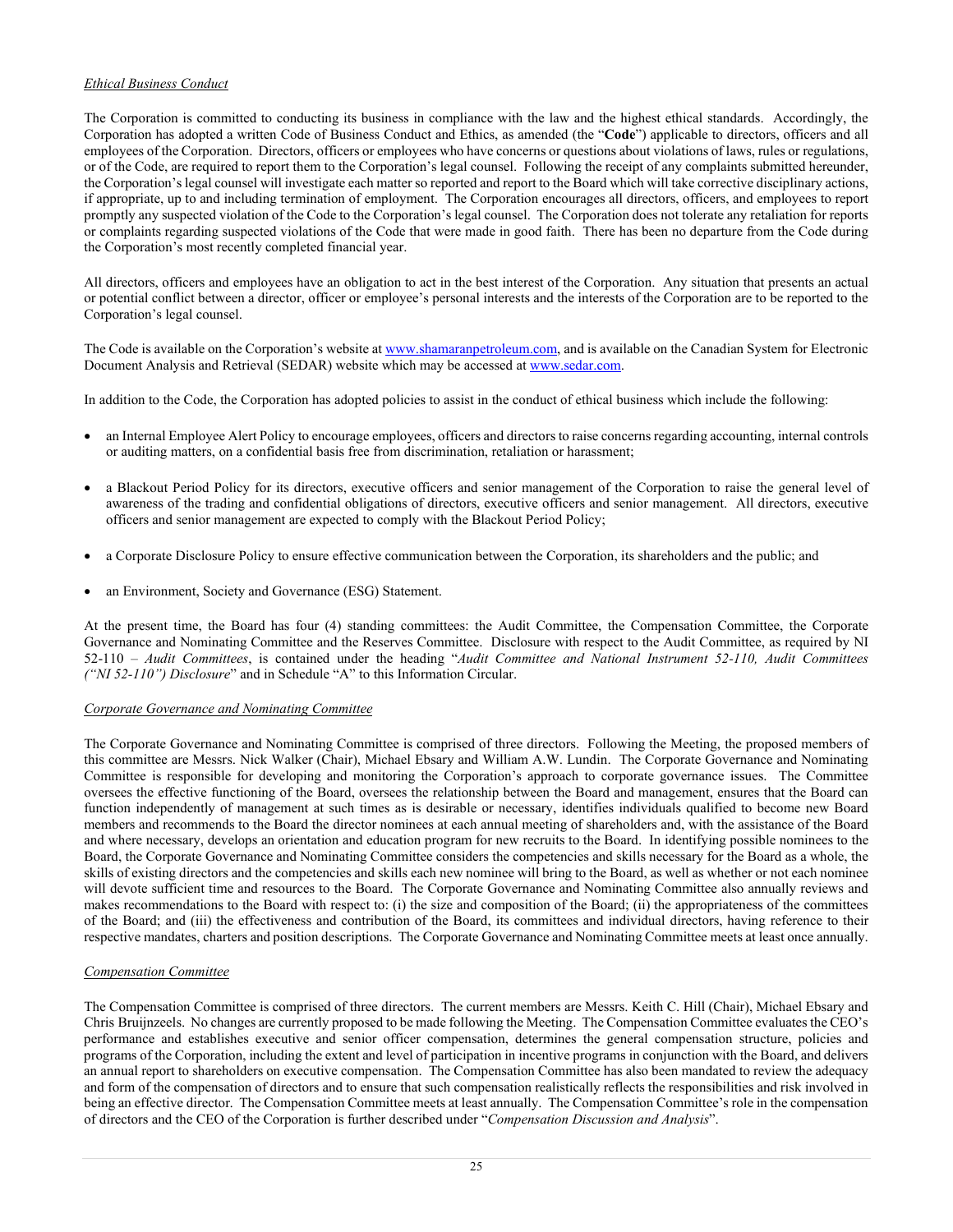# *Reserves Committee*

The Reserves Committee is comprised of three directors. The current members are Messrs. Willian A. W. Lundin (Chair), Chris Bruijnzeels, and Keith C. Hill. Following the Meeting, Mr. Hill has elected to stand-down from this committee and Mr. Walker has agreed to join. The Reserves Committee has the responsibility in general for developing the Corporation's approach to the reporting of oil and gas reserves and other oil and gas information required to be publicly disclosed. The Reserves Committee's mandate prescribes the methodology that the Corporation and the independent evaluator selected by management and approved by the Reserves Committee will adhere to in the calculation of oil and gas reserves and the valuation of those reserves. The Reserves Committee must meet at least once annually.

# **PARTICULARS OF OTHER MATTERS TO BE ACTED UPON**

# *Annual Approval of the Stock Option Plan*

The Corporation's current Stock Option Plan governing the issuance of stock options was initially adopted by shareholders at the annual and special meeting held on June 21, 2004 and was most recently approved by shareholders on June 23, 2021. The policies of the Exchange require that rolling plans be approved by shareholders on a yearly basis.

A summary of the terms and conditions of the Corporation's Stock Option Plan (and the amendments the Board has proposed thereto) are set forth under "*Securities Authorized for Issuance under Equity Compensation Plans – The Stock Option Plan*" above.

Accordingly, Shareholders are being asked to pass an ordinary resolution to approve the Stock Option Plan as proposed to be amended by the Board which permits the issuance of up to 10% of the issued and outstanding Common Shares of the Corporation from time to time. To be effective, the resolution must be passed by a simple majority of the votes cast thereon by Shareholders present in person or by proxy at the Meeting. If the resolution to approve the Stock Option Plan is not approved by Shareholders of the Corporation, all unallocated stock options will be cancelled, and the Corporation will not be permitted to make any further grants until Shareholder approval is obtained.

Shareholders will be asked to pass an ordinary resolution, in substantially the following form, to re-approve the Stock Option Plan.

# **"BE IT RESOLVED AS AN ORDINARY RESOLUTION THAT:**

- 1. the Stock Option Plan of the Corporation, as described in the Corporation's Information Circular dated May 12, 2022, be and is hereby approved and ratified, and the Corporation be and is hereby authorized to reserve for issuance pursuant to the Stock Option Plan up to 10% of the issued and outstanding common shares of the Corporation from time to time;
- 2. the Board of Directors be and is hereby authorized on behalf of the Corporation to make any further amendments to the Stock Option Plan as may be required by regulatory authorities or otherwise made necessary by applicable legislation, without further approval of the shareholders of the Corporation, in order to ensure the adoption and efficient function of the Stock Option Plan; and
- 3. any director or officer of the Corporation be and is hereby authorized and directed to do such things and to execute and deliver all such instruments, deeds and documents, and any amendments thereto, as may be necessary or advisable in order to give effect to the foregoing resolutions, and to complete all transactions in connection with the implementation of the Stock Option Plan."

The directors of the Corporation believe the passing of the foregoing ordinary resolutions are in the best interests of the Corporation and recommend that Shareholders of the Corporation vote **IN FAVOR** of the resolutions. **In the absence of contrary instruction, the person(s) designated by management of the Corporation in the enclosed form of proxy intend to vote IN FAVOR of the approval of the Stock Option Plan.**

# **ANY OTHER MATTERS**

Management of the Corporation knows of no other matters which will be brought before the Meeting, other than those referred to in the Notice of Meeting. Should any other matters properly be brought before the Meeting, the Common Shares represented by the proxies solicited hereby will be voted on those matters in accordance with the best judgment of the persons voting such proxies.

# **ADDITIONAL INFORMATION**

Additional information relating to the Corporation and its business activities is available on SEDAR website located at [www.sedar.com](http://www.sedar.com/) "*Corporation's profiles" – ShaMaran Petroleum Corp*". Financial information regarding the Corporation is provided in the Corporation's consolidated annual financial statements and related management's discussion and analysis ("**MD&A**") for its most recently completed financial year and may be viewed on the SEDAR website at the location noted above.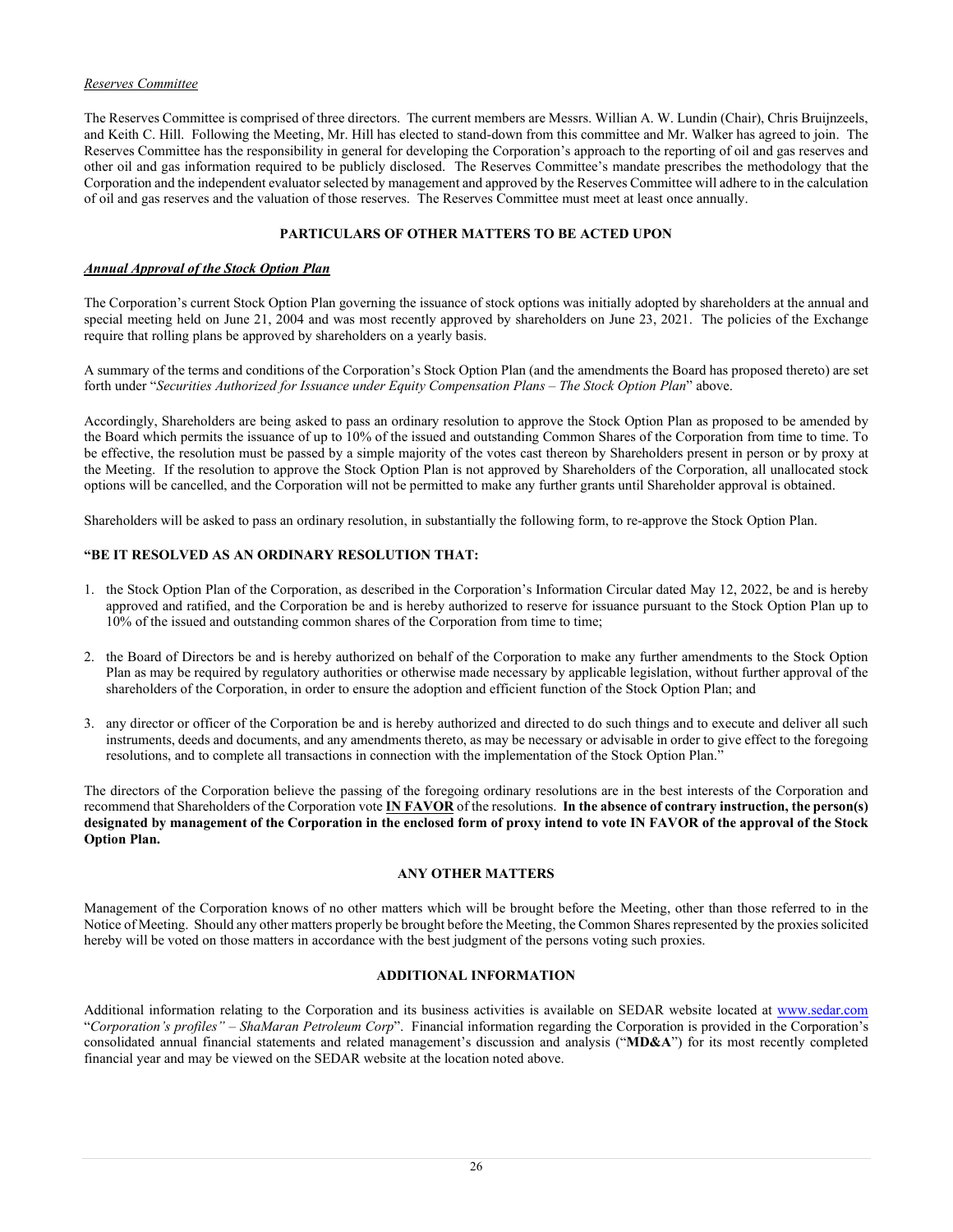Copies of the consolidated financial statements and related MD&A, for the fiscal years ended December 31, 2021 and 2020, may be accessed on the Corporation's website at [www.shamaranpetroleum.com](http://www.shamaranpetroleum.com/) or Shareholders may contact the Corporation to request copies of the consolidated financial statements, and MD&A, as follows:

E-mail: [info@shamaranpetroleum.com](mailto:info@shamaranpetroleum.com) Telephone: 604-689-7842 Mail: ShaMaran Petroleum Corp. 2000, 885 West Georgia Street Vancouver, B.C., V6C 3E8 Attn: Investor Relations

# **APPROVAL OF THE BOARD OF DIRECTORS**

The contents of this Information Circular have been approved, and the delivery of it to each Shareholder of the Corporation entitled thereto, to the Corporation's auditors and to the appropriate regulatory agencies has been authorized by the Board.

Dated as of the 12<sup>th</sup> day of May 2022.

# **BY ORDER OF THE BOARD OF DIRECTORS OF SHAMARAN PETROLEUM CORP.**

*(signed) "Chris Bruijnzeels"* Chris Bruijnzeels Chairman of the Board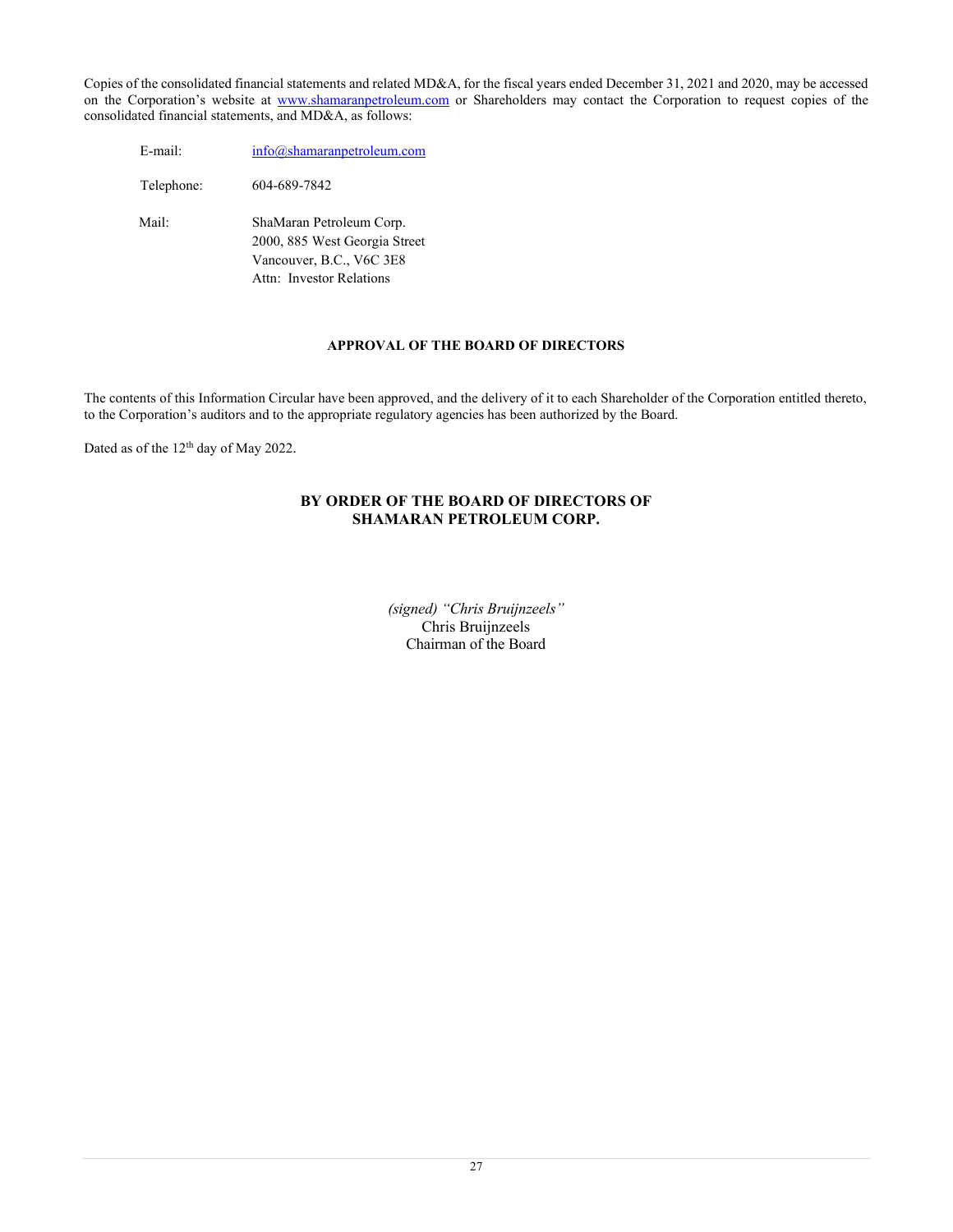# **SCHEDULE "A" AUDIT COMMITTEE CHARTER**

(As adopted by the Board of Directors on April 20, 2010, amended on March 9, 2017 and reviewed on March 7, 2019 and on March 3, 2020 and further amended on May 5, 2021)

# **I. MANDATE**

The Audit Committee (the "**Committee**") of the Board of Directors (the "**Board**") of ShaMaran Petroleum Corp. (the "**Corporation**") shall assist the Board in fulfilling its financial oversight responsibilities. The Committee's primary duties and responsibilities under this mandate are to serve as an independent and objective party to monitor:

- 1. The quality and integrity of the Corporation's financial statements and other financial information;
- 2. The compliance of such financial statements and financial information with legal and regulatory requirements;
- 3. The qualifications and independence of the Corporation's independent external auditor (the "**Auditor**"); and
- 4. The performance of the Corporation's internal accounting procedures and Auditor.

# **II. STRUCTURE AND OPERATIONS**

### A. Composition

The Committee will be comprised of a minimum of three members.

### B. Qualifications

Each member of the Committee must be a member of the Board.

A majority of the members of the Committee must, with the exception of certain qualifying exemptions, be "independent" (as defined in Sec. 1.4 of National Instrument 52-110 (Audit Committees)) ("NI 52-110").

Each member of the Committee must be "financially literate" (as defined in NI 52-110) or must become financially literate within a reasonable period of time after his or her appointment to the Committee.

Each member of the Committee must not be executive officers, employees or control persons of the Corporation or of an affiliate of the Corporation (as defined in NI-52-110).

#### C. Appointment and Removal

In accordance with the By-laws of the Corporation, the members of the Committee shall be appointed by the Board and shall serve until such member's successor is duly elected and qualified or until such member's earlier resignation or removal. Any member of the Committee may be removed, with or without cause, by a majority vote of the Board.

# D. Chair

Unless the Board shall select a Chair, the members of the Committee shall designate a Chair by the majority vote of all of the members of the Committee. The Chair shall call, set the agendas for and chair all meetings of the Committee.

# E. Sub-Committees

The Committee may form and delegate authority to subcommittees consisting of one or more members when appropriate, including the authority to grant pre-approvals of audit and permitted non-audit services, provided that a decision of such subcommittee to grant a preapproval shall be presented to the full Committee at its next scheduled meeting.

F. Meetings

The Committee shall meet at least four times in each fiscal year, or more frequently as circumstances dictate. The Auditor shall be given reasonable notice of, and be entitled to attend and speak at, each meeting of the Committee concerning the Corporation's annual and interim financial statements and, if the Committee feels it is necessary or appropriate, at every other meeting. On request by the Auditor, the Chair shall call a meeting of the Committee to consider any matter that the Auditor believes should be brought to the attention of the Committee, the Board or the shareholders of the Corporation.

At each meeting, a quorum shall consist of a majority of members that are not executive officers, employees or control persons of the Corporation or of an affiliate of the Corporation.

As part of its goal to foster open communication, the Committee may periodically meet separately with each of management and the Auditor to discuss any matters that the Committee or any of these groups believes would be appropriate to discuss privately. In addition, the Committee should meet with the Auditor and management annually to review the Corporation's financial statements in a manner consistent with Section III of this Charter.

The Committee may invite to its meetings any director, any manager of the Corporation, and any other person whom it deems appropriate to consult in order to carry out its responsibilities. The Committee may also exclude from its meetings any person it deems appropriate to exclude in order to carry out its responsibilities.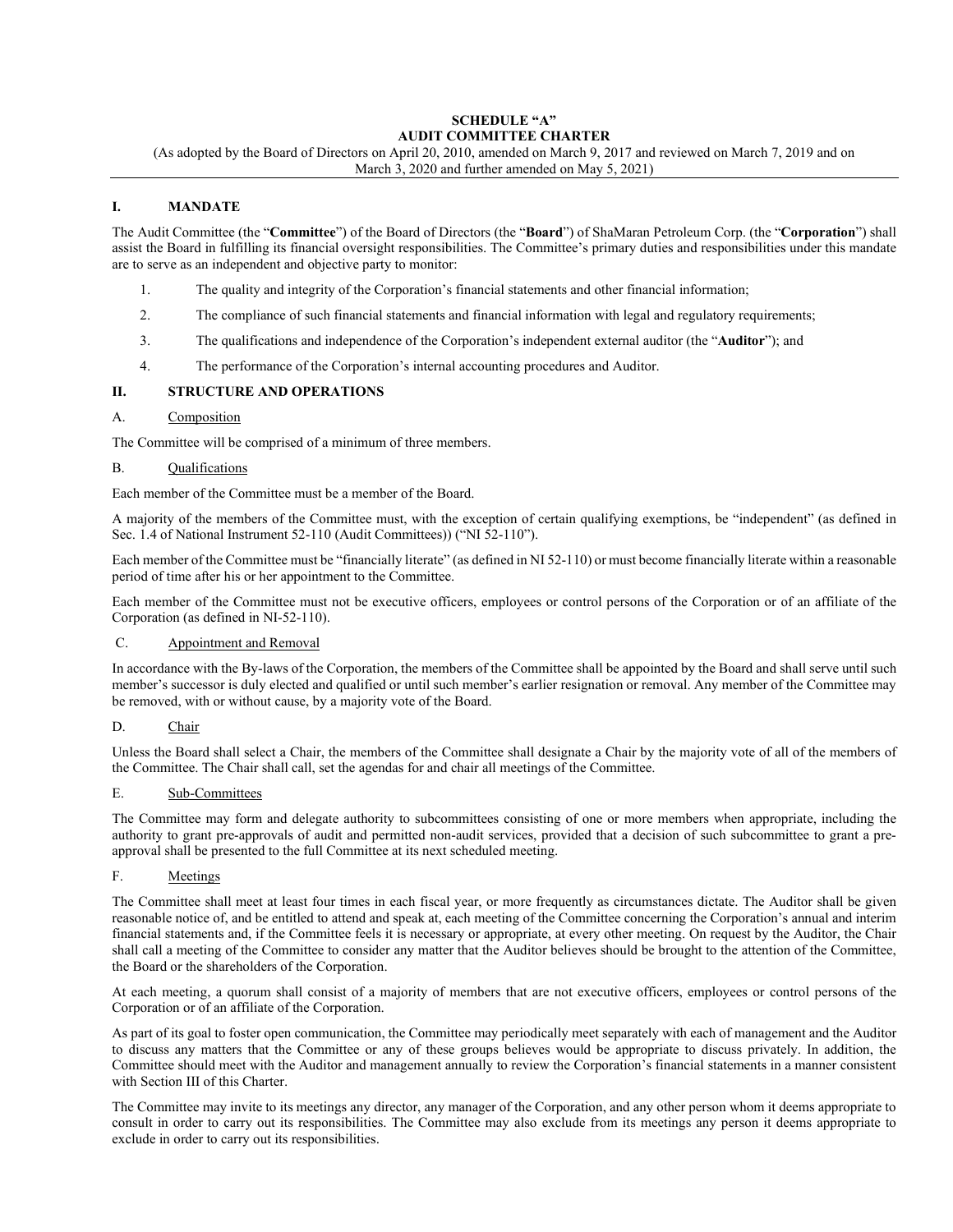# **III. DUTIES**

## A. **Introduction**

The following functions shall be the common recurring duties of the Committee in carrying out its purposes outlined in Section I of this Charter. These duties should serve as a guide with the understanding that the Committee may fulfill additional duties and adopt additional policies and procedures as may be appropriate in light of changing business, legislative, regulatory or other conditions. The Committee shall also carry out any other responsibilities and duties delegated to it by the Board from time to time related to the purposes of the Committee outlined in Section I of this Charter.

The Committee, in discharging its oversight role, is empowered to study or investigate any matter of interest or concern which the Committee in its sole discretion deems appropriate for study or investigation by the Committee.

The Committee shall be given full access to the Corporation's internal accounting staff, managers, other staff and Auditor as necessary to carry out these duties. While acting within the scope of its stated purpose, the Committee shall have all the authority of, but shall remain subject to, the Board.

#### B. Powers and Responsibilities

The Committee will have the following responsibilities and, in order to perform and discharge these responsibilities, will be vested with the powers and authorities set forth below, namely, the Committee will:

#### *Independence of Auditor*

- 1. Review and discuss with the Auditor any disclosed relationships or services that may impact the objectivity and independence of the Auditor and, if necessary, obtain a formal written statement from the Auditor setting forth all relationships between the Auditor and the Corporation, consistent with Independence Standards Board Standard 1.
- 2. Take, or recommend that the Board take, appropriate action to oversee the independence of the Auditor.
- 3. Require the Auditor to report directly to the Committee.
- 4. Review and approve the Corporation's hiring policies regarding partners, employees and former partners and employees of the Auditor and former independent external auditor of the Corporation.

#### *Performance & Completion by Auditor of its Work*

- 5. Be directly responsible for the oversight of the work by the Auditor (including resolution of disagreements between management and the Auditor regarding financial reporting) for the purpose of preparing or issuing an audit report or related work.
- 6. Review annually the performance of the Auditor and recommend the appointment by the Board of a new, or re-election by the Corporation's shareholders of the existing, Auditor.
- 7. Pre-approve all auditing services and permitted non-audit services, including the fees and terms thereof, to be performed for the Corporation by the Auditor unless such non-audit services:
	- (a) which are not pre-approved, are reasonably expected not to constitute, in the aggregate, more than 5% of the total amount of revenues paid by the Corporation to the Auditor during the fiscal year in which the non-audit services are provided;
	- (b) were not recognized by the Corporation at the time of the engagement to be non-audit services; and
	- (c) are promptly brought to the attention of the Committee by the Corporation and approved prior to the completion of the audit by the Committee or by one or more members of the Committee who are members of the Board to whom authority to grant such approvals has been delegated by the Committee.

#### *Internal Financial Controls & Operations of the Corporation*

- 8. Establish procedures for:
	- (a) the receipt, retention and treatment of complaints received by the Corporation regarding accounting, internal accounting controls, or auditing matters; and
	- (b) the confidential, anonymous submission by employees of the Corporation of concerns regarding questionable accounting or auditing matters.

#### *Preparation of Financial Statements*

- 9. Discuss with management and the Auditor significant financial reporting issues and judgments made in connection with the preparation of the Corporation's financial statements, including any significant changes in the Corporation's selection or application of accounting principles, any major issues as to the adequacy of the Corporation's internal controls and any special steps adopted in light of material control deficiencies.
- 10. Discuss with management and the Auditor any correspondence with regulators or governmental agencies and any employee complaints or published reports which raise material issues regarding the Corporation's financial statements or accounting policies.